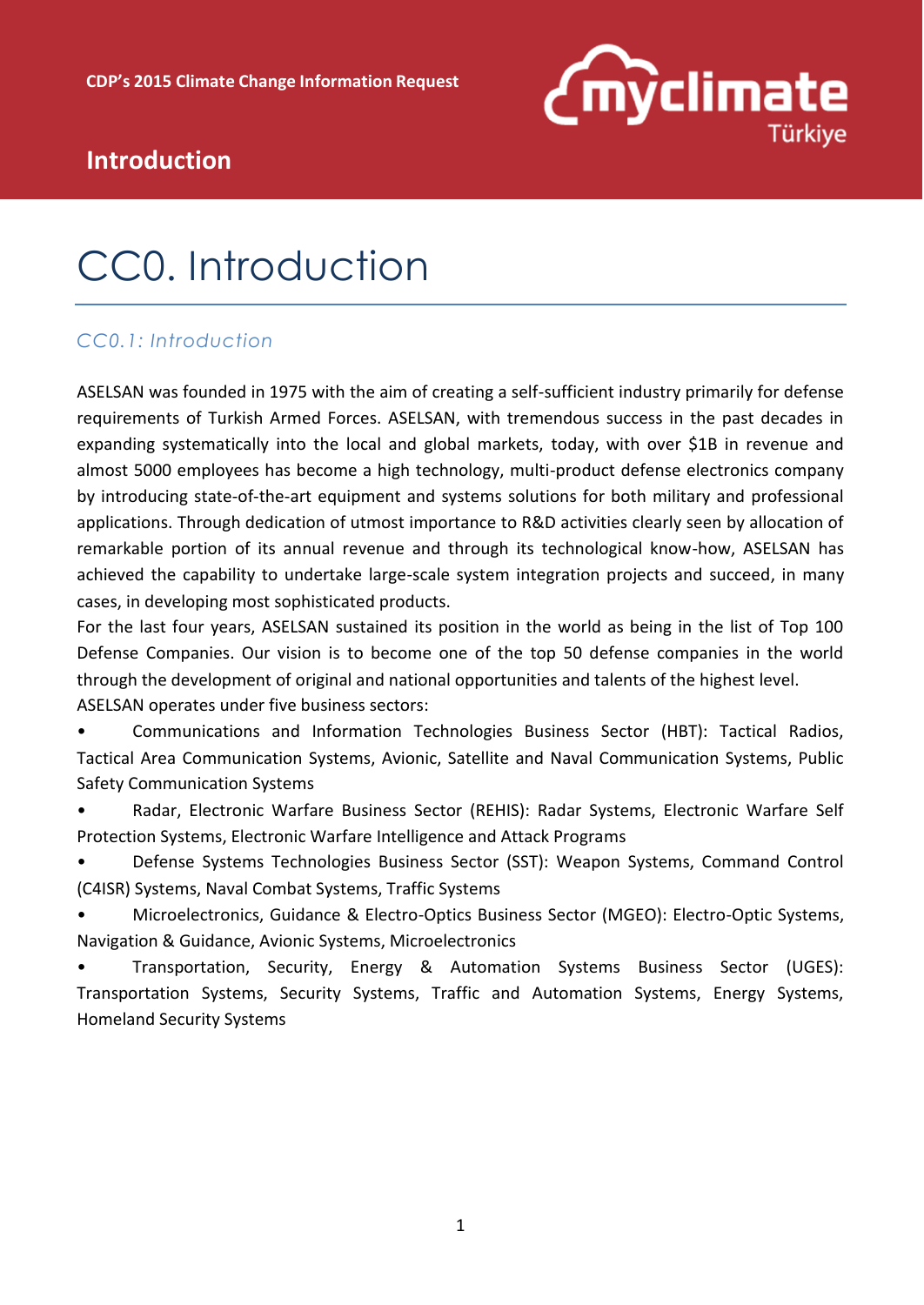

### **Introduction**

*CC0.2: Reporting Year* 

01/01/2014-31/12/2014

*CC0.4: Currency selection*  **TRY** 

*CC0.5: Please select if you wish to complete a shorter information request*  No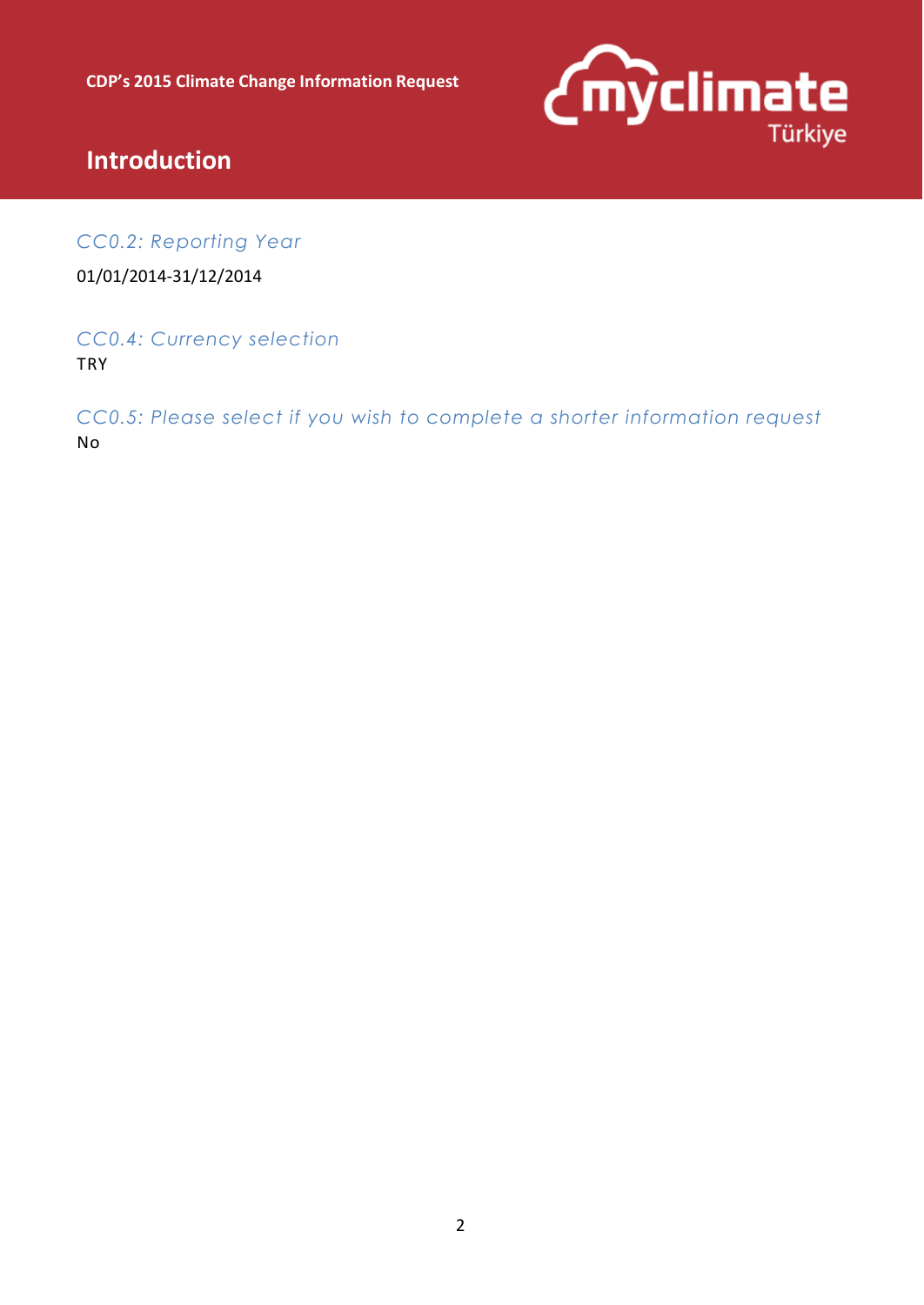

## CC1. Governance

### Group and Individual Responsibility

*CC1.1 Where is the highest level of direct responsibility for climate change within your organization?*

Senior Manager/Officer

#### CC1.1a Please identify the position of the individual or name of the committee with this responsibility

The highest level of direct responsibility for climate change within ASELSAN lies with the Shared Services Vice President Mr. Hezarfen Oruç. Mr. Oruç also leads the Sustainability Committee which was founded in 2012. The Sustainability Committee is comprised of high level managers and engineers who are able to assess all the risks and opportunities with respect to climate change. The list of members of the sustainability committee is given below:

| Hezarfen ORUC    | Vice President / Shared Services                                |
|------------------|-----------------------------------------------------------------|
| Aykan ÜRETEN     | <b>Finance Director</b>                                         |
| Murat DOĞAN      | <b>Strategy Management Director</b>                             |
| Ali Rıza KILIÇ   | Supply Chain Management Manager                                 |
| Şevket CUMAOĞLU  | Facilities and Support Services Management Director             |
| Erensoy TOPÇU    | Risk Measurement and Analysis Department-Senior Expert Engineer |
| Pinar CELEBİ     | <b>Investor Relations and Subsidiaries Manager</b>              |
| Koray GÜRE       | Strategic Planning and Corporate Performance Manager            |
| Hülya YILDIRIM   | Operational Health and Safety Chief Engineer                    |
| Başak YÜCEKAYALI | <b>Investor Relations Specialist</b>                            |
|                  |                                                                 |

The Sustainability Committee develops and implements economic, environmental and social sustainability strategies and monitors the overall sustainability performance of the company. In order to monitor the environmental performance, environmental performance indicators have been identified. Some of these performance indicators are related to climate change performance.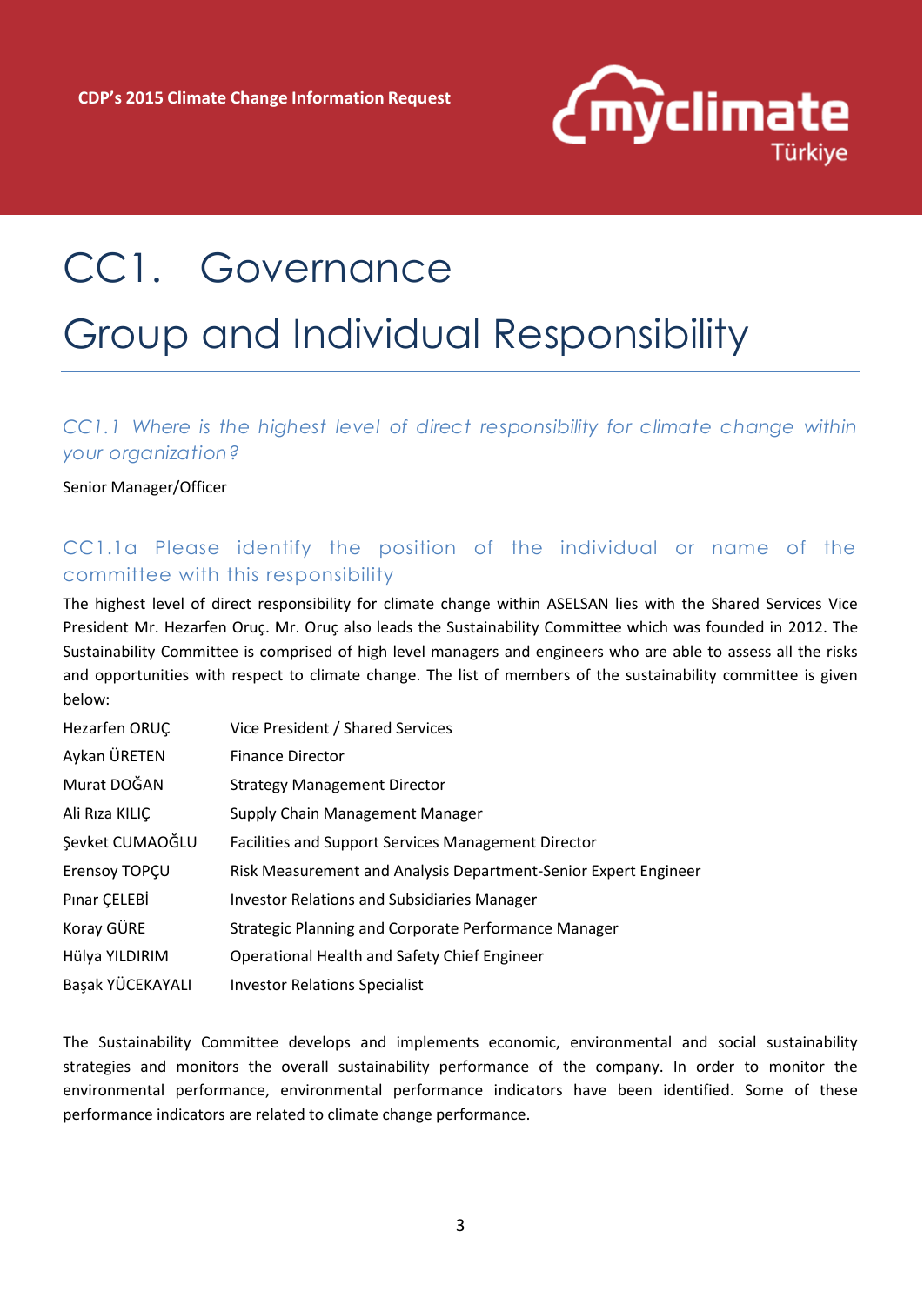

## Individual Performance

*CC1.2 Do you provide incentives for the management of climate change issues, including the attainment of targets?*

Yes

*CC1.2a Please provide further details on the incentives provided for the management of climate change issues*

| Who is entitled   | The type           | Incentivized       | Comment                                                                                                                                                                                                                                                                                                                                                                                                                                                                                                                                                                                                                                                                                                                                                                                                                                                                       |
|-------------------|--------------------|--------------------|-------------------------------------------------------------------------------------------------------------------------------------------------------------------------------------------------------------------------------------------------------------------------------------------------------------------------------------------------------------------------------------------------------------------------------------------------------------------------------------------------------------------------------------------------------------------------------------------------------------------------------------------------------------------------------------------------------------------------------------------------------------------------------------------------------------------------------------------------------------------------------|
| to benefit from   | <b>of</b>          | performance        |                                                                                                                                                                                                                                                                                                                                                                                                                                                                                                                                                                                                                                                                                                                                                                                                                                                                               |
| these incentives? | incentives         | indicator          |                                                                                                                                                                                                                                                                                                                                                                                                                                                                                                                                                                                                                                                                                                                                                                                                                                                                               |
| All employees     | Monetary<br>reward | Efficiency project | In ASELSAN, we have implemented a suggestions system<br>in our intranet in 2013. This suggestion system is called<br>"Idea Management System" and can be used by all of the<br>employees of ASELSAN. An employee who has an<br>innovative idea on climate change, energy efficiency or<br>any other subject can send his/her idea note to the<br>strategy department through this suggestion system. The<br>strategy department then evaluates the idea and if they<br>decide that the idea is plausible, the Strategy<br>Department shares the idea note with the related<br>department.<br>The employee is entitled to a monetary reward if their<br>idea is assessed to be applicable and profitable to the<br>company.<br>The reward is higher (3 Cumhuriyet gold coins) if the idea<br>of the employee results in energy savings thus leading to<br>emission reductions. |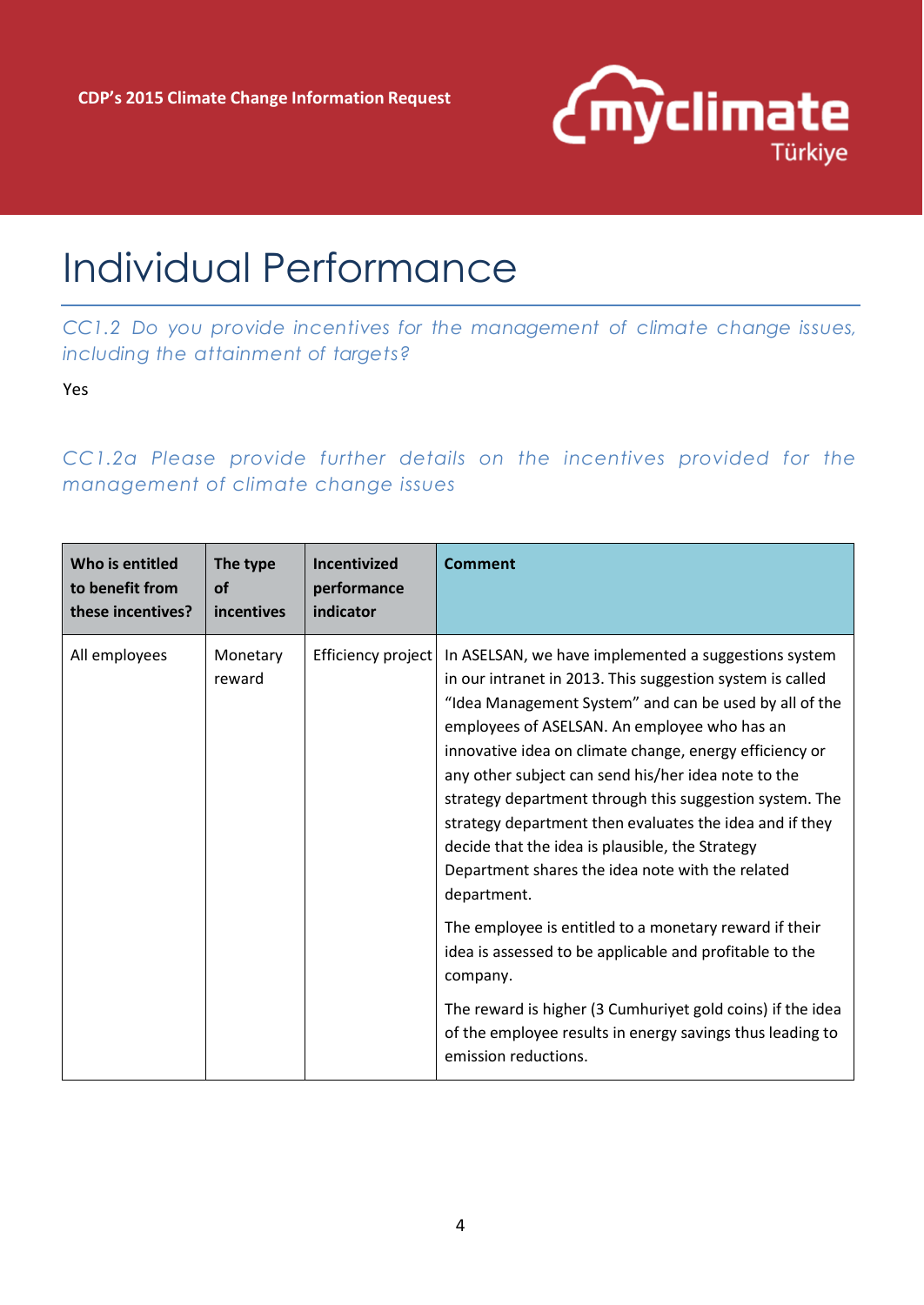

| Who is entitled   | The type           | Incentivized | Comment                                                                                                                                                                                                                                                                                                                                                                                                                                                                                                                                                                                                                                                                                                                                                                                                                                                                                        |
|-------------------|--------------------|--------------|------------------------------------------------------------------------------------------------------------------------------------------------------------------------------------------------------------------------------------------------------------------------------------------------------------------------------------------------------------------------------------------------------------------------------------------------------------------------------------------------------------------------------------------------------------------------------------------------------------------------------------------------------------------------------------------------------------------------------------------------------------------------------------------------------------------------------------------------------------------------------------------------|
| to benefit from   | <b>of</b>          | performance  |                                                                                                                                                                                                                                                                                                                                                                                                                                                                                                                                                                                                                                                                                                                                                                                                                                                                                                |
| these incentives? | incentives         | indicator    |                                                                                                                                                                                                                                                                                                                                                                                                                                                                                                                                                                                                                                                                                                                                                                                                                                                                                                |
| All employees     | Monetary<br>reward | project      | Energy reduction In ASELSAN, we have implemented a suggestions system<br>in our intranet in 2013. This suggestion system is called<br>"Idea Management System" and can be used by all of the<br>employees of ASELSAN. An employee who has an<br>innovative idea on climate change, energy efficiency or<br>any other subject can send his/her idea note to the<br>strategy department through this suggestion system. The<br>strategy department then evaluates the idea and if they<br>decide that the idea is plausible, the Strategy<br>Department shares the idea note with the related<br>department.<br>The employee is entitled to a monetary reward if their<br>idea is assessed to be applicable and profitable to the<br>company.<br>The reward is higher (3 Cumhuriyet gold coins) if the idea<br>of the employee results in energy savings thus leading to<br>emission reductions. |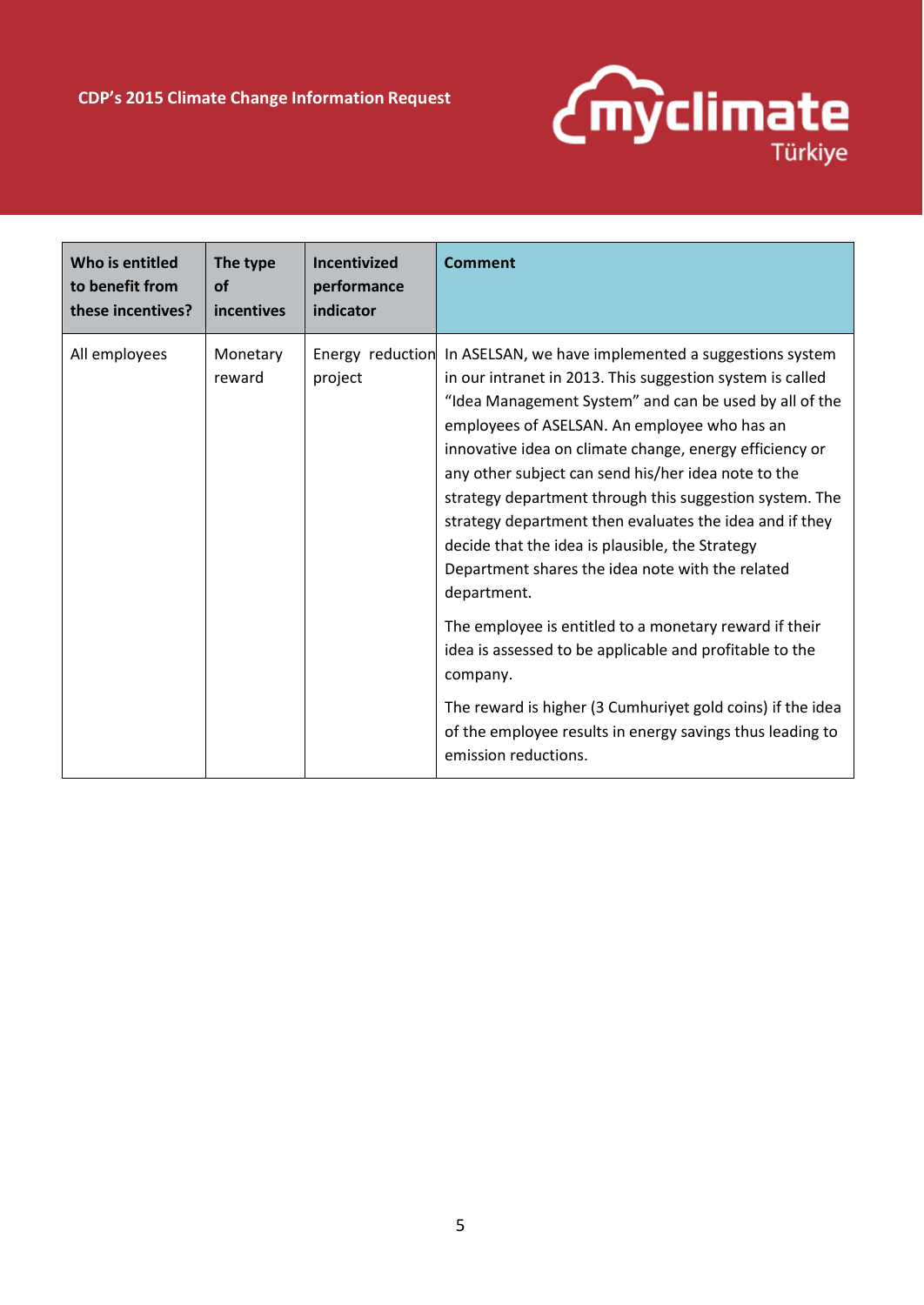

# CC2. Strategy

### Risk Management Approach

*CC2.1 Please select the option that best describes your risk management procedures with regard to climate change risks and opportunities*

Integrated into multi-disciplinary company wide risk management processes

*CC2.1a Please provide further details on your risk management procedures with regard to climate change risks and opportunities* 

| Frequency of<br>monitoring | whom<br>To<br>are<br>results<br>reported?                                                   | Geographical areas<br>considered | How far into<br>future<br>the<br>risks<br>are<br>considered? | Comment                                                                                                                                                                                                                                                                                                                                                                                                                                                                                                                                                                                                                                                                                                                    |
|----------------------------|---------------------------------------------------------------------------------------------|----------------------------------|--------------------------------------------------------------|----------------------------------------------------------------------------------------------------------------------------------------------------------------------------------------------------------------------------------------------------------------------------------------------------------------------------------------------------------------------------------------------------------------------------------------------------------------------------------------------------------------------------------------------------------------------------------------------------------------------------------------------------------------------------------------------------------------------------|
| Annually                   | Board or<br>individual/sub-set<br>of the Board or<br>committee<br>appointed by the<br>Board | Turkey                           | > 6 years                                                    | The identified risks related to<br>climate change as well as other<br>identified risks are monitored<br>annually to assess the severity of the<br>risk and reported to the Early<br>Detection and Management of Risk<br>Committee. In ASELSAN the risks are<br>first assessed in the facility and<br>activity level. The risks are given a<br>score from 1 to 5 according to their<br>severity and probability of<br>occurrence. The combined risk score<br>is found by multiplying the severity<br>and probability scores of the risk.<br>The risk is level 1 if combined score<br>is between 1 and 5. Level 2 if<br>combined score is between 6 and<br>10. Level 3 if combined score is<br>between 11 and 15. Level 4 if |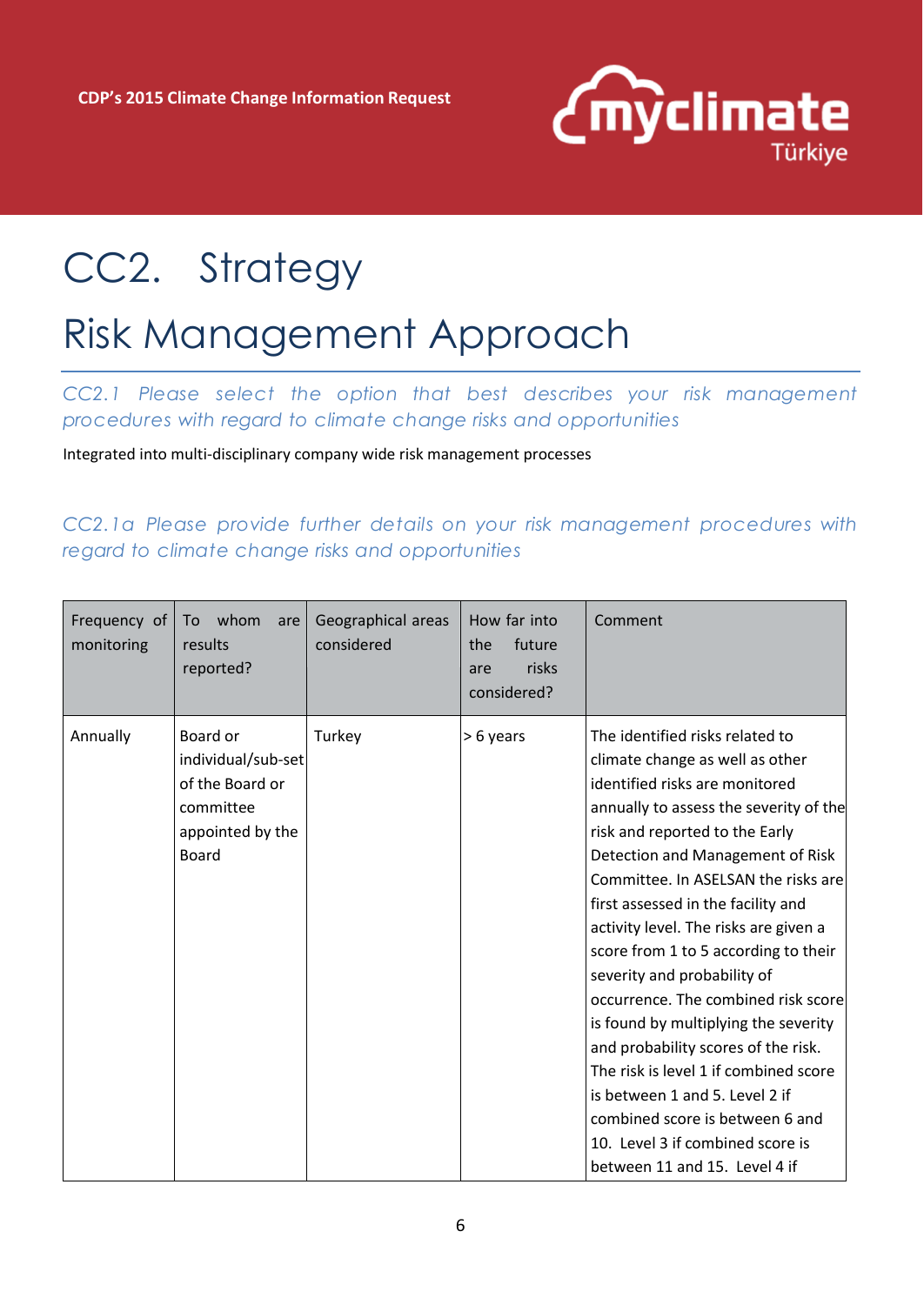

| Frequency of<br>monitoring | To whom<br>are<br>results<br>reported? | Geographical areas<br>considered | How far into<br>future<br>the<br>risks<br>are<br>considered? | Comment                                                                                                                                                                                              |
|----------------------------|----------------------------------------|----------------------------------|--------------------------------------------------------------|------------------------------------------------------------------------------------------------------------------------------------------------------------------------------------------------------|
|                            |                                        |                                  |                                                              | combined score is between 16 and<br>20. Level 5 if combined score is<br>between 21 and 25. Only the risks<br>that are assessed to be Level 4 or<br>higher are reported to the Board of<br>Directors. |

### *CC2.1b Please describe how your risk and opportunity identification processes are applied at both company and asset level*

At the company level, the scope of the identified risks and opportunities include, changes in fuel and energy prices, climate change related laws and regulations, global competitiveness, changing customer needs, potential threats of national security and employee related issues.

The climate change related risks and opportunities at the company level are assessed by the sustainability committee which is comprised of high level executives as well as senior engineers and HR managers. The Sustainability Committee is responsible for identifying measures to reduce the risks. This committee is responsible for identifying the level of each risk, setting targets to reduce these risks and making performance reviews to assess whether the climate change related targets are met. This committee also decides on how and when the identified opportunities can be seized. The committee decides which risks and opportunities shall be reported to the Board of Directors according to the scoring methodology given in section CC2.1.c.

At the asset level, each facility and every unit in each facility has to perform the risk analysis using the methodology and scoring system defined in section CC2.1.c. The facility level risk analyses are then reviewed by the facility managers and submitted to the Sustainability Committee for final review. The committee decides which risks and opportunities shall be reported to the Board of Directors according to the scoring methodology given in section CC2.1.c.

The major risks and opportunities at the asset level are the events that may have a major effect on the GHG emissions of ASELSAN. These events usually are related to energy and fossil fuel consumption. Where renovations in product design that lead to less energy consumption may be assessed as an opportunity, increased consumption of fossil fuels during production is assessed as a major climate change related risk.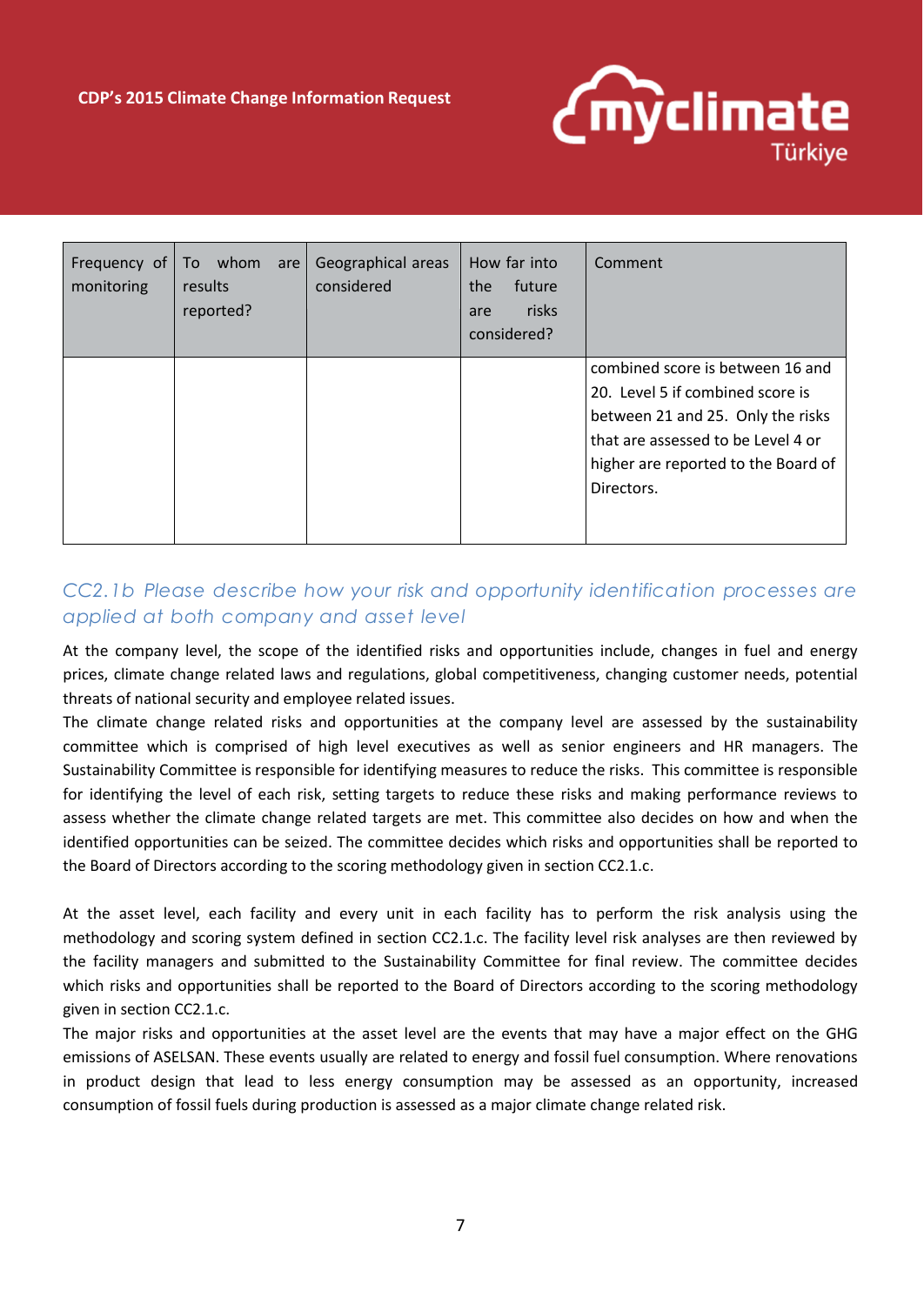

#### *CC2.1c How do you prioritize the risks and opportunities identified?*

First, the probability of occurrence of the identified risk is scored as given below:

| <b>Probability</b>           | <b>Score</b> |
|------------------------------|--------------|
| Very low/impossible          |              |
| Low                          | 2            |
| <b>Moderate</b>              | 3            |
| Probable                     |              |
| <b>Very High Probability</b> |              |

Then, the effect of the identified risk event is determined:

| <b>Severity</b> | <b>Severity Level Guide</b>                                                                                                                                    | Score          |
|-----------------|----------------------------------------------------------------------------------------------------------------------------------------------------------------|----------------|
| <b>Very low</b> | No permanent or significant effect.                                                                                                                            | 1              |
| Low             | Significant impact on ASELSAN in the long<br>term. $(28 \text{ years})$                                                                                        | $\overline{2}$ |
| <b>Moderate</b> | Significant impact on ASELSAN but can be<br>managed without a major impact in the<br>medium to longer term. (4-8 years)                                        | 3              |
| High            | Requires major effort to manage and<br>resolve in the short term or risk events<br>that could threaten the existence and the<br>profit of ASELSAN. (1-3 years) | 4              |
| Very High       | Threatens the business continuity<br>immediately.                                                                                                              | 5              |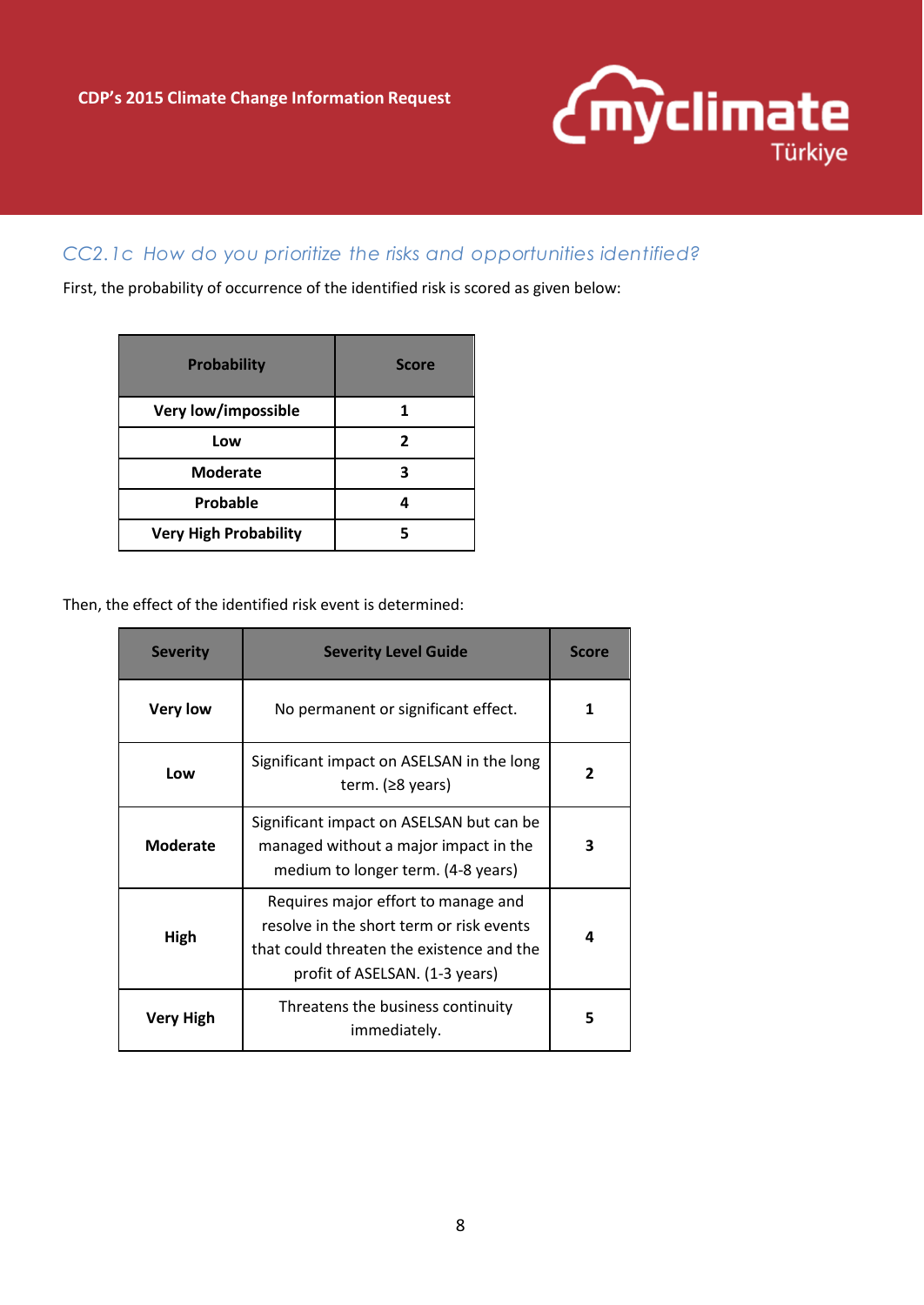

The total score is found by multiplying the effect and probability factors. Which gives a numerical value between 1 and 25. According to this final score the risks and opportunities are prioritized:

| <b>Combined</b><br><b>Score</b> | <b>Risk</b><br>Level | <b>Related Action</b>                                                                                                                                               |  |
|---------------------------------|----------------------|---------------------------------------------------------------------------------------------------------------------------------------------------------------------|--|
| $1 - 5$                         | Level<br>1           | No immediate action.                                                                                                                                                |  |
| $6 - 10$                        | Level<br>2           | No immediate action but the risk event needs to<br>be monitored annually.                                                                                           |  |
| $11 - 15$                       | Level<br>3           | The mitigation measures for the identified risk<br>event is determined by the sustainability<br>committee.                                                          |  |
| $16 - 20$                       | Level<br>4           | Poses a threat and shall be dealt with. The risk<br>event and the measures to be applied are<br>reported to the Board of Directors.                                 |  |
| $21 - 25$                       | Level<br>5           | Poses a huge threat and shall be immediately<br>dealt with. The risk event and the measures to be<br>applied are immediately reported to the Board of<br>Directors. |  |

Sustainability committee and the Early Detection and Management of Risk Committee reviews and finalizes all climate change related risk analysis, and presents the critical risks that are assessed to be Level 4 or above to the Board of Directors. They also present a report to board of directors about the financial and operational measures that need to be taken by ASELSAN to prevent the occurrence of the identified risks. The Board of Directors decides which measures shall be applied.

# Business Strategy

*CC2.2 Is climate change integrated into your business strategy?*

☒Yes

☐No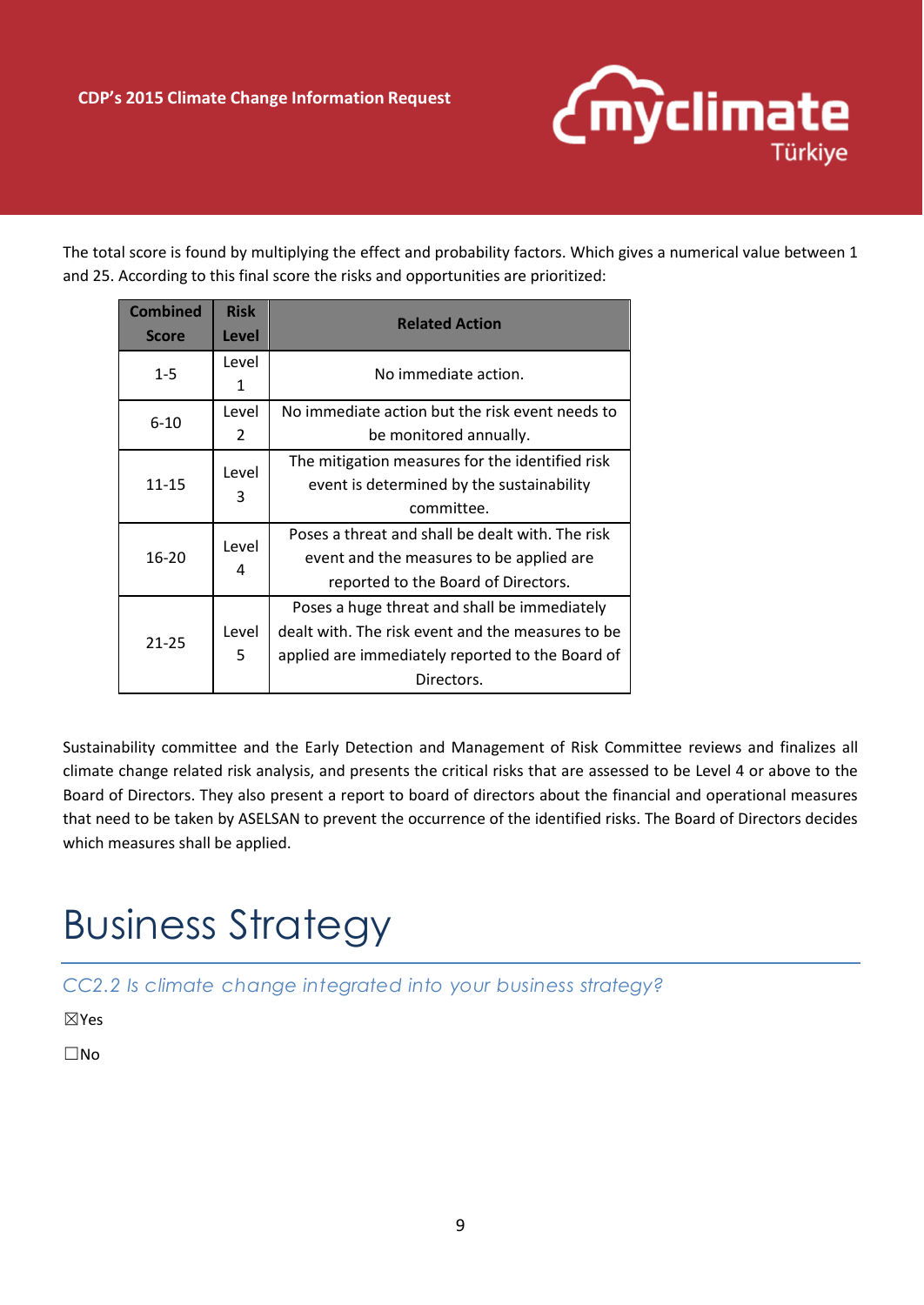

### *CC2.2a Please describe the process of how climate change is integrated into your business strategy and any outcomes of this process*

Climate change has come into the attention of ASELSAN starting with the first invitation from CDP Turkey in 2012. Although energy efficiency was a focal point for the operations in ASELSAN, the effects of these energy efficiency studies on climate change was never calculated. Starting from 2012 the ASELSAN strategy team has focused on climate change. First step was the calculation of our GHG Inventory. During the initial CDP period a very quick calculation was made for the years 2009-2010-2011 for the purpose of reporting to CDP. Since 2012 we have started evaluating the risks and opportunities related to climate change with a specific risk assessment process.

The strategies of ASELSAN are determined for a 5 year period, and are revised annually. The strategies are determined taking performance assessment results of previous years into consideration, with the guidance of the major shareholder of ASELSAN, Turkish Armed Forces Foundation (TAFF), Board of Directors and CEO. As the corporate performance system is a vivid system, it enables us to continuously improve and monitor our performance. The reviews are reported on a monthly basis.

As the strategy of ASELSAN is determined for a period of 5 years, climate change related issues could not be included in the strategy up until the year 2014. However in 2014 the Strategy Management Directorate has implemented the climate change related issues into the strategy of the term 2015-2019. As a part of this strategy the GHG emissions of ASELSAN are planned to be reduced by the end of 2020. The most important aspect of climate change that influences our strategy is the opportunity to develop a green business. Although we are not yet influenced by the regulatory changes in Turkey, it is also another aspect of climate change, as we would like to be prepared to the changes in regulation.

The most important component of our short term business strategy related to climate change is the decision of calculating our GHG emissions and reporting to CDP. Another important component is the decision on establishing a connection between the climate change risk assessment to our enterprise risk assessment. This year we have also decided to include all our facilities to our GHG Inventory, which enabled us to see our real impact on climate change. We believe the brand value and market value of ASELSAN will be positively affected with the implementation of these decisions. We have also decided to obtain ISO 50001 Energy Management Systems Certification.

The most important component of our long term (5 years) strategy that have been influenced by climate change is that we have set long term reduction targets (5% reduction of absolute Scope 1 and 2 emissions according to our base year by the year 2020) and we have decided to invest in energy efficient technologies both in our facilities and in our products. Another important component is that we have established Renewable Energy Systems Program Management Department which is responsible of R&D of renewable energy technologies. ASELSAN aims to be one of the main producers of renewable energy technologies in Turkey. We have also established Electric Vehicle Systems Program Management Department which is working on developing traction control systems for electric public transportation vehicles. As transportation related GHG emissions account for nearly 17% of Turkey's total emissions, we aim to enhance the existing electric vehicle systems designed for public transportation, and take part in the shift towards low carbon public transportation.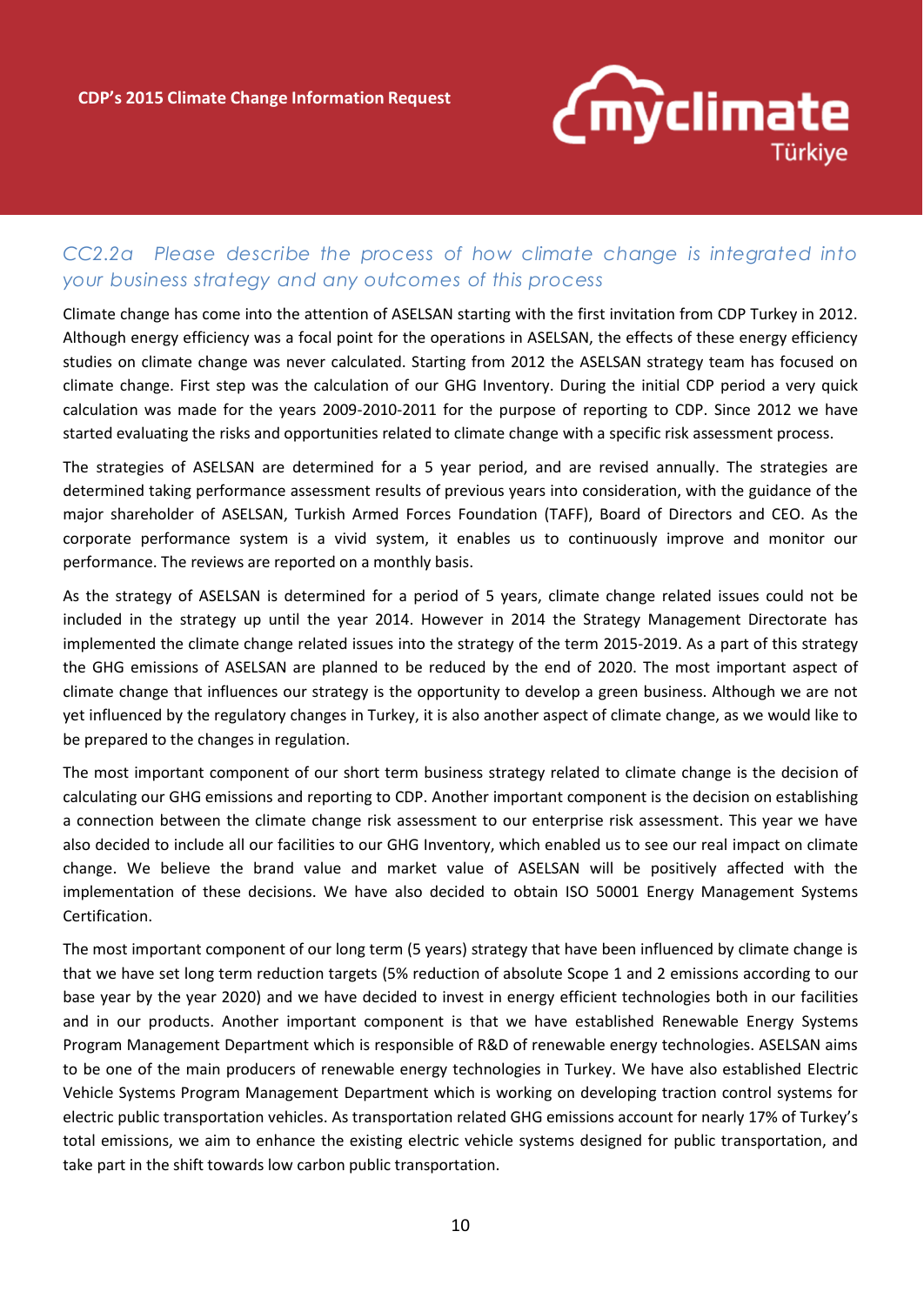

2014 was a very important year in Turkey as BIST has introduced the Sustainability Index for BIST-30 companies, where these companies were evaluated on their sustainability performance against some ground rules. ASELSAN was one of the 15 companies were able to be included in the BIST Sustainability Index. The Index's criteria on climate change strategy and management is totally aligned with CDP, which gave us an advantage against other listed companies. Our share is now favored by environmentally friendly institutions as well.

ASELSAN has been in BIST-50 Index and Corporate Governance Index of Borsa Istanbul (BIST) since January 2013. Both indices are considered to be prestigious indices of BIST as big, corporate industrial firms, holdings and banks dominate them. Corporate governance rating is a prerequisite for presence in Corporate Governance Index of BIST and with the latest revisions in Corporate Governance Principles; sustainability has become a new dimension for corporate governance rating of companies. Thus, climate change aspect is now embedded in our corporate governance rating.

ASELSAN management values ASELSAN share's presence in BIST-50 and Corporate Governance Index of BIST. In addition to this, there are long term institutional investors in ASELSAN's investor base. These facts are other implications of the value we attach to climate change and energy efficiency.

The most important business decisions that have been influenced by climate change are:

- Setting an absolute GHG emission reduction target
- Establishing the "Renewable Energy Systems Program Department"
- Establishing the "Electric Vehicle Systems Program Management Department"

#### *CC2.2c Does your company use an internal price of carbon?*

No, and we do not currently anticipate doing so in the next 2 years

### Engagement with Policy Makers

*CC2.3 Do you engage in activities that could either directly or indirectly influence public policy on climate change through any of the following? (tick all that apply)*

 $\boxtimes$ Direct engagement with policy makers

 $\Box$  Funding research organizations

 $\boxtimes$ Trade associations

☐Other

☐No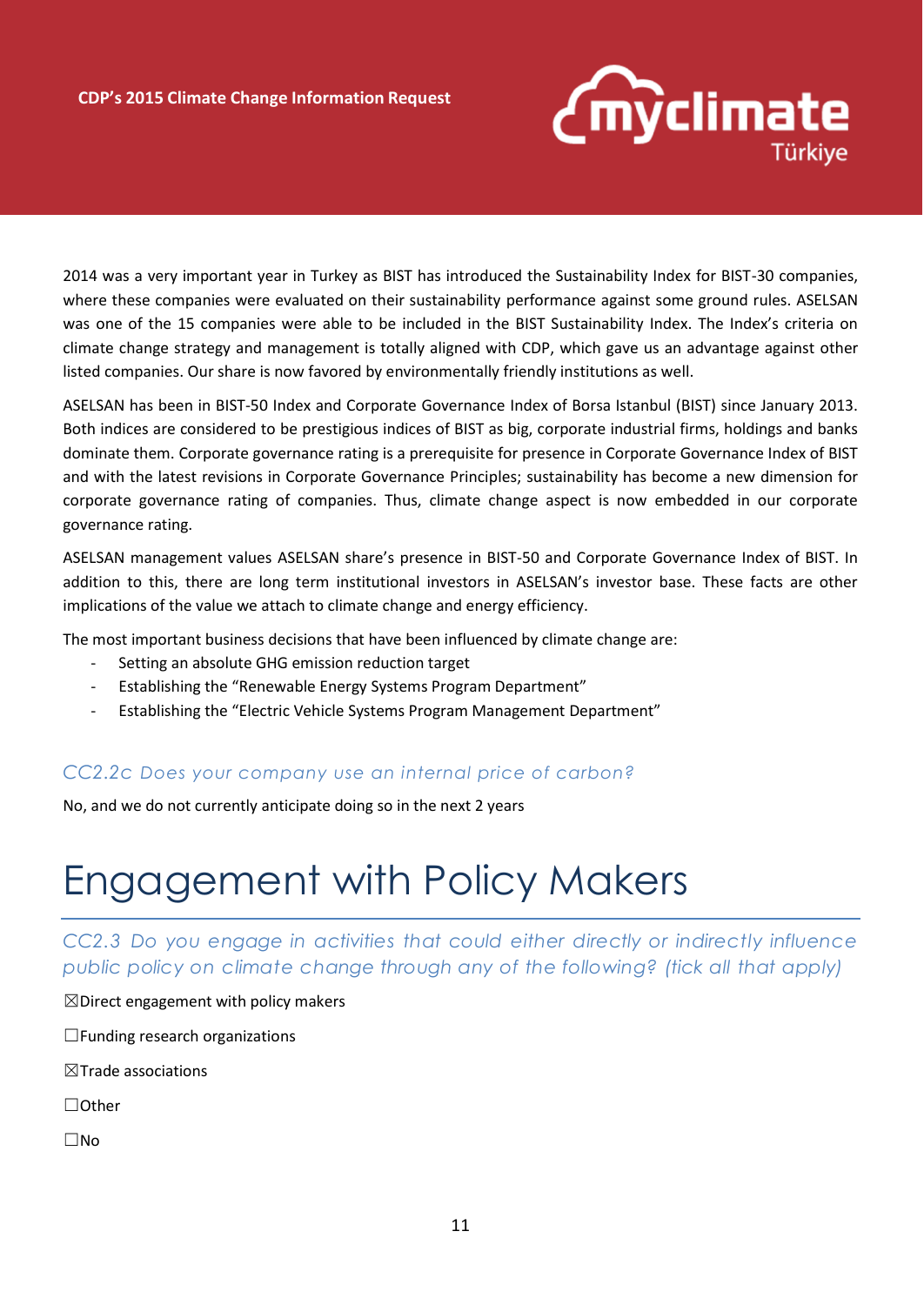

#### *CC2.3a On what issues have you been engaging directly with policy makers?*

| Focus of legislation          | Corporate position | Details of engagement                                                                                                                                                                                                                                                                                                                                                                     | Proposed legislative<br>solution                                                                                             |
|-------------------------------|--------------------|-------------------------------------------------------------------------------------------------------------------------------------------------------------------------------------------------------------------------------------------------------------------------------------------------------------------------------------------------------------------------------------------|------------------------------------------------------------------------------------------------------------------------------|
| Mandatory carbon<br>reporting | Support            | We follow the regulation<br>on monitoring and<br>reporting of GHG<br>emissions that was<br>published on 2012 very<br>closely. Although ASELSAN<br>is not yet included in the<br>scope of this regulation,<br>we still participate in<br>meetings and our<br>sustainability committee is<br>ready to send our<br>comments about the<br>communiqués that are<br>related to this regulation. | For the moment we<br>support the legislation<br>and the communiqués<br>related to this<br>legislation with no<br>exceptions. |
| Energy efficiency             | Support            | We have sent our<br>comments to the energy<br>efficiency law no 5627 by<br>the Ministry of Energy and<br><b>Natural Resources during</b><br>its preparation stage. We<br>fully support this law.                                                                                                                                                                                          | We fully support the<br>energy efficiency law<br>and the related by-<br>laws.                                                |

*CC2.3b Are you on the Board of any trade associations or provide funding beyond membership?*

☐Yes

☒No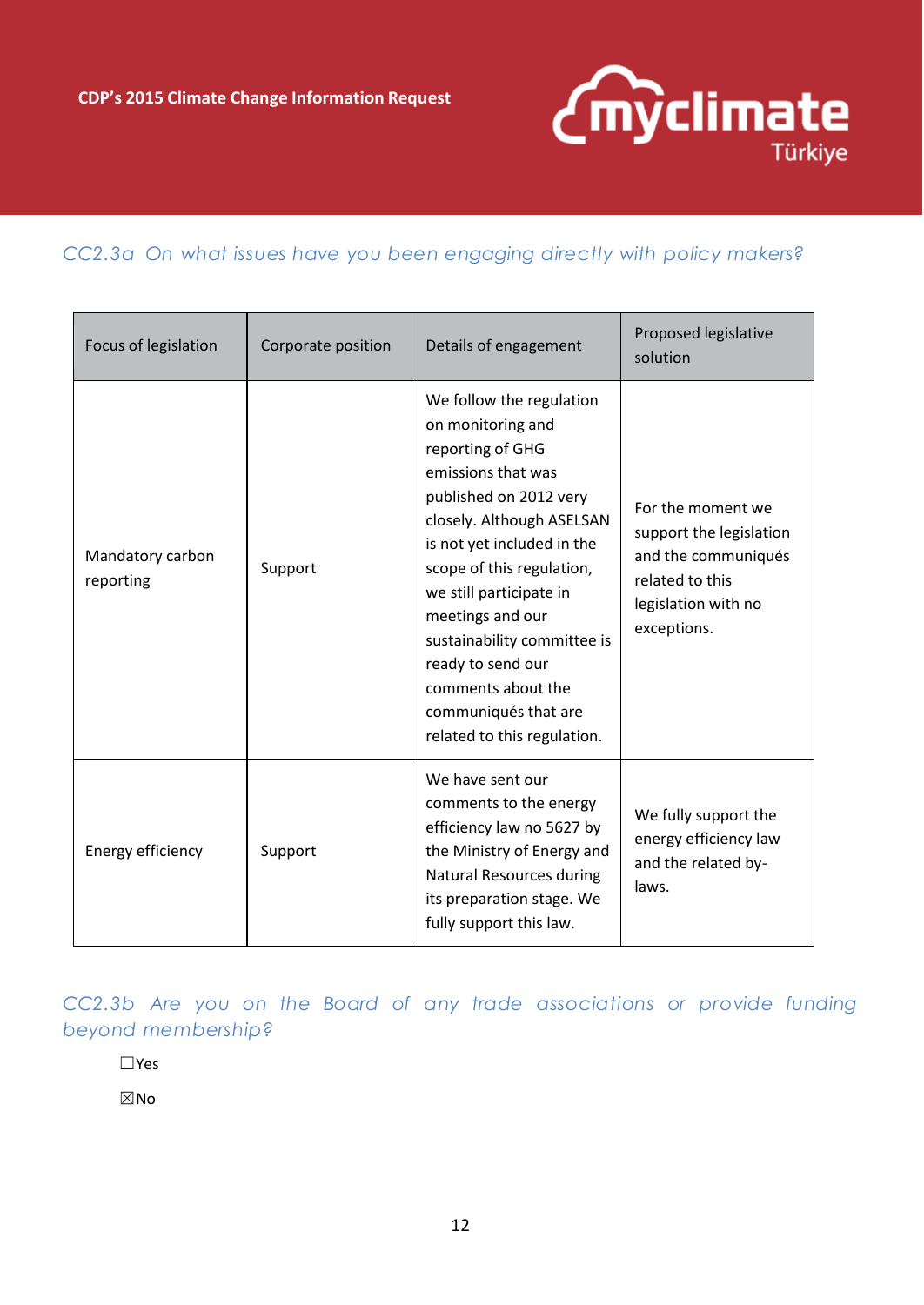

### *CC2.3h What processes do you have in place to ensure that all of your direct and indirect activities that influence policy are consistent with your overall climate change strategy?*

According to our new corporate communication strategy, all communication activities have to be approved either by our CEO or Chairman of the Board. Being the highest level of executives in ASELSAN, our CEO and our Chairman are both fully aware of our general corporate strategies and our overall climate change strategy.

*CC2.4 Would your organization's board of directors support an international agreement between governments on climate change, which seeks to limit global temperature rise to under two degree Celsius from pre-industrial levels in line with IPCC scenarios such as RCP2.6?* 

Yes

*CC2.4a Please describe your board's position on what an effective agreement would mean for your organization and activities that you are undertaking to help deliver this agreement at the 2015 United Nations Climate Change Conference in Paris (COP 21)* 

According to our Board, an effective agreement is an agreement that includes all the nations. Every nation in the world shall sign this agreement and where the responsibilities of each and every country is clearly identified and monitored by independent organizations. The performance of the countries shall be assessed and there has to be a penalty system for countries that don't meet their targets. Especially the developed countries must have serious emission reduction targets.

## CC3. Targets and Initiatives

## **Targets**

*CC3.1 Did you have an emissions reduction target that was active (ongoing or reached completion) in the reporting year?*

☒Absolute target

□Intensity target

☐Absolute and intensity target

☐No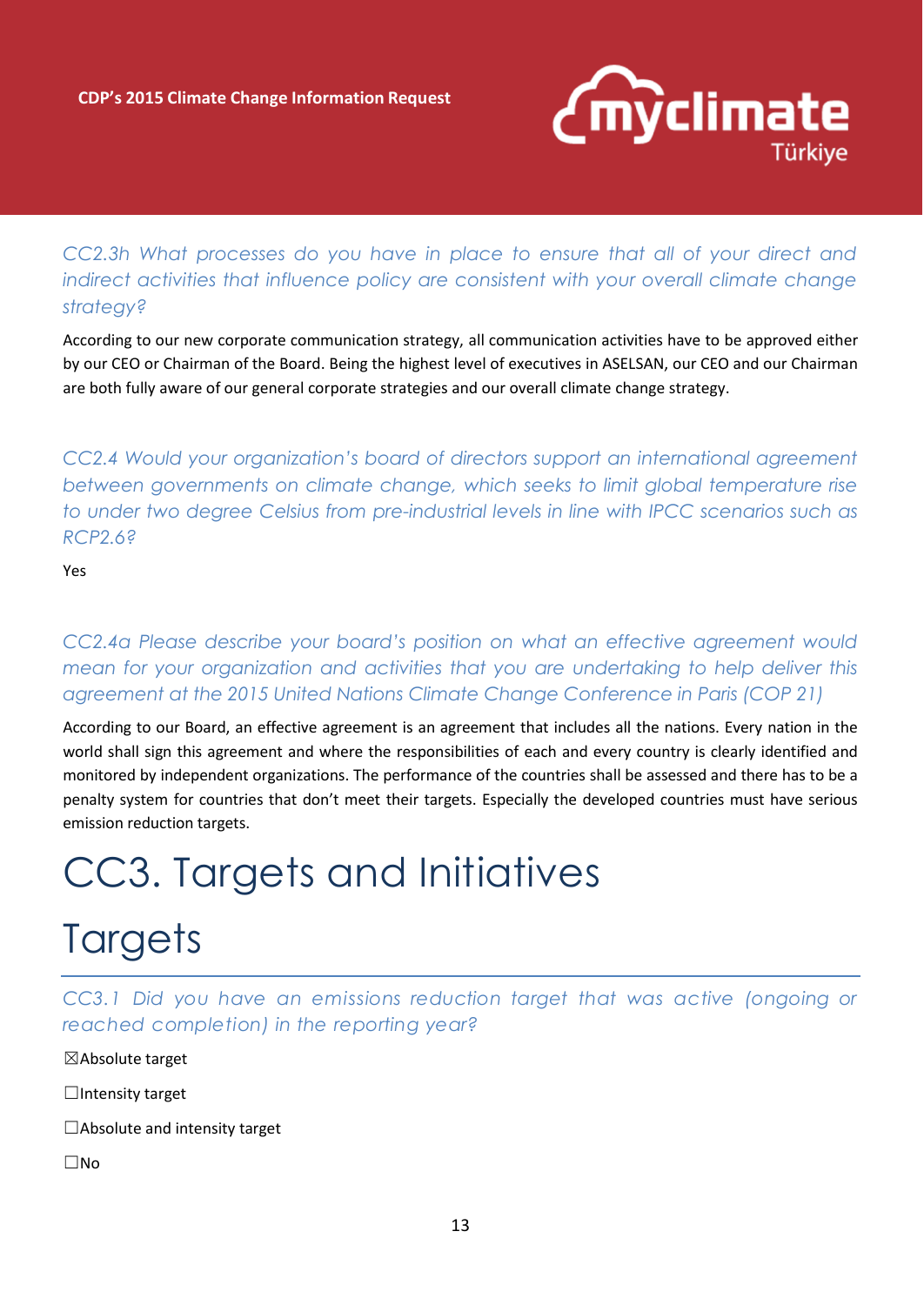

#### *CC3.1a Please provide details of your absolute target*

| ID   | <b>Scope</b> | $%$ of<br>emissions<br>in scope | %<br>reduction<br>from base<br>year | <b>Base year</b> | <b>Base year</b><br>emissions | <b>Target</b><br>year | <b>Comment</b>                                                                                                                        |
|------|--------------|---------------------------------|-------------------------------------|------------------|-------------------------------|-----------------------|---------------------------------------------------------------------------------------------------------------------------------------|
| Abs1 | Scope 1+2    | 100                             | 5                                   | 2013             | 42654.99                      | 2020                  | We have a target of<br>reducing our total<br>Scope 1+Scope 2<br>emissions 5% below<br>our base year<br>emissions by the<br>year 2020. |

### *CC3.1d For all of your targets, please provide details on the progress made in the reporting year*

| ID   | % complete (time) | % complete (emissions) | <b>Comment</b>                                                                                                                                                                                                                                           |
|------|-------------------|------------------------|----------------------------------------------------------------------------------------------------------------------------------------------------------------------------------------------------------------------------------------------------------|
| Abs1 | 14.28             | %0                     | In 2014 we have set the<br>target of reducing our Scope<br>1+Scope 2 emissions by 5%<br>according to our base year<br>by the year 2020. As we<br>have set this target in 2014,<br>we have had very little<br>emission reduction<br>initiatives in place. |
|      |                   |                        | We are currently working on<br>developing projects that will<br>help us reduce our GHG<br>emission by reducing the<br>energy consumption in our<br>daily operations.                                                                                     |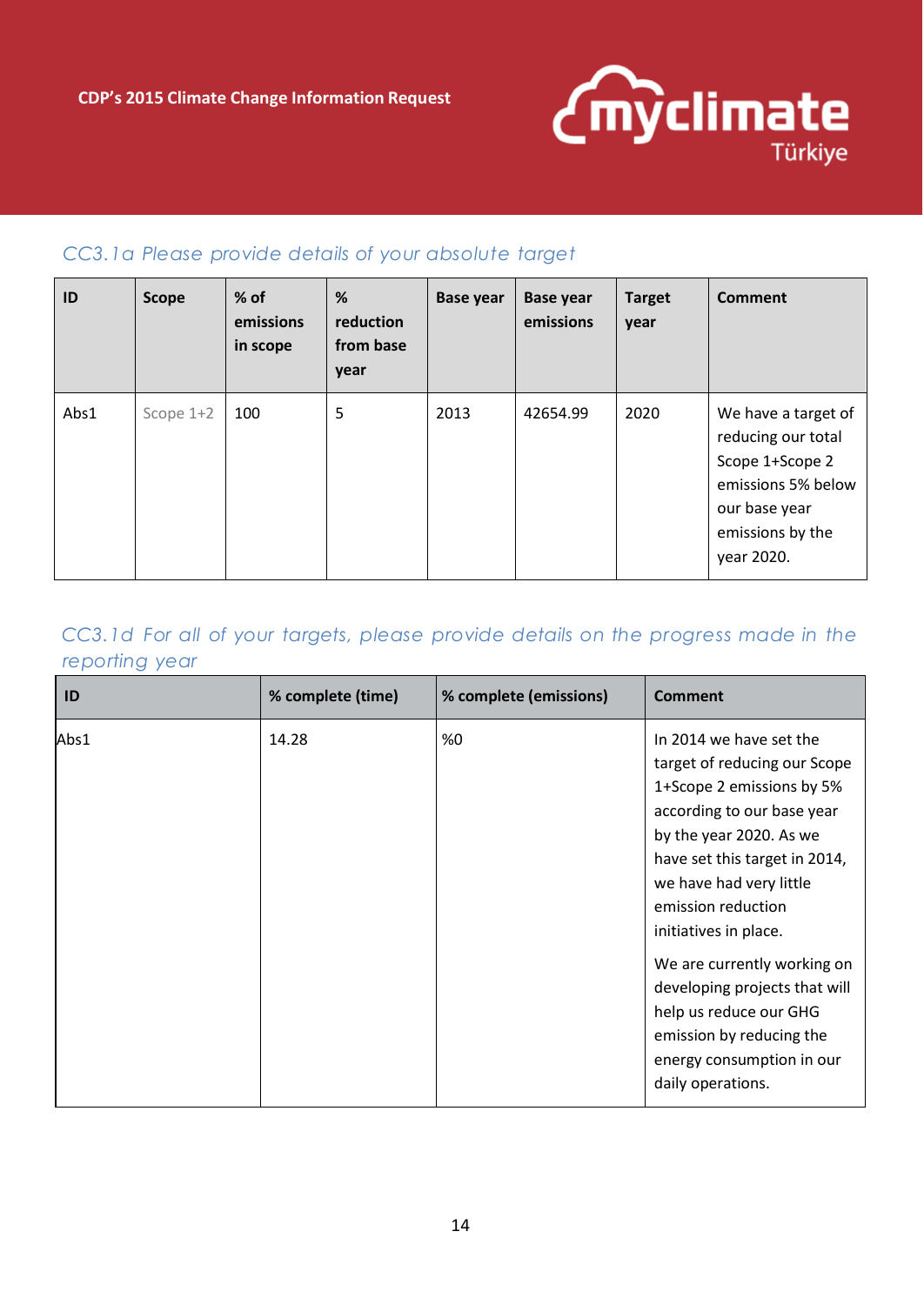

### Emissions Reduction Initiatives

*CC3.2 Does the use of your goods and/or services directly enable GHG emissions to be avoided by a third party?*

☐Yes

☒No

*CC3.3 Did you have emissions reduction initiatives that were active within the reporting year (this can include those in the planning and/or implementation phases)*

☒Yes

☐No

*CC3.3a Please identify the total number of projects at each stage of development, and for those in the implementation stages, the estimated CO2e savings*

| <b>Stage of development</b> | <b>Number of projects</b> | Total estimated annual CO2e savings in<br>metric tonnes CO2e (only for rows marked *) |
|-----------------------------|---------------------------|---------------------------------------------------------------------------------------|
| Under investigation         |                           |                                                                                       |
| To be implemented*          |                           |                                                                                       |
| Implementation commenced*   |                           |                                                                                       |
| Implemented*                | 1                         | 41.46                                                                                 |
| Not to be implemented       |                           |                                                                                       |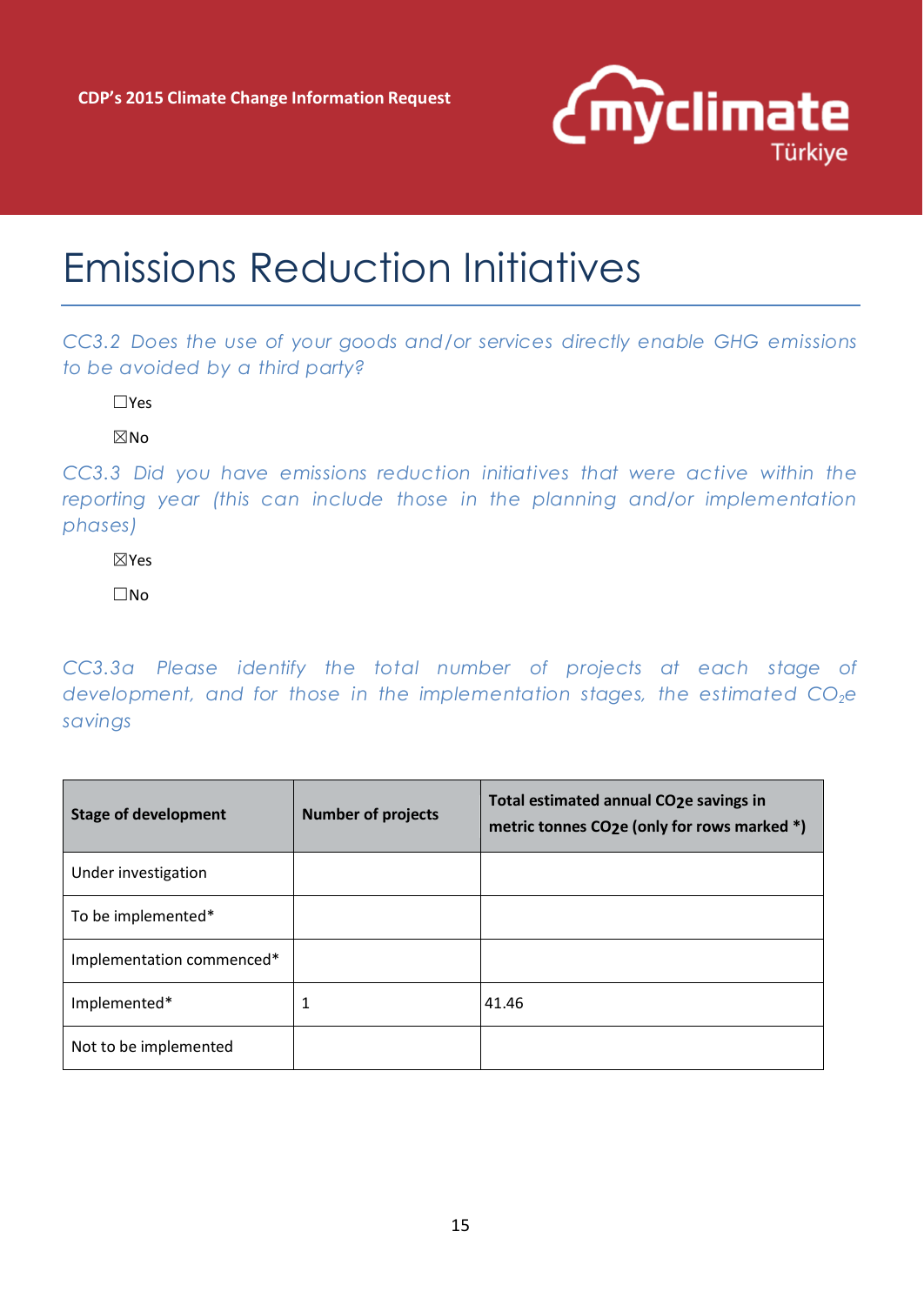

### *CC3.3b For those initiatives implemented in the reporting year, please provide details in the table below*

| <b>Activity</b><br>type                              | <b>Description of</b><br>activity                                                                 | <b>Estimated</b><br>annual<br>CO <sub>2</sub> e<br>savings<br>(metric<br>tonnes<br>CO <sub>2</sub> e | <b>Scope</b> | Voluntary/<br><b>Mandotary</b> | <b>Annual</b><br>monetary<br>savings (unit<br>$curve < -$ as<br>specified in<br>CC0.4) | Investment<br>required<br>(unit<br>$curve$ ncy -<br>as specified<br>in CC0.4) | Payback<br>period | <b>Estimated</b><br>lifetime of<br>the initiative,<br>years | <b>Comment</b>                                                                                                                                                                                                                                                                                                                                                      |
|------------------------------------------------------|---------------------------------------------------------------------------------------------------|------------------------------------------------------------------------------------------------------|--------------|--------------------------------|----------------------------------------------------------------------------------------|-------------------------------------------------------------------------------|-------------------|-------------------------------------------------------------|---------------------------------------------------------------------------------------------------------------------------------------------------------------------------------------------------------------------------------------------------------------------------------------------------------------------------------------------------------------------|
| Energy<br>efficiency:<br><b>Building</b><br>services | Replacement 41.46<br>of 2 old oily<br>type<br>transformer<br>with dry type<br>new<br>transformers |                                                                                                      |              | Scope 2 Voluntary              | 16000                                                                                  | 122692.35                                                                     |                   | 4-10 years 11-15 years                                      | As oily type<br>transformers<br>require<br>cooling, by<br>replacing<br>existing 2 oily<br>type<br>transformers<br>with dry type<br>transformers<br>with no<br>cooling need,<br>enabled us to<br>shut down the<br>corresponding<br>cooling<br>system. This<br>energy saving<br>measure<br>resulted in<br>16000 kWh<br>decrease in<br>our electricity<br>consumption. |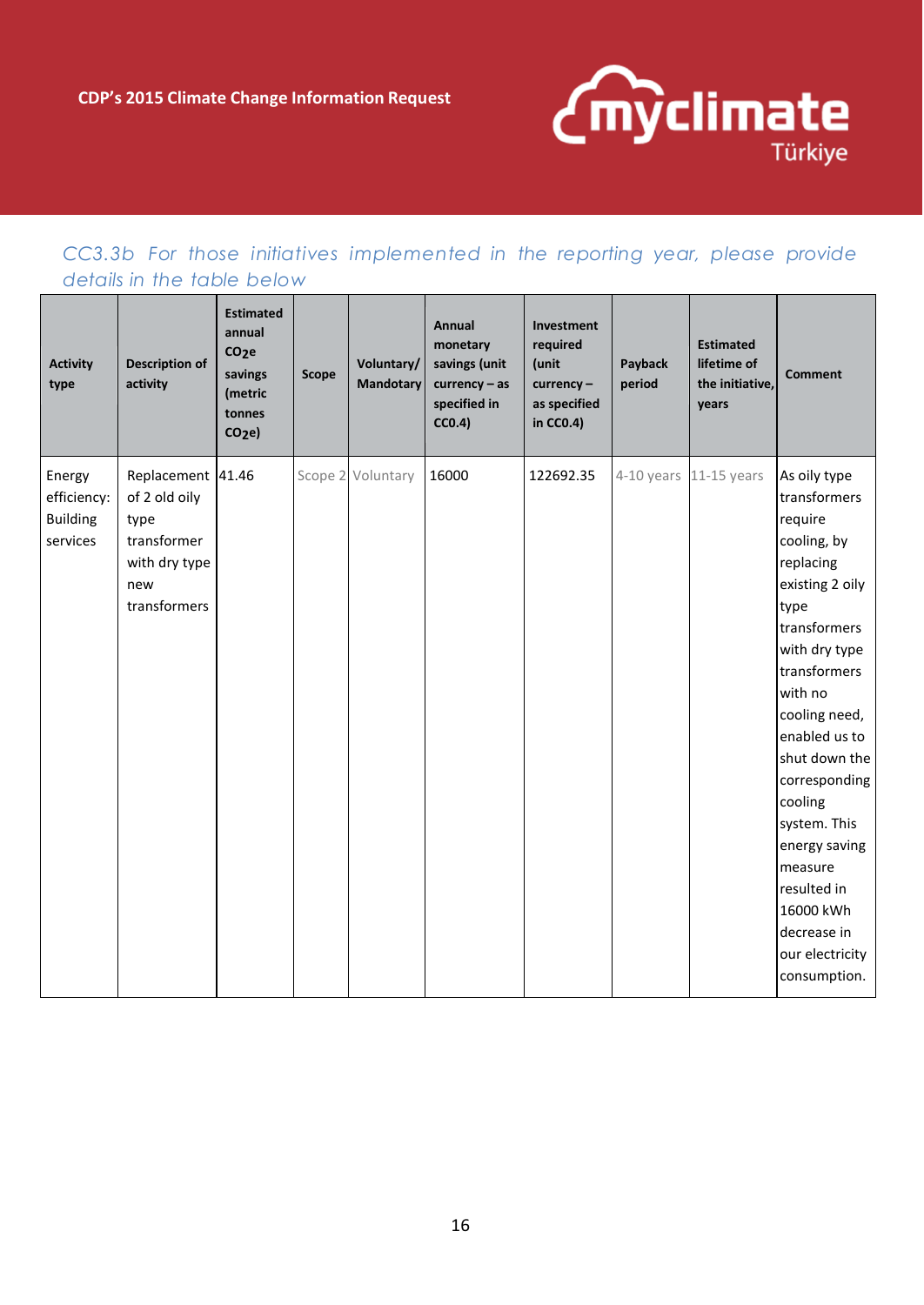

*CC3.3c What methods do you use to drive investment in emissions reduction activities?*

| <b>Method</b>                          | Comment                                                                                                                                                                                                                                                                                                                                                                                                                                                                                                                                                                                                                                                                                              |
|----------------------------------------|------------------------------------------------------------------------------------------------------------------------------------------------------------------------------------------------------------------------------------------------------------------------------------------------------------------------------------------------------------------------------------------------------------------------------------------------------------------------------------------------------------------------------------------------------------------------------------------------------------------------------------------------------------------------------------------------------|
| Financial optimization<br>calculations | In ASELSAN our energy use is one of our main resources. Therefore, we<br>constantly try to develop projects that increase energy efficiency. When we<br>have a project idea, the related directorate makes a detailed feasibility analysis<br>that shows how much investment is required for a certain project and how<br>much savings (both in terms of energy and financial savings) can be achieved<br>with that particular project. If the payback period of the project is below 5<br>years and if the project lifetime is over 10 years, a report is prepared and the<br>project is submitted for budget approval. Then this project is included in the<br>budget plans for the upcoming year. |

# CC4. Communications

*CC4.1 Have you published information about your organization's response to climate change and GHG emissions performance for this reporting year in places other than in your CDP response? If so, please attach the publication(s)* 

| <b>Publication</b>             | <b>Status</b>                             | <b>Page/Section reference</b> | <b>Attach the document</b> |
|--------------------------------|-------------------------------------------|-------------------------------|----------------------------|
| In voluntary<br>communications | Underway $-$<br>previous year<br>attached | Pages 39 and 42               | Sustainability Report 2014 |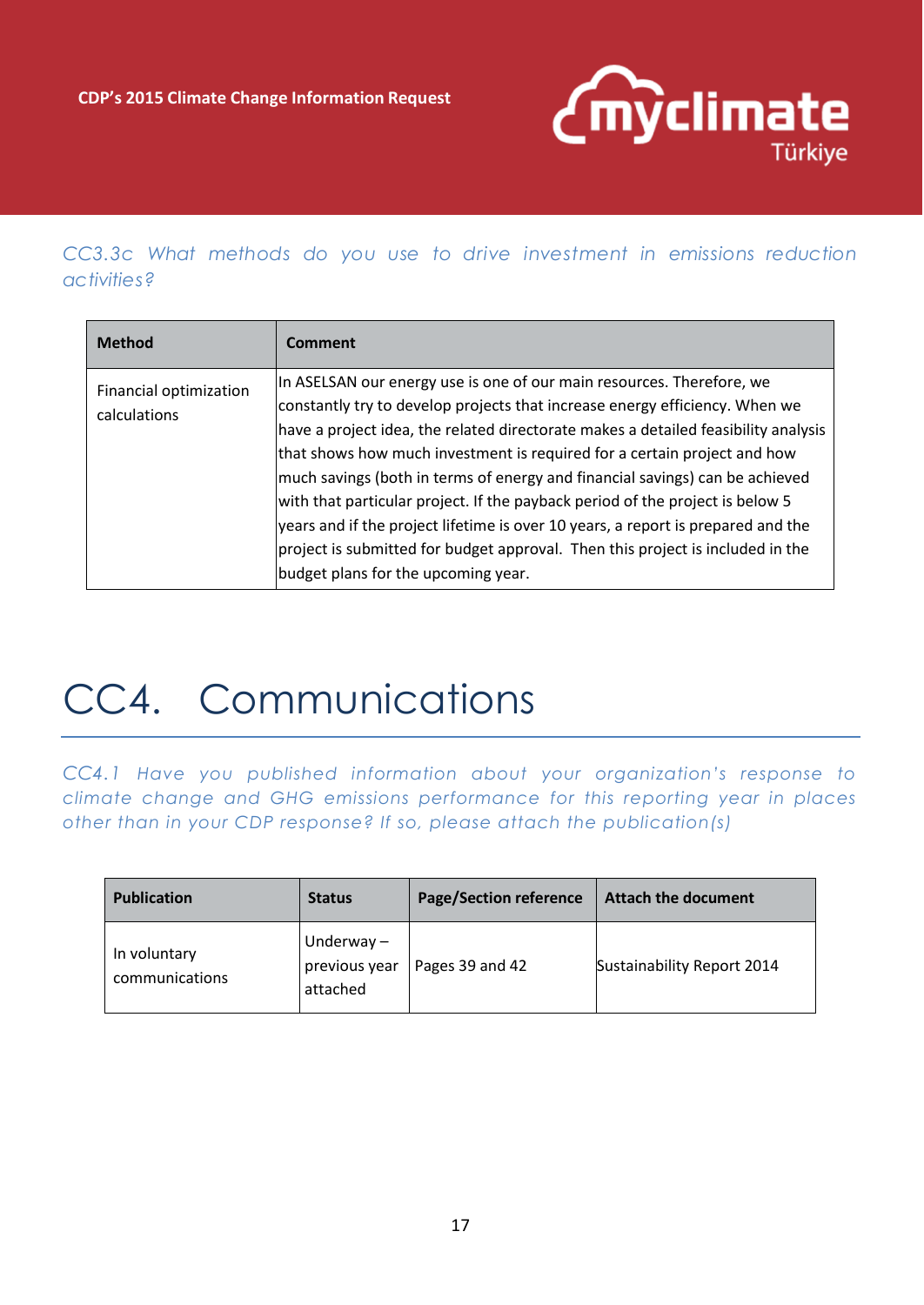

## CC5. Climate Change Risks

### *CC5.1* Have you identified any inherent climate change risks that *have the potential to generate a substantive change in your business operations, revenue or expenditure? (Tick all that apply)*

- $\boxtimes$  Risks driven by changes in regulation
- $\boxtimes$  Risks driven by changes in physical climate parameters
- $\boxtimes$  Risks driven by changes in other climate-related developments

#### *CC5.1a: Please describe your risks driven by changes in regulation*

|                    | <b>RD-ID: 01</b>                                                                                                                                                                                                                                                                                                                                                                                                                                                                                                                                                                                                                                                           | <b>RD-ID: 02</b>                                                                                                                                                                                                                                                                                                                                                                                                                                                                                                                                                                                                                                                                                                                                                                                                                                                                                                                                                                                  |
|--------------------|----------------------------------------------------------------------------------------------------------------------------------------------------------------------------------------------------------------------------------------------------------------------------------------------------------------------------------------------------------------------------------------------------------------------------------------------------------------------------------------------------------------------------------------------------------------------------------------------------------------------------------------------------------------------------|---------------------------------------------------------------------------------------------------------------------------------------------------------------------------------------------------------------------------------------------------------------------------------------------------------------------------------------------------------------------------------------------------------------------------------------------------------------------------------------------------------------------------------------------------------------------------------------------------------------------------------------------------------------------------------------------------------------------------------------------------------------------------------------------------------------------------------------------------------------------------------------------------------------------------------------------------------------------------------------------------|
| <b>Risk driver</b> | Fuel/energy taxes and regulations                                                                                                                                                                                                                                                                                                                                                                                                                                                                                                                                                                                                                                          | Product labelling regulations and standards                                                                                                                                                                                                                                                                                                                                                                                                                                                                                                                                                                                                                                                                                                                                                                                                                                                                                                                                                       |
| <b>Description</b> | Turkey has ratified the Kyoto Protocol in<br>2009 and reports its emissions to<br>UNFCCC. Although Turkey does not have<br>a cap on its GHG emissions, changes in<br>the global climate regulations may force<br>Turkey to have an emission cap which<br>may result in changes in the tax regime.<br>new taxation system for non-<br>A<br>renewable power plants will result in a<br>in energy prices which<br>rise<br>may<br>eventually increase our<br>operational<br>costs. The Turkish government may also<br>lay taxes on fossil fuels, which will also<br>put a pressure on our operational<br>expenses as we use fossil fuels like<br>natural gas, diesel oil, etc. | In ASELSAN one of our primary goals is to<br>increase our activities as sub-contractors of major<br>defense industry companies in Europe and US by<br>providing our services in such a way that enables<br>us to contribute to the development of global<br>defense industry. However as the environmental<br>regulation especially in Europe is far more<br>advanced than the one we have in Turkey, soon<br>we may face product labeling requirements. We<br>may need to assess the carbon footprint of all the<br>products that we wish to produce as sub-<br>contractors<br>of<br>European<br>and<br>American<br>companies. This may force us to perform a more<br>detailed and enhanced analysis on our systems,<br>including the environmental effects of our<br>systems throughout the whole life cycle of the<br>system (i.e. a detailed LCA)<br>Or we may need to comply with Eco-labeling<br>standards such as EPDs in order to be able to<br>export our products and systems to US and |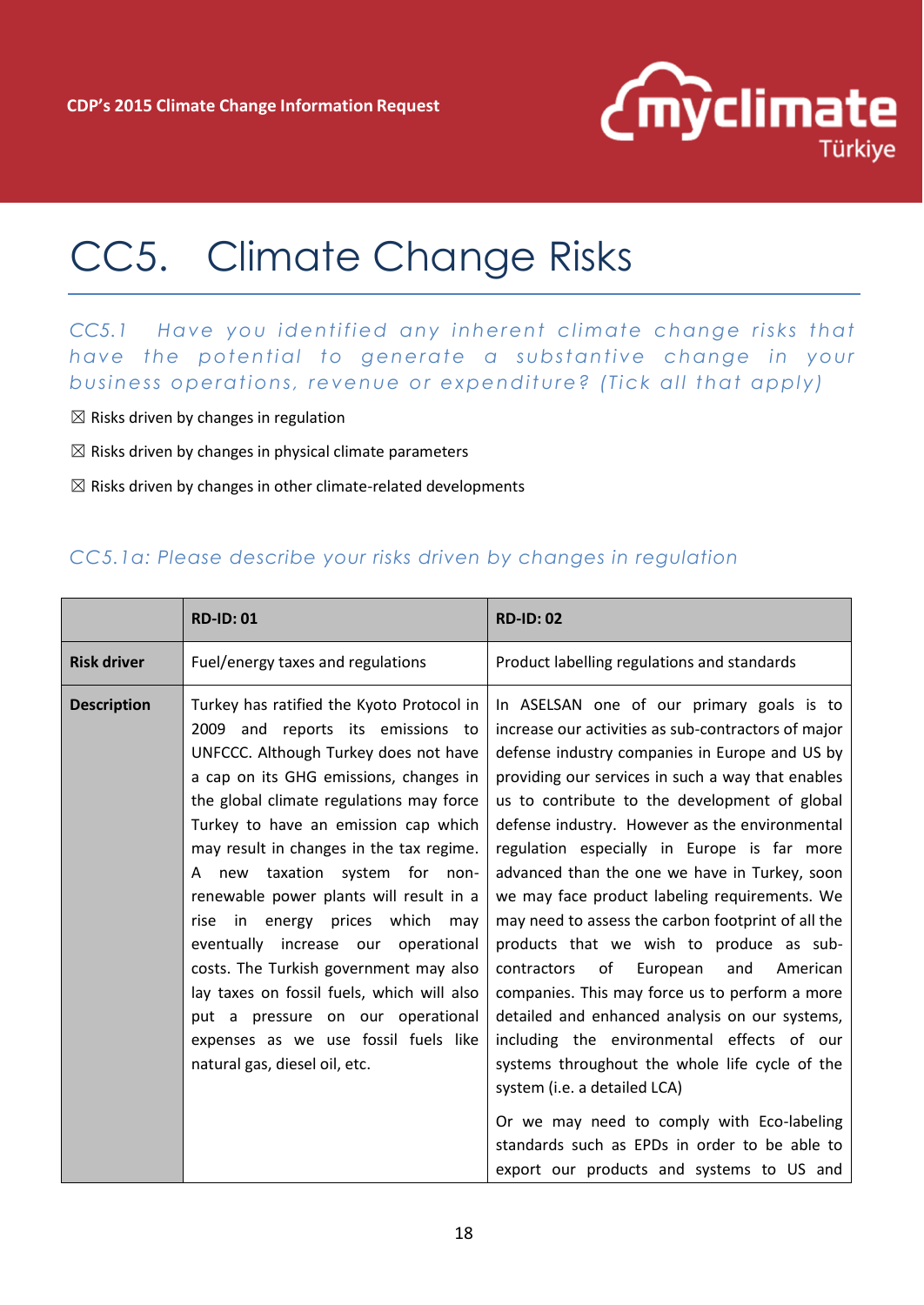

|                                               |                                                                                                                                                   | Europe, which may force us to make changes in<br>product design to be able to compete with our<br>competitors.                                                                                                                                                                                                                                                                                                                                                                                      |
|-----------------------------------------------|---------------------------------------------------------------------------------------------------------------------------------------------------|-----------------------------------------------------------------------------------------------------------------------------------------------------------------------------------------------------------------------------------------------------------------------------------------------------------------------------------------------------------------------------------------------------------------------------------------------------------------------------------------------------|
| <b>Potential</b><br>impact                    | Increased operational cost                                                                                                                        | Increased operational cost                                                                                                                                                                                                                                                                                                                                                                                                                                                                          |
| <b>Timeframe</b>                              | > 6 years                                                                                                                                         | > 6 years                                                                                                                                                                                                                                                                                                                                                                                                                                                                                           |
| Direct/Indirect                               | Indirect (Supply Chain)                                                                                                                           | <b>Direct</b>                                                                                                                                                                                                                                                                                                                                                                                                                                                                                       |
| Likelihood                                    | Likely                                                                                                                                            | More likely than not                                                                                                                                                                                                                                                                                                                                                                                                                                                                                |
| <b>Magnitude of</b><br>impact                 | Low                                                                                                                                               | Low                                                                                                                                                                                                                                                                                                                                                                                                                                                                                                 |
| <b>Estimated</b><br>financial<br>implications | 10% raise in energy prices will result in<br>0.8% raise in our operational expenses.                                                              | It is expected that these types of requirements<br>will not exceed 0.5% of our OPEX.                                                                                                                                                                                                                                                                                                                                                                                                                |
| <b>Management</b><br>method                   | We are researching opportunities of<br>generating a part of our own energy<br>renewable<br>from<br>resources<br>on<br>our<br>premises.            | We are closely following up the environmental<br>regulations in our target markets, and whenever<br>we see that there is a need for such action, we<br>will perform the related environmental analysis<br>before it becomes a regulatory obligation.<br>ASELSAN is very meticulous in such actions and in<br>the past many standards or reporting schemes<br>like ISO 27001, CDP, CMMI (Capability Maturity<br>Model Integration) have been applied even<br>before it was asked for by our clients. |
| Cost of<br>management                         | Generation of our own energy will<br>require purchasing solar panels. As the<br>project is in idea stage the related costs<br>are not determined. | As we are not taking any immediate action at the<br>no related costs of<br>moment, there are<br>management. In the coming years, costs related<br>to Life Cycle Analysis or Environmental Product<br>Declarations may arise.                                                                                                                                                                                                                                                                        |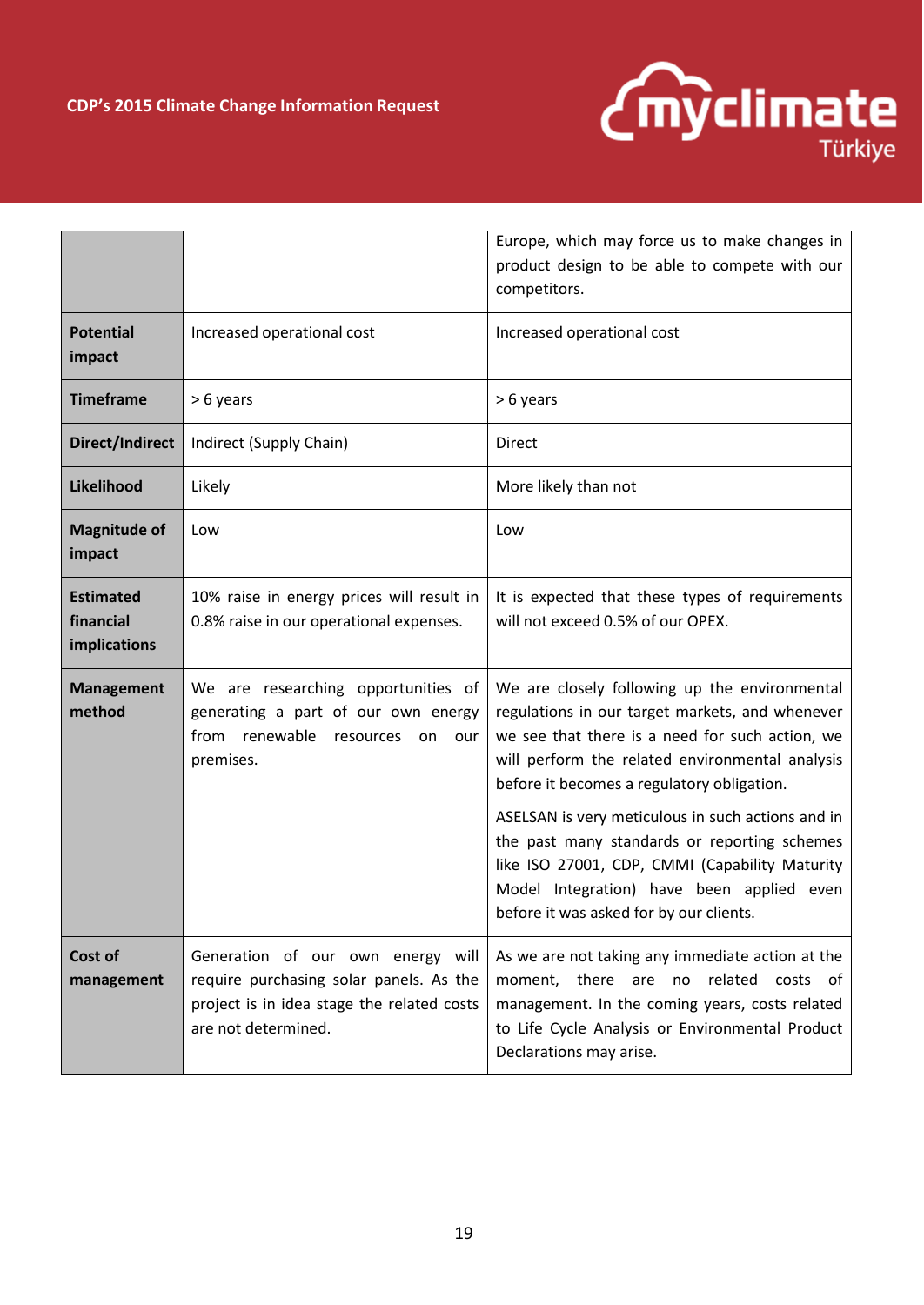

### *CC5.1b: Please describe your risks that are driven by change in physical climate parameters*

|                                                                                                                                                                                                                              | <b>RD-ID: 03</b>                                                                                                                                                                                       |
|------------------------------------------------------------------------------------------------------------------------------------------------------------------------------------------------------------------------------|--------------------------------------------------------------------------------------------------------------------------------------------------------------------------------------------------------|
| <b>Risk driver</b>                                                                                                                                                                                                           | Change in temperature extremes                                                                                                                                                                         |
| Changes in temperature extremes may result in more cooling demand in the summer<br>months and more heating demand in the winter.<br><b>Description</b><br>This change may result in the increase of our operational expense. |                                                                                                                                                                                                        |
| <b>Potential impact</b>                                                                                                                                                                                                      | Increased operational cost                                                                                                                                                                             |
| <b>Timeframe</b>                                                                                                                                                                                                             | 1 to 3 years                                                                                                                                                                                           |
| Direct/Indirect                                                                                                                                                                                                              | <b>Direct</b>                                                                                                                                                                                          |
| Likelihood                                                                                                                                                                                                                   | More likely than not                                                                                                                                                                                   |
| <b>Magnitude of</b><br>impact                                                                                                                                                                                                | Low                                                                                                                                                                                                    |
| <b>Estimated</b><br>financial<br>implications                                                                                                                                                                                | As the energy expenses constitute approximately 8% of our OPEX, this risk may result in<br>raise in the energy expenses. A 50% rise will result in energy expenses that constitute 12%<br>of our OPEX. |
| <b>Management</b><br>method                                                                                                                                                                                                  | Enhancing building and infrastructure insulation.                                                                                                                                                      |
| Cost of<br>management                                                                                                                                                                                                        | The costs associated for management of this risk has not been calculated yet.                                                                                                                          |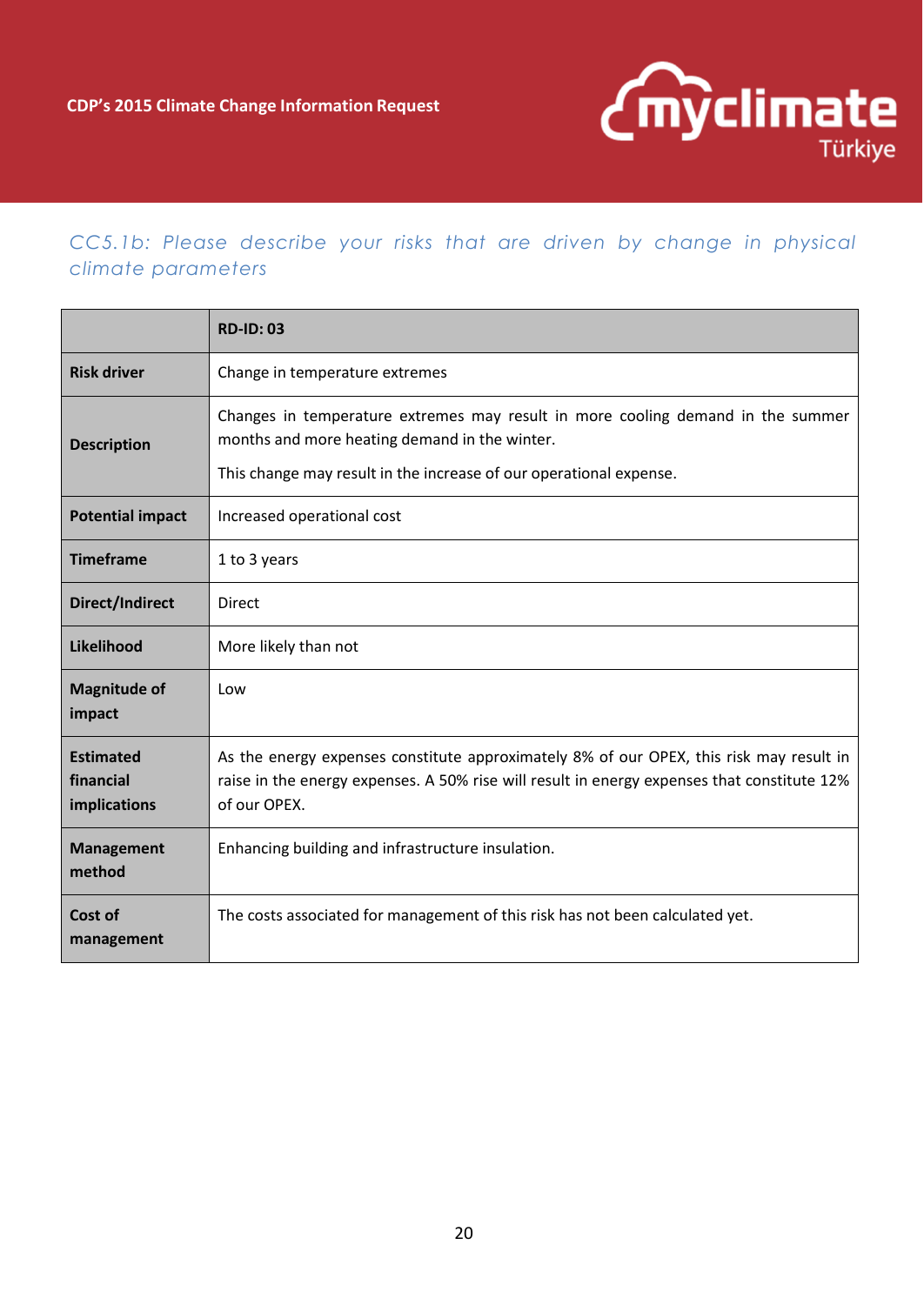

### *CC5.1c: Please describe your risks that are driven by changes in other climate-related developments*

|                                            | <b>RD-ID: 04</b>                                                                                                                                                                                                                                                                                                                                                                                                  |  |  |
|--------------------------------------------|-------------------------------------------------------------------------------------------------------------------------------------------------------------------------------------------------------------------------------------------------------------------------------------------------------------------------------------------------------------------------------------------------------------------|--|--|
| <b>Risk driver</b>                         | Changing consumer behaviour                                                                                                                                                                                                                                                                                                                                                                                       |  |  |
| <b>Description</b>                         | Consumers (the companies that we are sub-contracting for) in Europe and USA are<br>inclined to purchase more climate friendly products. As we intend to increase our<br>activities as sub-contractors of major defense industry companies in Europe and US, we<br>may need to make a detailed assessment on the effects of our products on climate<br>change in order to be able to compete with our competitors. |  |  |
| <b>Potential impact</b>                    | Reduced demand for goods/services                                                                                                                                                                                                                                                                                                                                                                                 |  |  |
| <b>Timeframe</b>                           | > 6 years                                                                                                                                                                                                                                                                                                                                                                                                         |  |  |
| Direct/Indirect                            | Direct                                                                                                                                                                                                                                                                                                                                                                                                            |  |  |
| Likelihood                                 | About as likely as not                                                                                                                                                                                                                                                                                                                                                                                            |  |  |
| <b>Magnitude of</b><br>impact              | Low-medium                                                                                                                                                                                                                                                                                                                                                                                                        |  |  |
| <b>Estimated financial</b><br>implications | It is expected that this type of requirements will not exceed 0.5% of our OPEX.                                                                                                                                                                                                                                                                                                                                   |  |  |
| <b>Management</b><br>method                | We are closely following up the environmental regulations in our target markets, and<br>whenever we see that there is a need for such action, we will perform the related<br>environmental analysis before it is turned into a regulatory obligation. We have also<br>decided to obtain ISO 50001 Energy Management Systems Certification.                                                                        |  |  |
|                                            | ASELSAN is very meticulous in such actions and in the past many standards or reporting<br>schemes like ISO 27001, CDP, CMMI (Capability Maturity Model Integration) have been<br>applied even before it was asked for by our clients.                                                                                                                                                                             |  |  |
| Cost of<br>management                      | As we are not taking any immediate action at the moment, there are no related costs of<br>management. In the coming years, costs related to Life Cycle Analysis or Environmental<br>Product Declarations may arise.                                                                                                                                                                                               |  |  |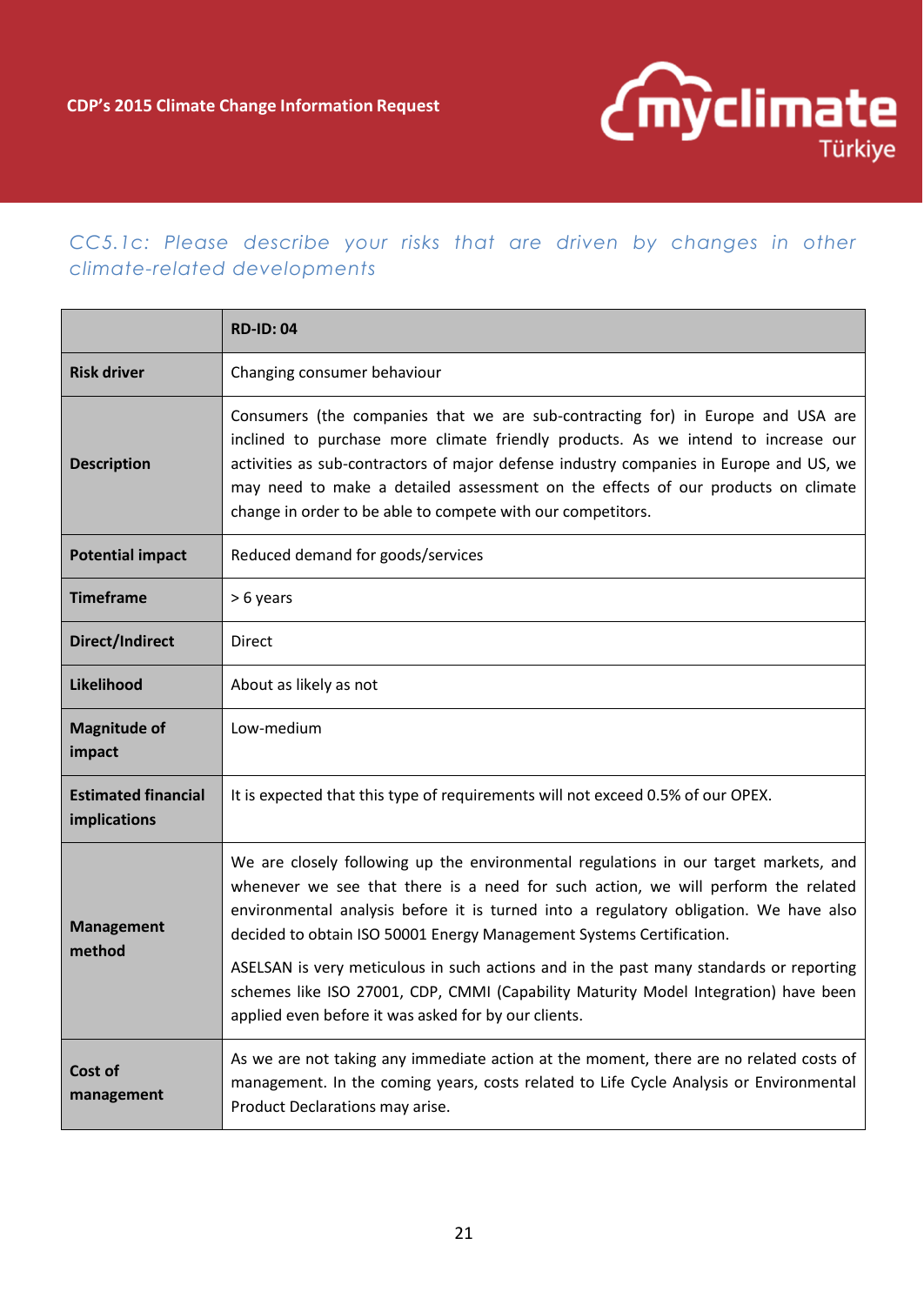

## CC6. Climate Change Opportunities

*CC6.1 Have you identified any inherent climate change opportunities that have the potential to generate a substantive change in your business operations, revenue or expenditure? (Tick all that apply)*

- $\boxtimes$  Opportunities driven by changes in regulation
- $\boxtimes$  Opportunities driven by changes in physical climate parameters
- $\boxtimes$  Opportunities driven by changes in other climate-related developments

### *CC6.1a: Please describe your opportunities that are driven by changes in regulation*

|                              | <b>OD-ID: 01</b>                                                                                                                                                                                                                                                                                                                                                                                                                                                                                                                                                                                                                                                                                                                                                    | <b>OD-ID: 02</b>                                                                                                                                                                                      |
|------------------------------|---------------------------------------------------------------------------------------------------------------------------------------------------------------------------------------------------------------------------------------------------------------------------------------------------------------------------------------------------------------------------------------------------------------------------------------------------------------------------------------------------------------------------------------------------------------------------------------------------------------------------------------------------------------------------------------------------------------------------------------------------------------------|-------------------------------------------------------------------------------------------------------------------------------------------------------------------------------------------------------|
| <b>Opportunity</b><br>driver | Emission reporting obligations                                                                                                                                                                                                                                                                                                                                                                                                                                                                                                                                                                                                                                                                                                                                      | Other regulatory drivers                                                                                                                                                                              |
| <b>Description</b>           | Turkey already has started developing an<br>MRV system for GHG emissions of<br>companies. Taking early action will help<br>ASELSAN to be ready for future legislative<br>issues that the company may face.<br>In 2014 BIST started a Sustainability Index<br>for the companies listed in BIST-30 index.<br>We have already become one of the 15<br>companies that is listed in the index. Our<br>efforts on climate change played an<br>important role in being listed in this index.<br>Our ongoing actions on climate change will<br>result in getting higher scores in the<br>Sustainability Ranking of BIST. This will<br>increase the interest on the investor's side<br>and will have a positive effect on our both<br>existing and prospective shareholders. | Turkey's 10 <sup>th</sup> Development Plan includes a<br>Program for Enhancing Energy Efficiency.<br>ASELSAN has a chance to benefit from<br>governmental incentives in the scope of this<br>program. |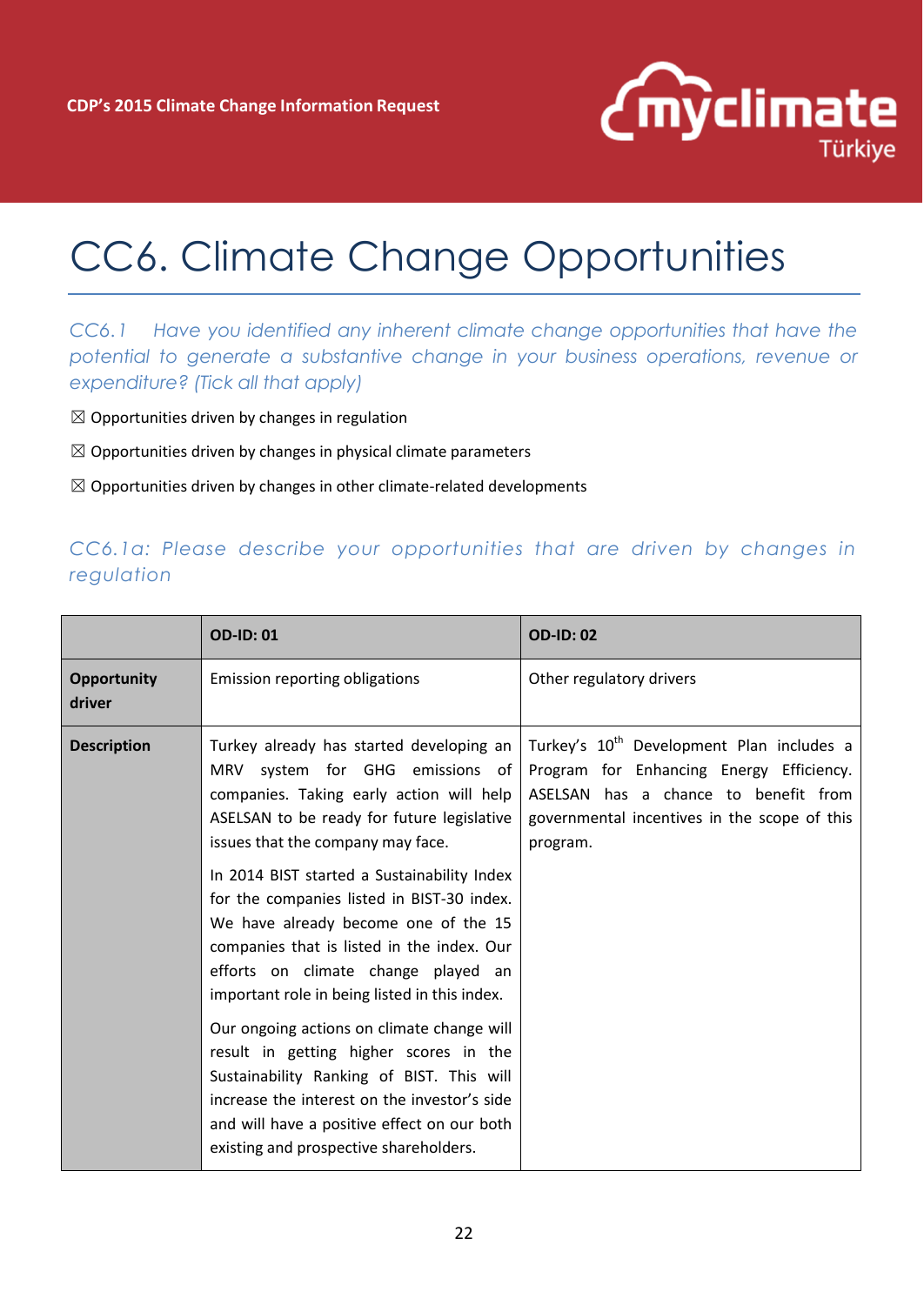

| <b>Potential impact</b>                                                                                                                                                                                                                                                                                                                                  | Increased stock price (market valuation)                                                                                                                                                                                                                                                                                                                                                                                                                                                                                                                  | Reduced operational cost                                                                                                                                                                                                                           |  |
|----------------------------------------------------------------------------------------------------------------------------------------------------------------------------------------------------------------------------------------------------------------------------------------------------------------------------------------------------------|-----------------------------------------------------------------------------------------------------------------------------------------------------------------------------------------------------------------------------------------------------------------------------------------------------------------------------------------------------------------------------------------------------------------------------------------------------------------------------------------------------------------------------------------------------------|----------------------------------------------------------------------------------------------------------------------------------------------------------------------------------------------------------------------------------------------------|--|
|                                                                                                                                                                                                                                                                                                                                                          |                                                                                                                                                                                                                                                                                                                                                                                                                                                                                                                                                           |                                                                                                                                                                                                                                                    |  |
| <b>Timeframe</b>                                                                                                                                                                                                                                                                                                                                         | 1 to 3 years                                                                                                                                                                                                                                                                                                                                                                                                                                                                                                                                              | 1 to 3 years                                                                                                                                                                                                                                       |  |
| Direct/Indirect                                                                                                                                                                                                                                                                                                                                          | <b>Direct</b>                                                                                                                                                                                                                                                                                                                                                                                                                                                                                                                                             | <b>Direct</b>                                                                                                                                                                                                                                      |  |
| Likelihood                                                                                                                                                                                                                                                                                                                                               | About as likely as not                                                                                                                                                                                                                                                                                                                                                                                                                                                                                                                                    | Very likely                                                                                                                                                                                                                                        |  |
| <b>Magnitude of</b><br>impact                                                                                                                                                                                                                                                                                                                            | Low                                                                                                                                                                                                                                                                                                                                                                                                                                                                                                                                                       | Low                                                                                                                                                                                                                                                |  |
| <b>Estimated</b><br>financial<br>implications                                                                                                                                                                                                                                                                                                            | We believe our studies on climate change<br>will help us to positively differ from the<br>companies that don't carry out such<br>studies and are listed in BIST30 Index. Our<br>efforts in sustainability will positively affect<br>the valuation and investor sentiment of<br>ASELSAN as a good number of our<br>shareholders are long term institutional<br>investors. Any dimension adding value to<br>sustainability of ASELSAN is of importance.<br>Hence, we consider the importance we<br>attach to GHG related actions is a crucial<br>dimension. | As we may be able to receive funding and get<br>incentives from the government for our<br>energy efficiency R&D projects, we will be<br>able to do more research and develop more<br>energy efficient technologies.                                |  |
| <b>Management</b><br>This year we have included all of our<br>method<br>facilities in our GHG emissions calculations.<br>We are also planning on getting certified in<br>ISO 14064-1 in the coming years. Our<br>system documentation is prepared for ISO<br>14064-1. Also we have decided to get<br>certified in ISO 50001 Energy Management<br>System. |                                                                                                                                                                                                                                                                                                                                                                                                                                                                                                                                                           | We are closely following the incentive<br>programs regarding energy efficiency.                                                                                                                                                                    |  |
| Cost of<br>management                                                                                                                                                                                                                                                                                                                                    | We have not started investigating the cost<br>of consultancy and ISO certification; hence<br>the costs of management are not yet<br>determined.                                                                                                                                                                                                                                                                                                                                                                                                           | We don't have any costs except the daily costs<br>of our employees, because all we need to do<br>to manage this opportunity is to closely<br>monitor the incentive programs and apply to<br>the ones that are related to our scope of<br>interest. |  |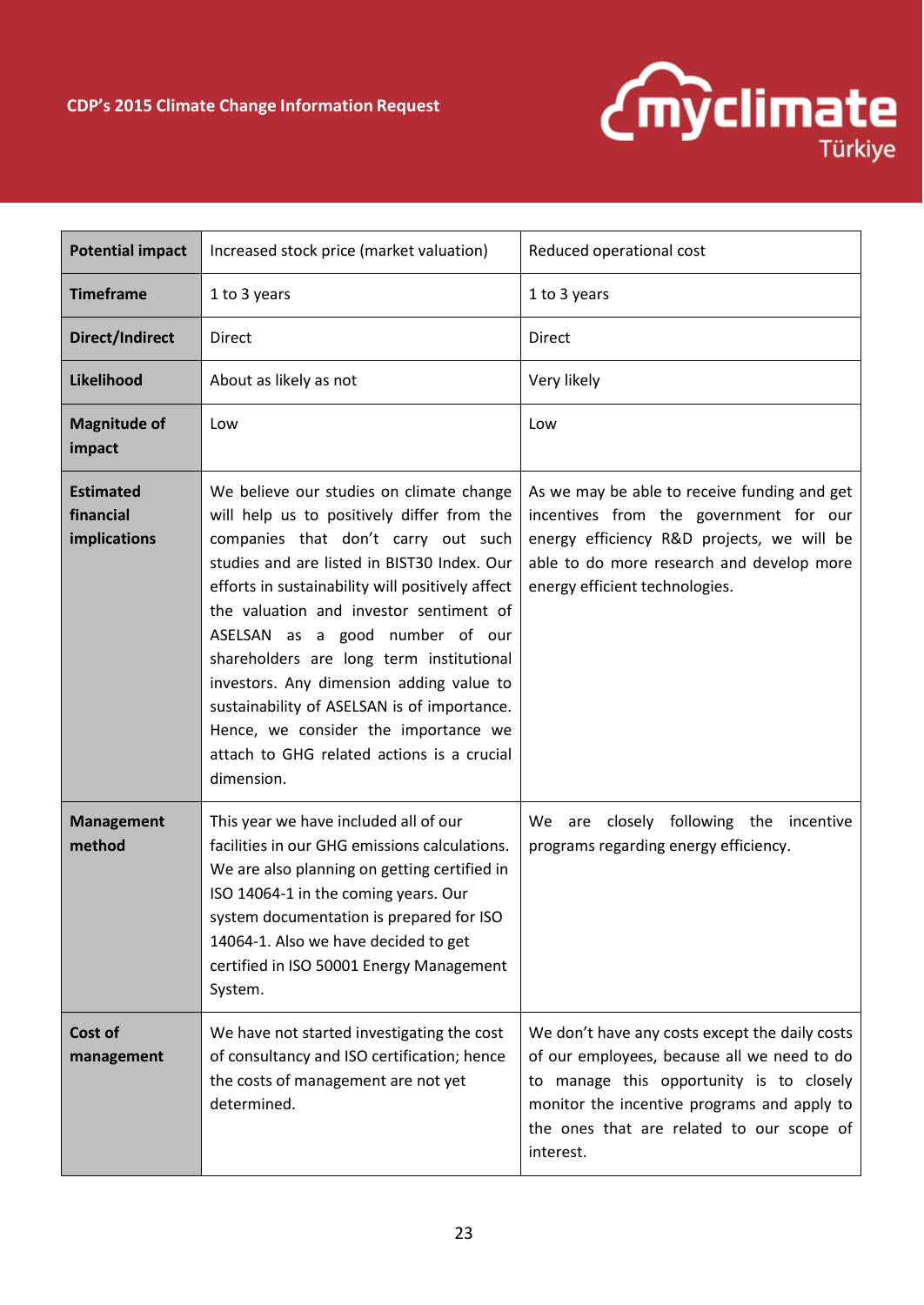

### *CC6.1b: Please describe the opportunities that are driven by changes in physical climate parameters*

|                                                                                                                                       | <b>OD-ID: 03</b>                                                                                                                                                                                                                                                                                                                                                                                                                                                                                                                                                                                                                                                                      |  |
|---------------------------------------------------------------------------------------------------------------------------------------|---------------------------------------------------------------------------------------------------------------------------------------------------------------------------------------------------------------------------------------------------------------------------------------------------------------------------------------------------------------------------------------------------------------------------------------------------------------------------------------------------------------------------------------------------------------------------------------------------------------------------------------------------------------------------------------|--|
| <b>Opportunity driver</b>                                                                                                             | Change in precipitation extremes and droughts                                                                                                                                                                                                                                                                                                                                                                                                                                                                                                                                                                                                                                         |  |
| <b>Description</b>                                                                                                                    | Climate scientists project that climate change will result in water scarcity and droughts.<br>It is expected that throughout the world there will be drop in agricultural yields and<br>water scarcity will increase. This may force people to immigrate to more fertile<br>grounds. Therefore the governments of some countries may feel the need to improve<br>border security as well as public security and surveillance systems. The countries may<br>need to enhance the security of water resources, and surveillance of the area using<br>satellites. These events may result in a global request for existing services of many<br>industries including the defense industry. |  |
| <b>Potential impact</b>                                                                                                               | Increased demand for existing goods/services                                                                                                                                                                                                                                                                                                                                                                                                                                                                                                                                                                                                                                          |  |
| <b>Timeframe</b>                                                                                                                      | > 6 years                                                                                                                                                                                                                                                                                                                                                                                                                                                                                                                                                                                                                                                                             |  |
| <b>Direct/Indirect</b>                                                                                                                | Indirect (Client)                                                                                                                                                                                                                                                                                                                                                                                                                                                                                                                                                                                                                                                                     |  |
| Likelihood                                                                                                                            | Likely                                                                                                                                                                                                                                                                                                                                                                                                                                                                                                                                                                                                                                                                                |  |
| Magnitude<br>οf<br>impact                                                                                                             | Low-medium                                                                                                                                                                                                                                                                                                                                                                                                                                                                                                                                                                                                                                                                            |  |
| <b>Estimated financial</b><br>implications                                                                                            | We are projecting 5% raise in security systems sales.                                                                                                                                                                                                                                                                                                                                                                                                                                                                                                                                                                                                                                 |  |
| No management is necessary for the identified opportunity as it doesn't require a<br><b>Management</b><br>method<br>major investment. |                                                                                                                                                                                                                                                                                                                                                                                                                                                                                                                                                                                                                                                                                       |  |
| <b>of</b><br>Cost<br>management                                                                                                       | No major cost as the identified opportunity can be handled using existing resources.                                                                                                                                                                                                                                                                                                                                                                                                                                                                                                                                                                                                  |  |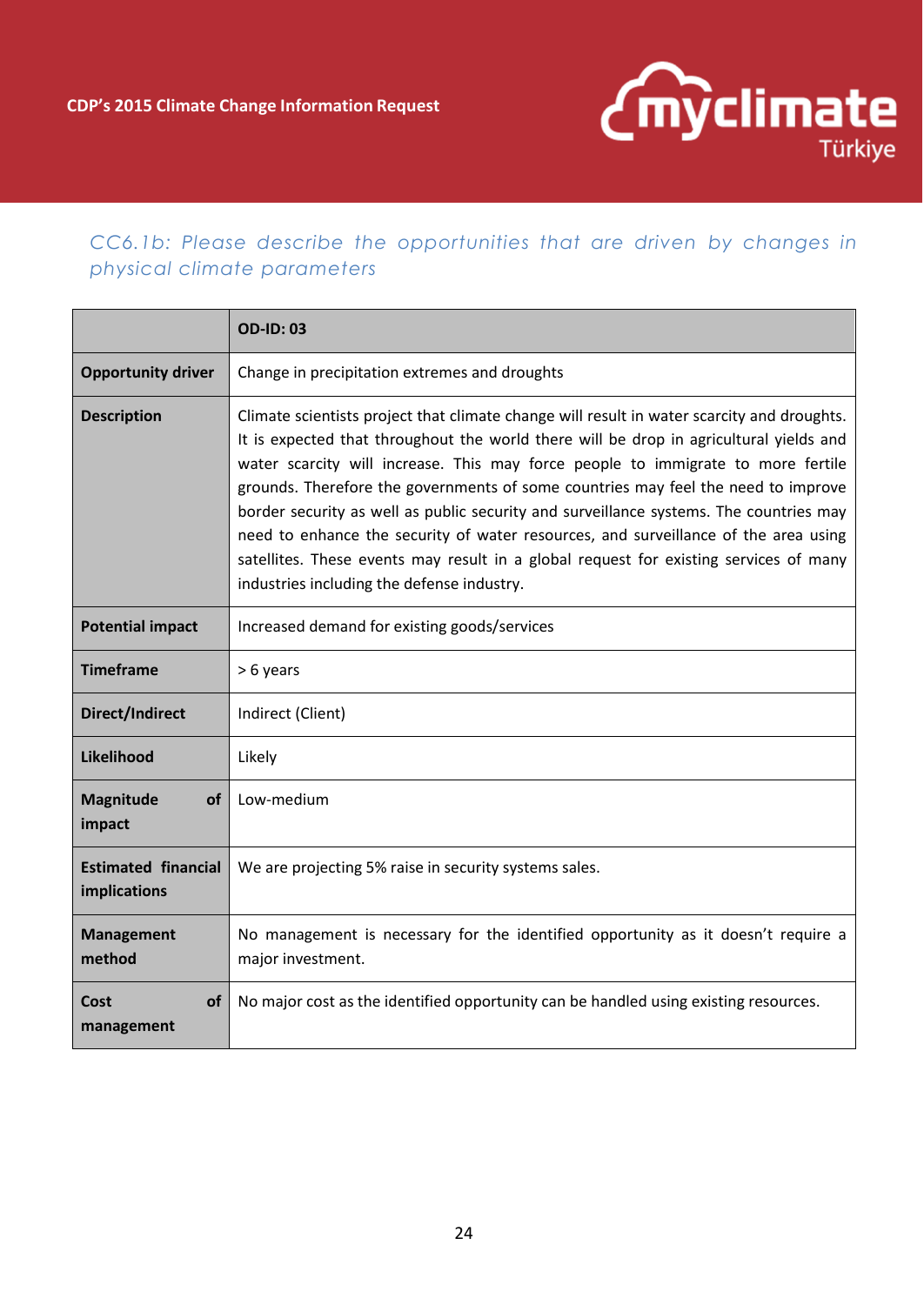

### *CC6.1c: Please describe the opportunities that are driven by changes in other climate-related developments*

|                                                                                                                                                                                                                                                                                                                                                                                                                                                                  | <b>OD-ID: 04</b>                                                                 |  |  |
|------------------------------------------------------------------------------------------------------------------------------------------------------------------------------------------------------------------------------------------------------------------------------------------------------------------------------------------------------------------------------------------------------------------------------------------------------------------|----------------------------------------------------------------------------------|--|--|
| <b>Opportunity driver</b>                                                                                                                                                                                                                                                                                                                                                                                                                                        | Changing consumer behaviour                                                      |  |  |
| As climate change is one of the biggest challenges humanity is facing, consumers are<br><b>Description</b><br>becoming more and more environmentally aware. We are working on projects to<br>enhance the efficiency of the vehicles used in personal and public transportation. (i.e.<br>electric vehicles, less energy consuming subway trains, etc.) Producing new and more<br>climate friendly products may be a good opportunity for us to gain new clients. |                                                                                  |  |  |
| <b>Potential impact</b>                                                                                                                                                                                                                                                                                                                                                                                                                                          | New products/business services                                                   |  |  |
| <b>Timeframe</b>                                                                                                                                                                                                                                                                                                                                                                                                                                                 | > 6 years                                                                        |  |  |
| Direct/Indirect                                                                                                                                                                                                                                                                                                                                                                                                                                                  | <b>Direct</b>                                                                    |  |  |
| Likelihood                                                                                                                                                                                                                                                                                                                                                                                                                                                       | More likely than not                                                             |  |  |
| <b>Magnitude</b><br><b>of</b><br>impact                                                                                                                                                                                                                                                                                                                                                                                                                          | Low-medium                                                                       |  |  |
| <b>Estimated financial</b><br>implications                                                                                                                                                                                                                                                                                                                                                                                                                       | Financial implications of these projects are not yet evaluated.                  |  |  |
| <b>Management</b><br>method                                                                                                                                                                                                                                                                                                                                                                                                                                      | R&D activities for new climate friendly product lines.                           |  |  |
| <b>of</b><br>Cost<br>management                                                                                                                                                                                                                                                                                                                                                                                                                                  | The R&D activities have not yet started hence the cost of management is unknown. |  |  |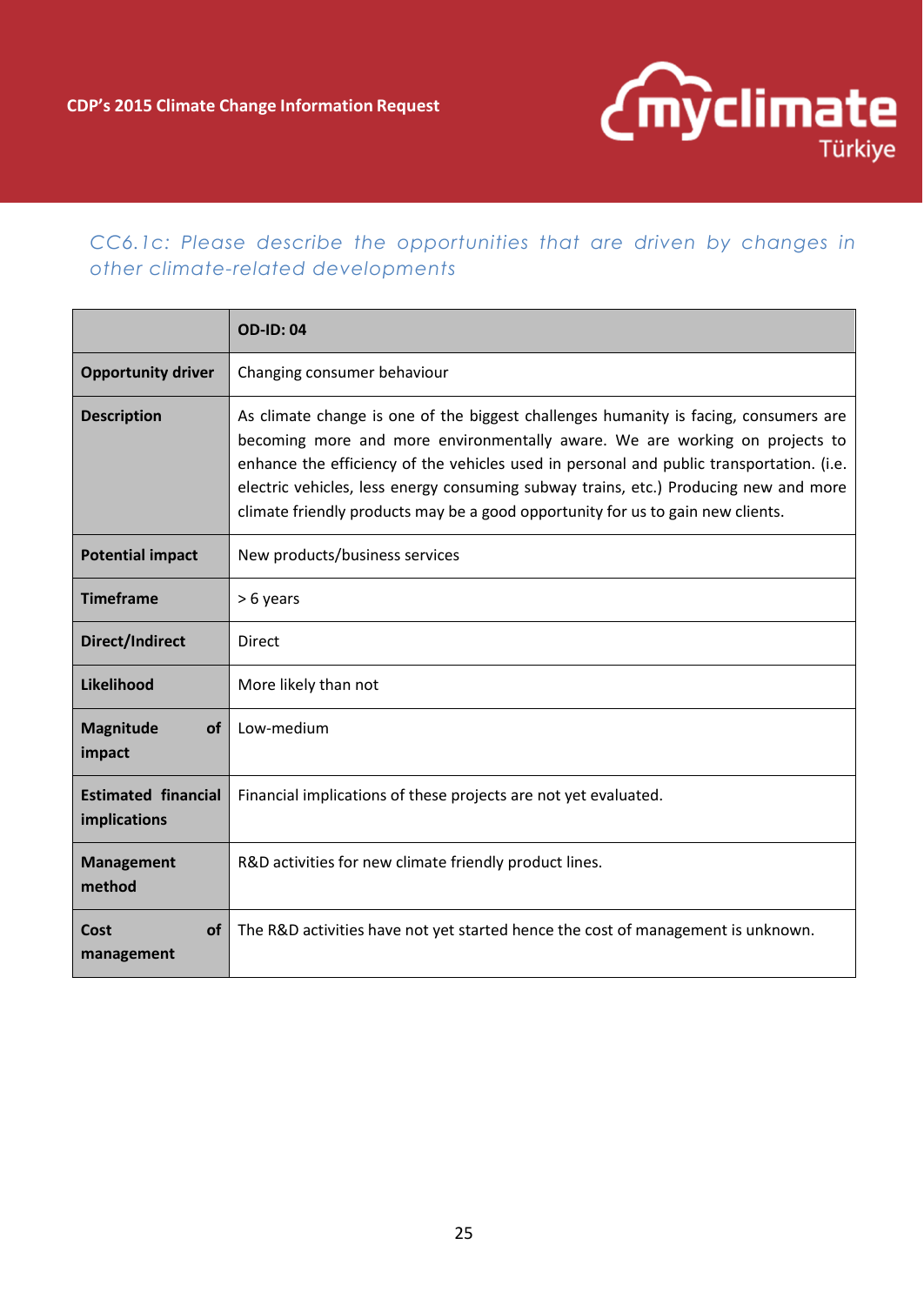

# CC7. Emissions Methodology Base year

#### *CC7.1 Please provide your base year and base year emissions (Scopes 1 and 2)*

| <b>Base Year</b> | <b>Scope 1 Base year emissions</b><br>(metric tonnes CO2e) | <b>Scope 2 Base year emissions</b><br>(metric tonnes CO2e) |
|------------------|------------------------------------------------------------|------------------------------------------------------------|
| $From 01-Jan-13$ | 7254.41                                                    | 35400.57                                                   |
| To 31-Dec-13     |                                                            |                                                            |

## Methodology

*CC7.2 Please give the name of the standard, protocol or methodology you have used to collect activity data and calculate Scope 1 and Scope 2 emissions*

ISO 14064-1

The Greenhouse Gas Protocol: A Corporate Accounting and Reporting Standard (Revised Edition)

| Gas              | Reference                                      |
|------------------|------------------------------------------------|
| CO <sub>2</sub>  | IPCC Fourth Assessment Report (AR4 - 100 year) |
| CH <sub>4</sub>  | IPCC Fourth Assessment Report (AR4 - 100 year) |
| N <sub>2</sub> O | IPCC Fourth Assessment Report (AR4 - 100 year) |
| <b>HFCs</b>      | IPCC Fourth Assessment Report (AR4 - 100 year) |

#### *CC7.3 Please give the source for the global warming potentials you have used*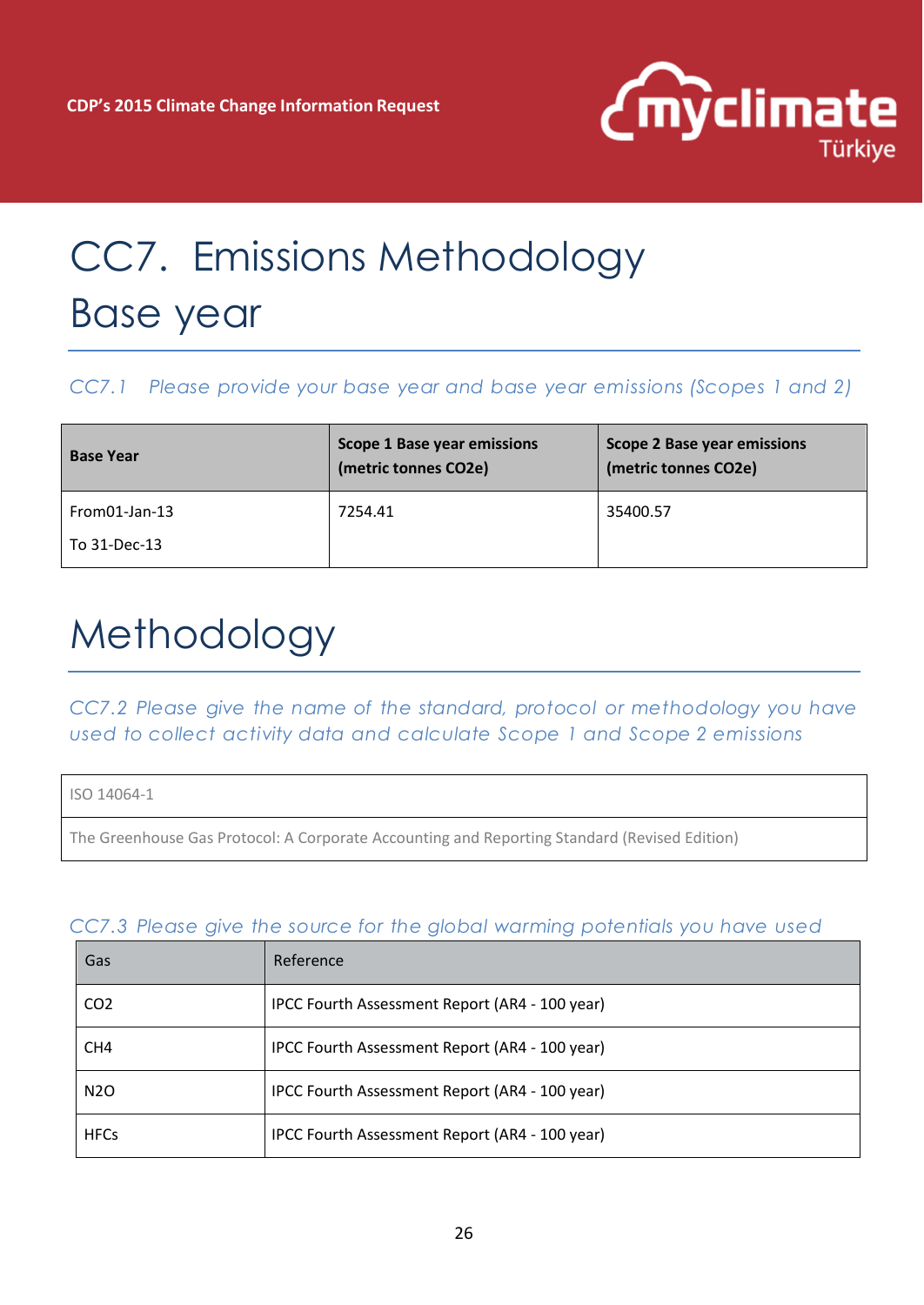

*CC7.4 Please give the emissions factors you have applied and their origin; alternatively, please attach an Excel spreadsheet with this data at the bottom of this page* 

| <b>Fuel/Material/Energy</b>      | <b>Emission Factor</b> | Unit                                   | <b>Reference</b>          |
|----------------------------------|------------------------|----------------------------------------|---------------------------|
| Electricity                      | 0.69095                | metric tonnes CO2e per<br>MWh          | TEIAS & myclimate Turkiye |
| Natural gas                      | 0.20607                | metric tonnes CO2e per<br><b>MWh</b>   | ecoinvent database v.2.2  |
| Diesel/Gas oil                   | 0.00267                | metric tonnes CO2e per<br>liter        | ecoinvent database v.2.2  |
| Liquefied petroleum gas<br>(LPG) | 0.00302                | metric tonnes CO2e per<br>metric tonne | ecoinvent database v.2.2  |
| Motor gasoline                   | 0.00239                | metric tonnes CO2e per<br>liter        | ecoinvent database v.2.2  |
| Other, please specify<br>R 134 a | 1430                   | metric tonnes CO2e per<br>metric tonne | <b>IPCC AR4</b>           |
| Other, please specify<br>R 407 c | 1774                   | metric tonnes CO2e per<br>metric tonne | <b>IPCC AR4</b>           |
| Other, please specify<br>R 410 a | 2087.5                 | metric tonnes CO2e per<br>metric tonne | <b>IPCC AR4</b>           |
| Other, please specify<br>R 22    | 1810                   | metric tonnes CO2e per<br>metric tonne | <b>IPCC AR4</b>           |
| Other, please specify<br>R 404 a | 3921.6                 | metric tonnes CO2e per<br>metric tonne | <b>IPCC AR4</b>           |
| Other, please specify<br>R 23    | 14800                  | metric tonnes CO2e per<br>metric tonne | <b>IPCC AR4</b>           |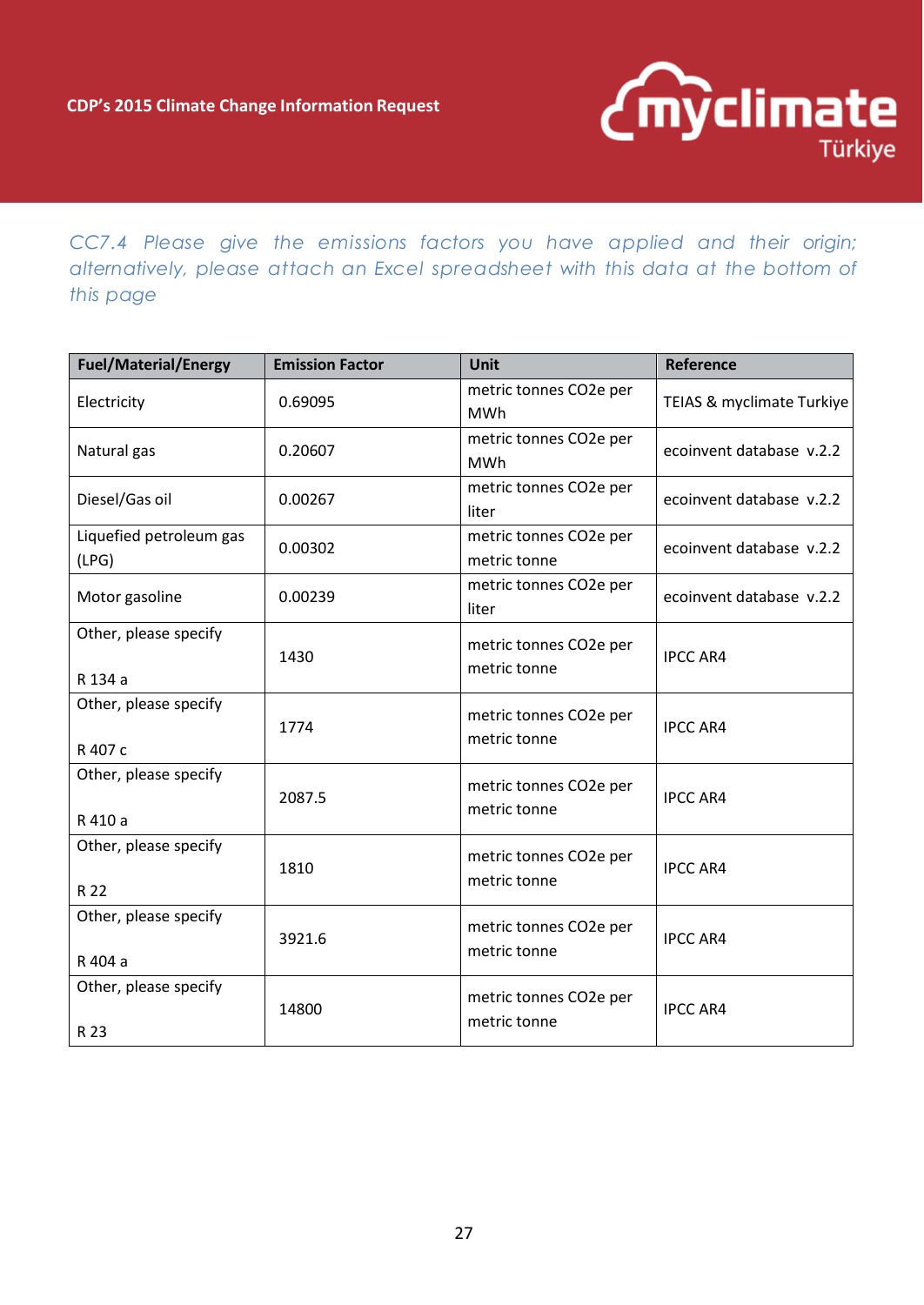

## CC8. Emissions Data Boundary

*CC8.1 Please select the boundary you are using for your Scope 1 and 2 greenhouse gas inventory*

Operational control

### Scope 1 and 2 Emissions Data

*CC8.2 Please provide your gross global Scope 1 emissions figures in metric tonnes CO2e*

7910.40

*CC8.3 Please provide your gross global Scope 2 emissions figures in metric tonnes CO2* 36911.01

*CC8.4 Are there any sources (e.g. facilities, specific GHGs, activities, geographies, etc.) of Scope 1 and Scope 2 emissions that are within your selected reporting boundary which are not included in your disclosure?* 

Yes

*CC8.4a Please provide details of the sources of Scope 1 and Scope 2 emissions that are within your selected reporting boundary which are not included in your disclosure*

| <b>Source</b>       | from this source | from this source | Relevance of Scope 1 emissions Relevance of Scope 2 emissions Explain why the source is excluded                                                                                                                                                |
|---------------------|------------------|------------------|-------------------------------------------------------------------------------------------------------------------------------------------------------------------------------------------------------------------------------------------------|
| Golbasi<br>Facility | calculated       | calculated       | Emissions are relevant but not Emissions are relevant but not Golbasi Facility was still under construction<br>and had not been operational until the<br>beginning of 2015. Therefore, it will not be<br>included in the inventory before 2015. |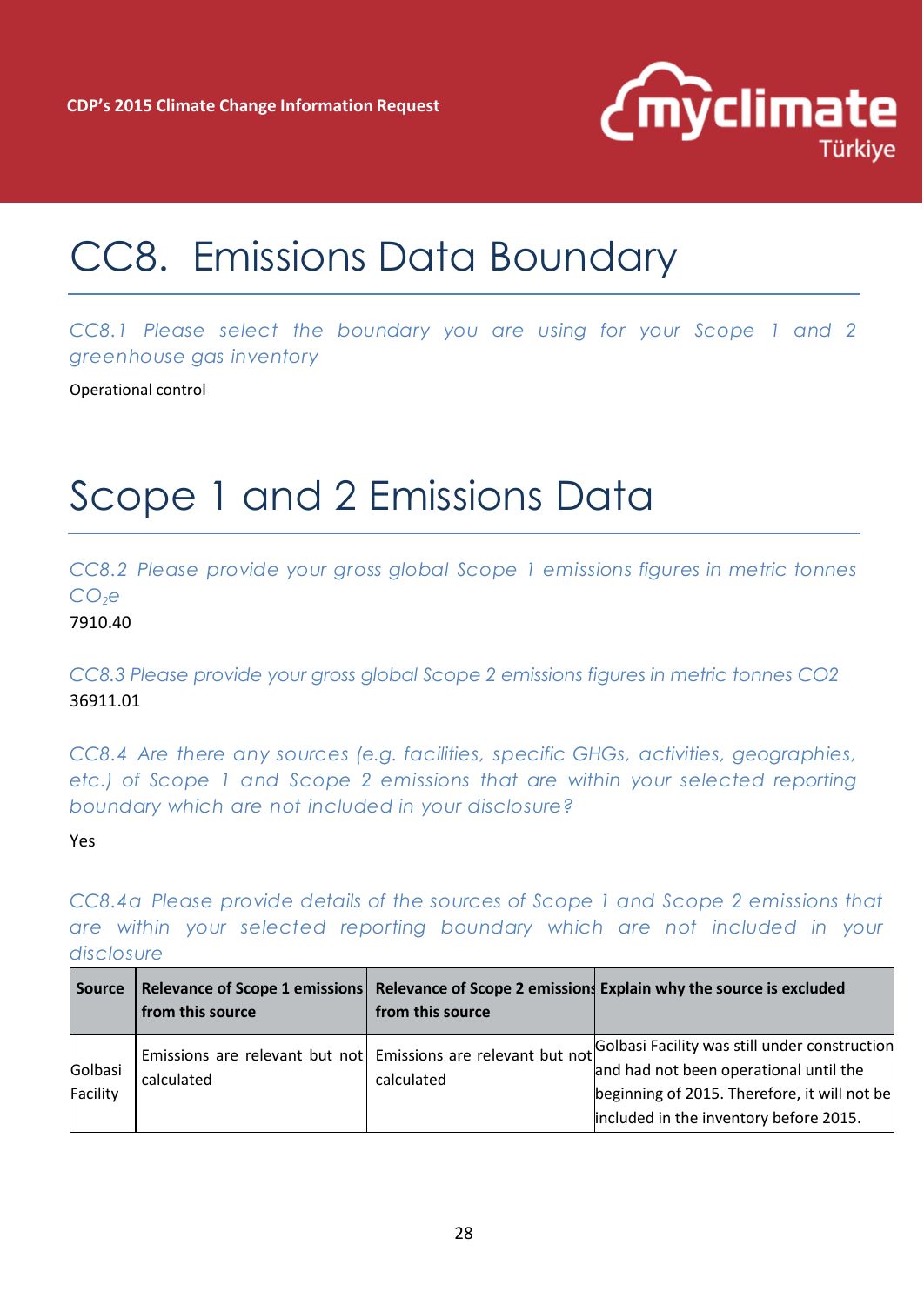

## Data Accuracy

*CC8.5 Please estimate the level of uncertainty of the total gross global Scope 1 and 2 emissions figures that you have supplied and specify the sources of uncertainty in your data gathering, handling and calculations* 

|                | <b>Uncertainty range</b>                   | <b>Main sources of</b>               | Please expand on the                                                                                                                                                                                                                                |
|----------------|--------------------------------------------|--------------------------------------|-----------------------------------------------------------------------------------------------------------------------------------------------------------------------------------------------------------------------------------------------------|
| <b>Scope</b>   |                                            | uncertainty                          | uncertainty in your data                                                                                                                                                                                                                            |
| $\mathbf{1}$   | More than 2% but less than or equal to 5%  | Metering/ Measurement<br>Constraints | Uncertainties related to activity<br>data and emission factors have<br>been included in the uncertainty<br>calculations. The uncertainties<br>of Scope 1 and Scope 2<br>emissions have been calculated<br>using GHG protocol's<br>uncertainty tool. |
|                |                                            |                                      | Scope 1 emissions uncertainty is<br>calculated as 2.9%.                                                                                                                                                                                             |
|                |                                            |                                      | The overall uncertainty of the Sco<br>1 and 2 emissions is calculated as<br>4.3%.                                                                                                                                                                   |
| $\overline{2}$ | More than 5% but less than or equal to 10% | Metering/Measurement<br>Constraints  | Uncertainties related to activity<br>data and emission factors have<br>been included in the uncertainty<br>calculations. The uncertainties of<br>Scope 1 and Scope 2 emissions<br>have been calculated using GHG<br>protocol's uncertainty tool.    |
|                |                                            |                                      | Scope 2 emissions uncertainty is<br>calculated as 5.1%.                                                                                                                                                                                             |
|                |                                            |                                      | The overall uncertainty of the Sco<br>1 and 2 emissions is calculated as<br>4.3%.                                                                                                                                                                   |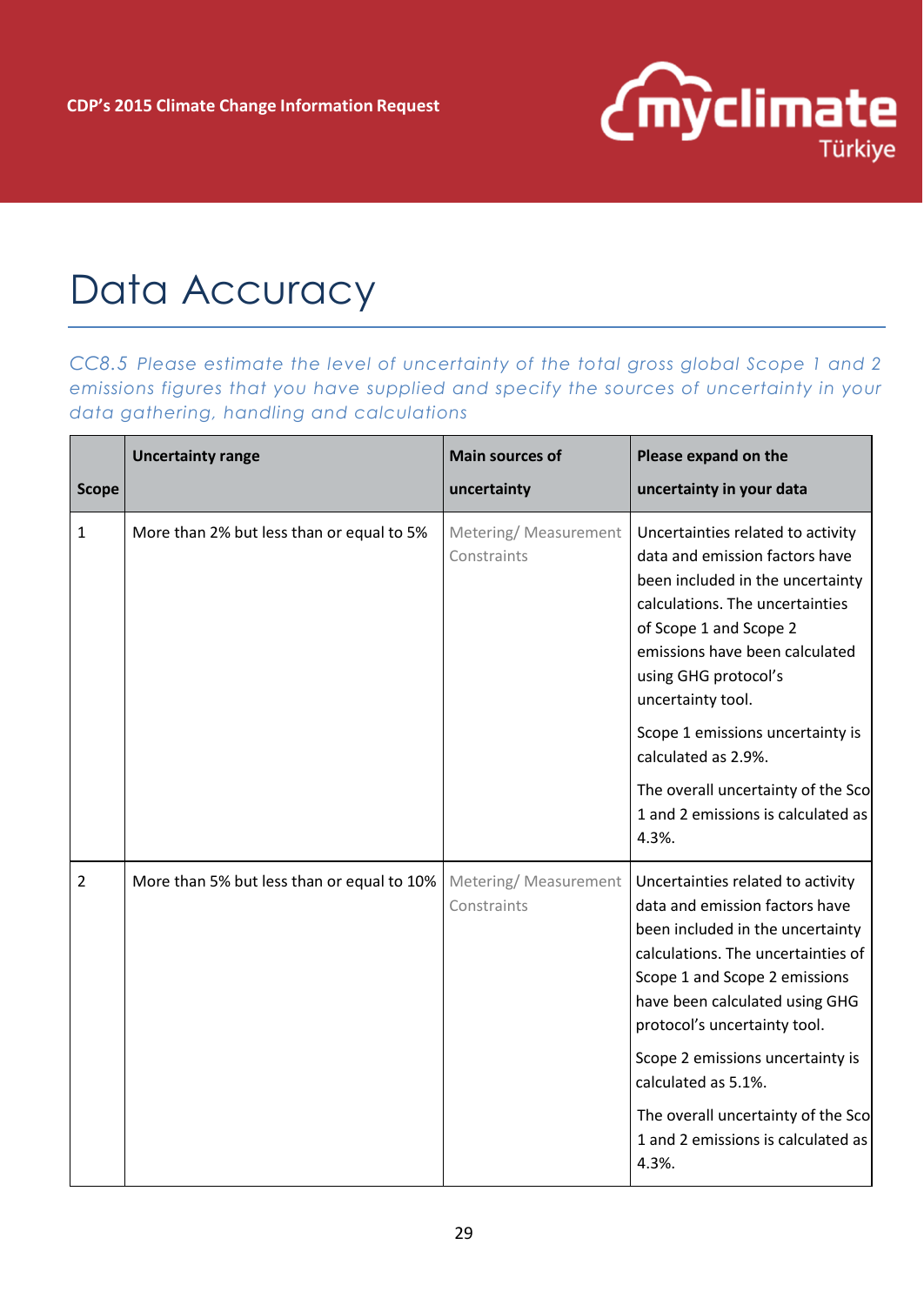

### External Verification or Assurance

### *CC8.6 Please indicate the verification/assurance status that applies to your reported Scope 1 emissions*

No third party verification or assurance

*CC8.7 Please indicate the verification/assurance status that applies to your reported Scope 2 emissions*

No third party verification or assurance

*CC8.8 Please identify if any data points have been verified as part of the third party verification work undertaken, other than the verification of emissions figures reported in CC8.6, CC8.7 and CC14.2* 

| Additional data points verified | <b>Comment</b> |
|---------------------------------|----------------|
| No additional data verified     |                |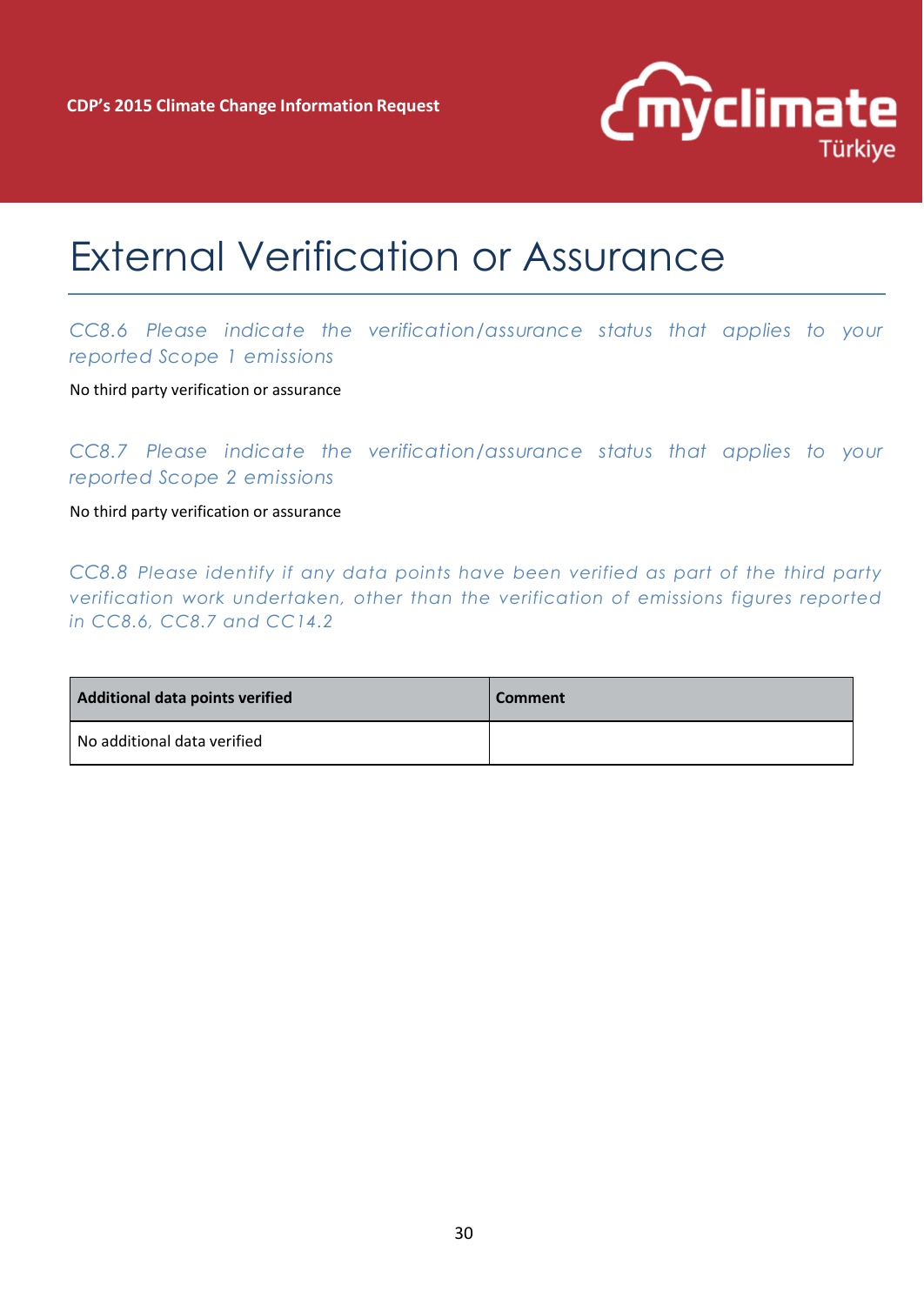

# Carbon Dioxide Emissions from Biologically Sequestered Carbon

*CC8.9 Are carbon dioxide emissions from biologically sequestered carbon relevant to your organization?* No

## CC9. Scope 1 Emissions Breakdown

*CC9.1: Do you have Scope 1 emissions sources in more than one country?* 

*No*

*CC9.2 Please indicate which other Scope 1 emissions breakdowns you are able to provide (tick all that apply)*

 $\Box$ By business division (CC9.2a)

 $\boxtimes$  By facility (CC9.2b)

☐By GHG type (CC9.2c)

 $\boxtimes$  By activity (CC9.2d)

☐By legal structure (CC9.2e)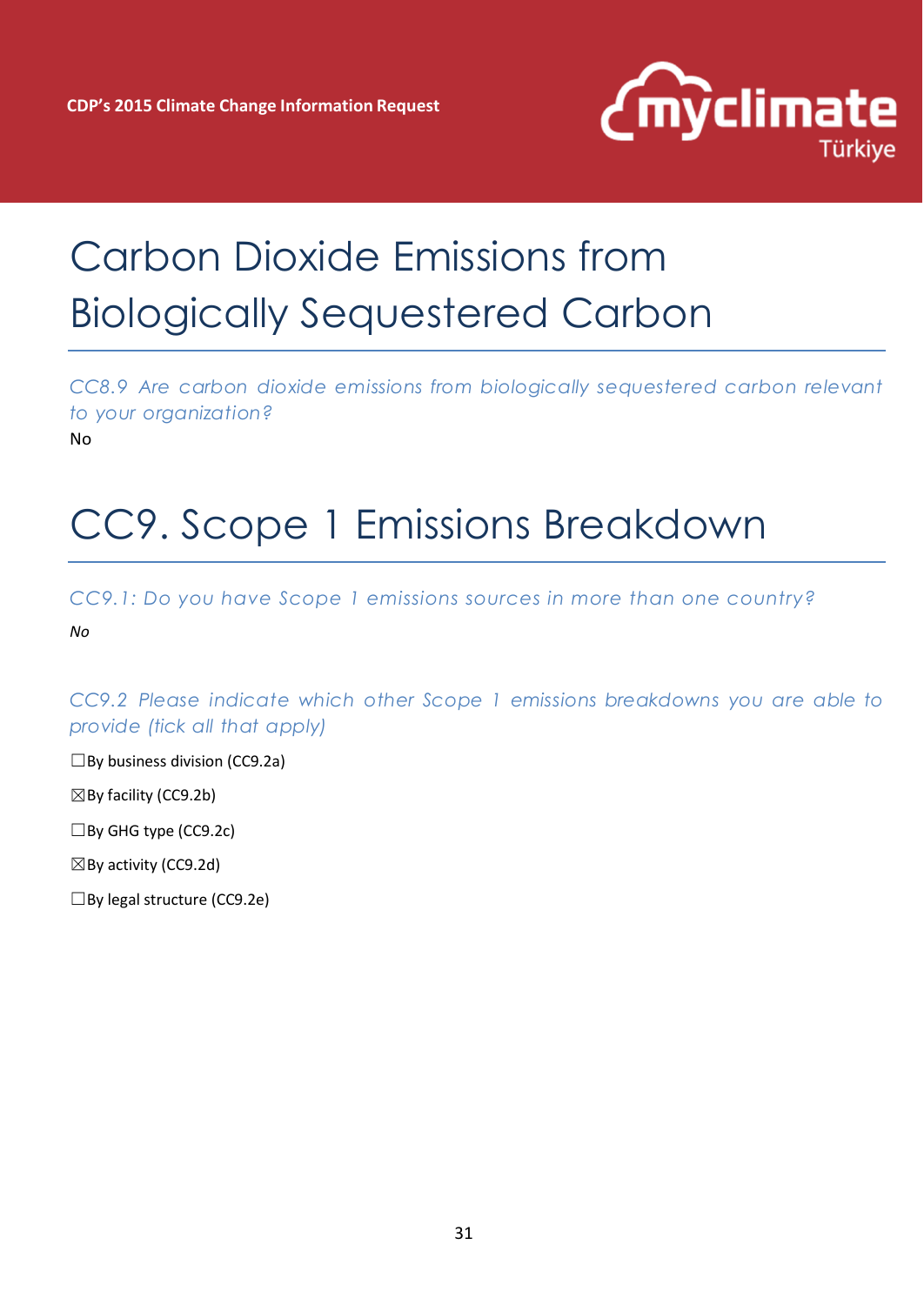

### *CC9.2b: Please break down your total gross global Scope 1 emissions by facility*

| <b>Facility</b>                                                                                                           | <b>Scope 1 emissions</b><br>(metric tonnes CO <sub>2</sub> e) | Latitude             | Longitude            |
|---------------------------------------------------------------------------------------------------------------------------|---------------------------------------------------------------|----------------------|----------------------|
| Macunkoy and<br>Teknokent (METU)<br>Facilities (Ankara)                                                                   | 3733.26                                                       | 39.967638 (Macunkoy) | 32.766312 (Macunkoy) |
| Akyurt Facility (Ankara)                                                                                                  | 4141.90                                                       | 40.086282            | 33.024097            |
| <b>Marine Systems</b><br>Directorate (Istanbul)                                                                           | 15.39                                                         | 40.851304            | 29.2876408           |
| Marine Systems Istanbul<br>Laboratory (Istanbul)                                                                          | 2.45                                                          | 40.864766            | 29.259214            |
| Transportation, Security,<br><b>Energy and Automation</b><br><b>Systems Business Sector</b><br>(UGES) Facility (Istanbul) | 17.38                                                         | 41.0561362           | 28.9853673           |

### *CC9.2d: Please break down your total gross global Scope 1 emissions by activity*

| <b>Activity</b>                          | Scope 1 emissions (metric tonnes CO <sub>2</sub> e) |
|------------------------------------------|-----------------------------------------------------|
| Diesel Consumption (Generators)          | 267.03                                              |
| <b>Natural Gas Consumption</b>           | 5216.84                                             |
| Diesel Consumption (Automobile)          | 1144.88                                             |
| <b>Gasoline Consumption (Automobile)</b> | 78.95                                               |
| <b>HFC</b> Emissions                     | 1202.43                                             |
| Fire Extinguishers (CO2 Fillings)        | 0.26                                                |
| <b>LPG Consumption</b>                   | 0.01                                                |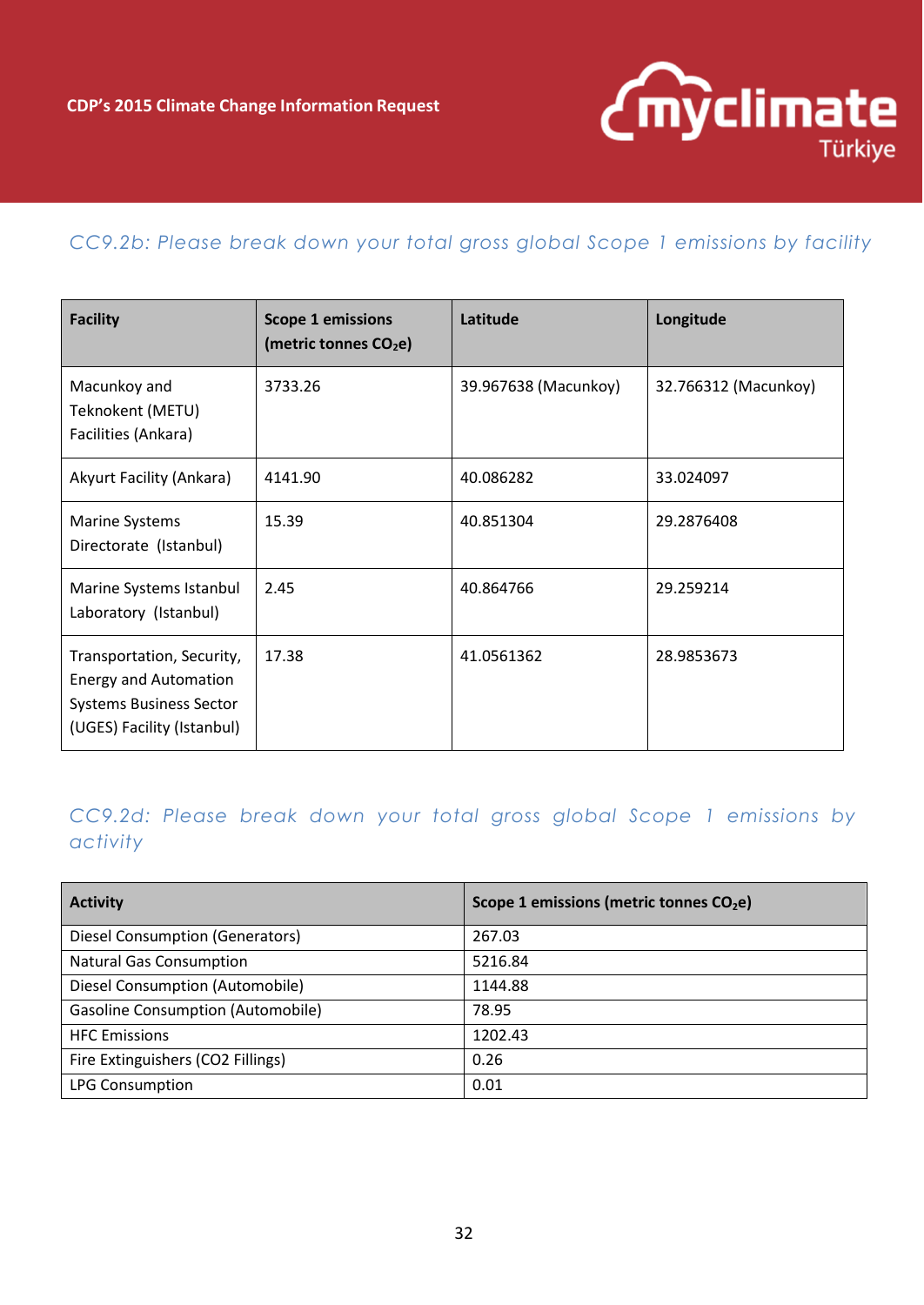

### CC10. Scope 2 Emissions Breakdown

#### *CC10.1 Do you have Scope 2 emissions sources in more than one country?*

*No*

*CC10.2 Please indicate which other Scope 2 emissions breakdowns you are able to provide (tick all that apply)*

 $\square$ By business division (CC10.2a)

 $\boxtimes$  By facility (CC10.2b)

 $\boxtimes$  By activity (CC10.2c)

☐By legal structure (CC10.2d)

#### *CC10.2b: Please break down your total gross global Scope 2 emissions by facility*

| <b>Facility</b>                                                                                       | Scope 2 emissions (metric tonnes $CO2e$ ) |
|-------------------------------------------------------------------------------------------------------|-------------------------------------------|
| Macunkoy and Teknokent (METU) Facilities (Ankara)                                                     | 22311.39                                  |
| Akyurt Facility (Ankara)                                                                              | 14497.03                                  |
| Marine Systems Directorate Office (Istanbul)                                                          | 32.15                                     |
| Marine Systems Directorate Istanbul Laboratory (Istanbul)                                             | 69.55                                     |
| Transportation, Security, Energy and Automation Systems<br>Business Sector (UGES) Facility (Istanbul) | 28.03                                     |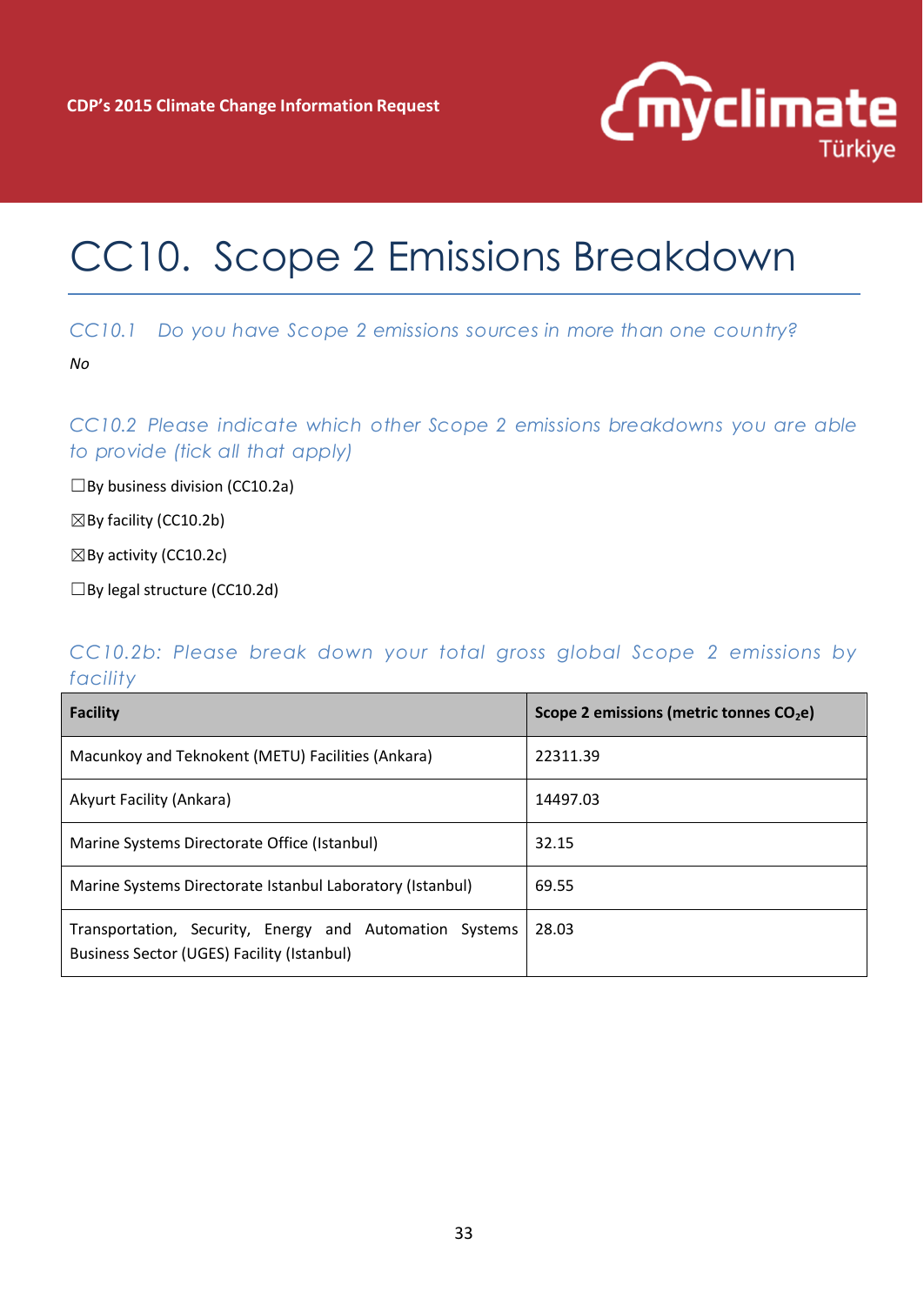

*CC10.2c: Please break down your total gross global Scope 2 emissions by activity*

| <b>Activity</b>                | Scope 1 emissions (metric tonnes $CO2e$ ) |  |
|--------------------------------|-------------------------------------------|--|
| <b>Electricity Consumption</b> | 36782.02                                  |  |
| <b>Central Heating</b>         | 128.99                                    |  |

## CC11. Energy

*CC11.1 What percentage of your total operational spend in the reporting year was on energy?*

More than 5% but less than or equal to 10%

*CC11.2 Please state how much fuel, electricity, heat, steam, and cooling in MWh your organization has purchased and consumed during the reporting year*

| <b>Energy type</b> | <b>MWh</b>       |
|--------------------|------------------|
| Fuel               | 31005.72         |
| Electricity        | 53234.00         |
| Heat               | 625.94           |
| Steam              | $\boldsymbol{0}$ |
| Cooling            | $\boldsymbol{0}$ |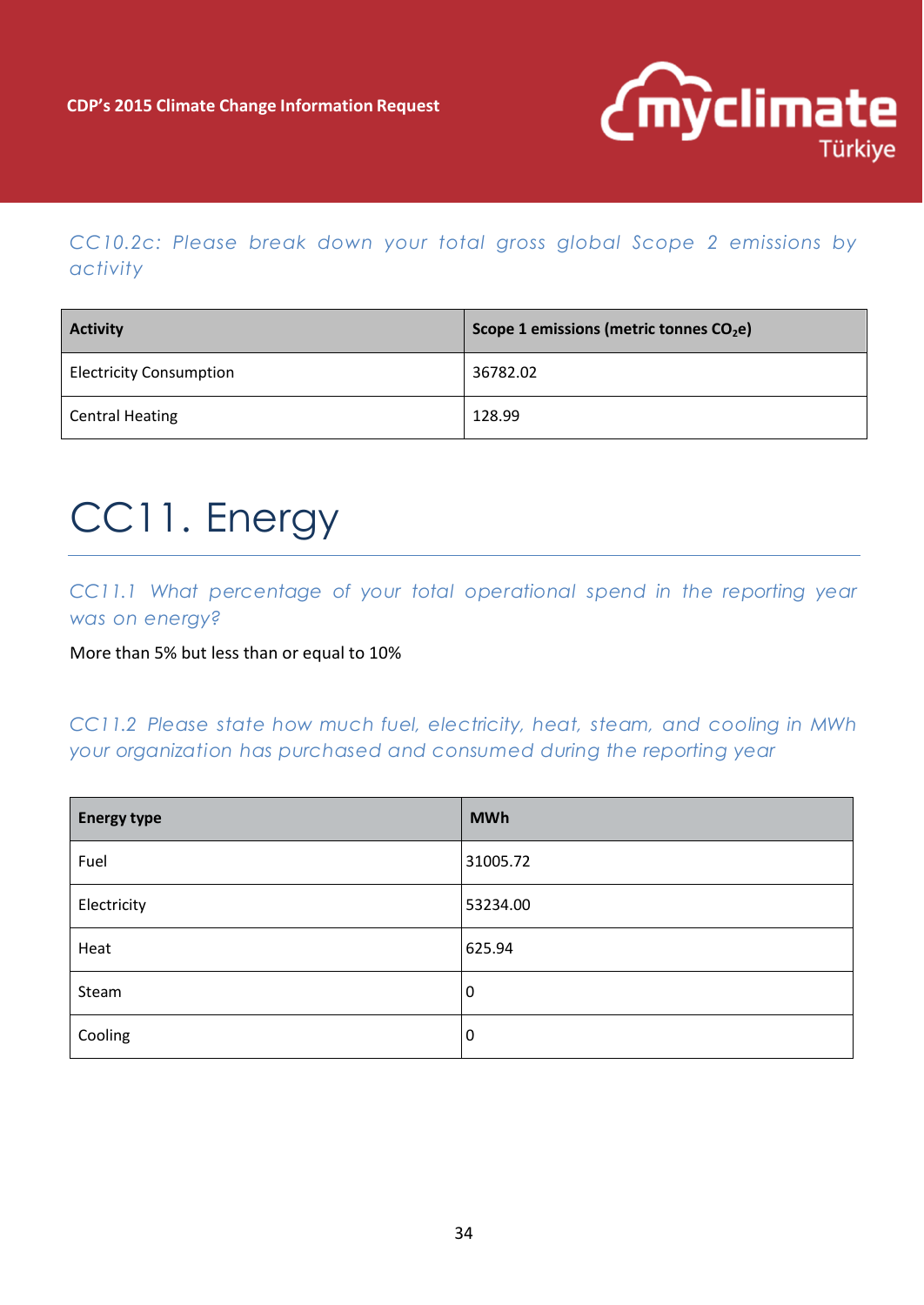

### *CC11.3 Please complete the table by breaking down the total "Fuel" figure entered above by fuel type*

| Fuels                         | <b>MWh</b> |
|-------------------------------|------------|
| Natural gas                   | 25315.52   |
| Liquefied petroleum gas (LPG) | 9.43       |
| Diesel/Gas oil                | 5375.63    |
| Motor gasoline                | 305.14     |

*CC11.4 Please provide details of the electricity, heat, steam or cooling amounts that were accounted at a low carbon emission factor in the Scope 2 figure reported in CC8.3*

| Basis for applying a low carbon emission factor                                                                                 | MWh associated with low carbon<br>electricity, heat, steam or cooling | Comment |
|---------------------------------------------------------------------------------------------------------------------------------|-----------------------------------------------------------------------|---------|
| No purchases or generation of low carbon<br>electricity, heat, steam or cooling accounted with<br>a low carbon emissions factor |                                                                       |         |

# CC12. Emissions Performance Emissions History

*CC12.1 How do your gross global emissions (Scope 1 and 2 combined) for the reporting year compare to the previous year?*

Increased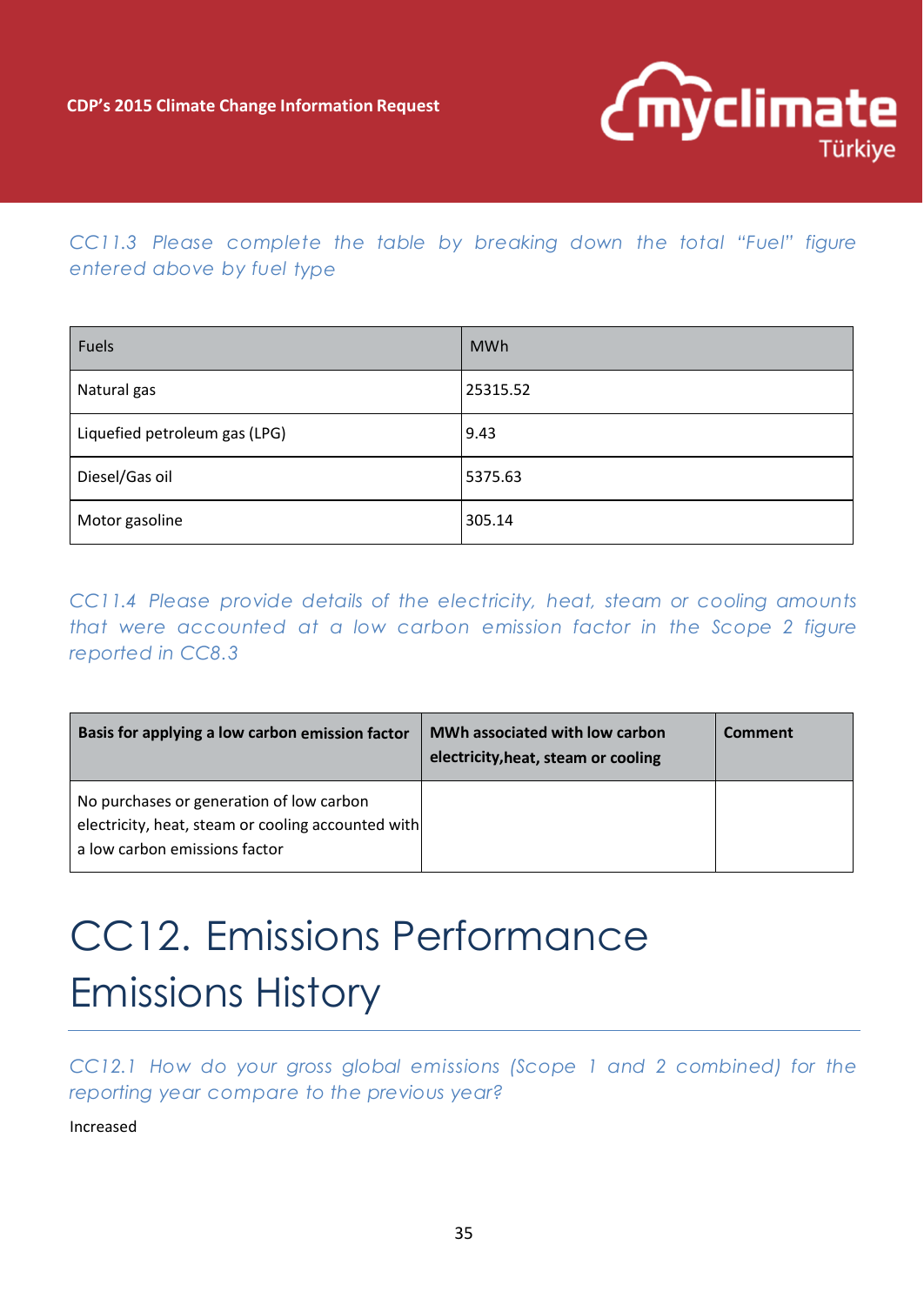

*CC12.1a Please identify the reasons for any change in your gross global emissions (Scope 1 and 2 combined) and for each of them specify how your emissions compare to the previous year*

| Reason                                     | <b>Emissions value</b><br>(percentage) | Direction of change | Comment                                                                                                                                                                                                                                                                                                                                         |
|--------------------------------------------|----------------------------------------|---------------------|-------------------------------------------------------------------------------------------------------------------------------------------------------------------------------------------------------------------------------------------------------------------------------------------------------------------------------------------------|
| <b>Emissions reduction activities</b>      |                                        | Choose an item.     |                                                                                                                                                                                                                                                                                                                                                 |
| Divestment                                 |                                        | Choose an item.     |                                                                                                                                                                                                                                                                                                                                                 |
| Acquisitions                               |                                        | Choose an item.     |                                                                                                                                                                                                                                                                                                                                                 |
| Mergers                                    |                                        | Choose an item.     |                                                                                                                                                                                                                                                                                                                                                 |
| Change in output                           | 7.81                                   | Increase            | Due to the fact that a part of our<br>boiler system was shut down for<br>over a month in early spring of the<br>previous reporting year, our natural<br>gas consumption was considerably<br>lover. During this reporting period<br>however, the system was fully<br>operational which led to an increase<br>in corresponding Scope 1 emissions. |
| Change in methodology                      |                                        | Choose an item.     |                                                                                                                                                                                                                                                                                                                                                 |
| Change in boundary                         |                                        | Choose an item.     |                                                                                                                                                                                                                                                                                                                                                 |
| Change in physical<br>operating conditions |                                        | Choose an item.     |                                                                                                                                                                                                                                                                                                                                                 |
| Unidentified                               |                                        | Choose an item.     |                                                                                                                                                                                                                                                                                                                                                 |
| Other                                      | 6.28                                   | Decrease            | Since the beginning of the reporting<br>period, we have promoted the<br>efficient use of vehicles. As a result,<br>we have reduced our vehicle<br>related fuel consumption. The<br>reduction in corresponding Scope 1<br>emissions therefore can be related<br>to behavioral change.                                                            |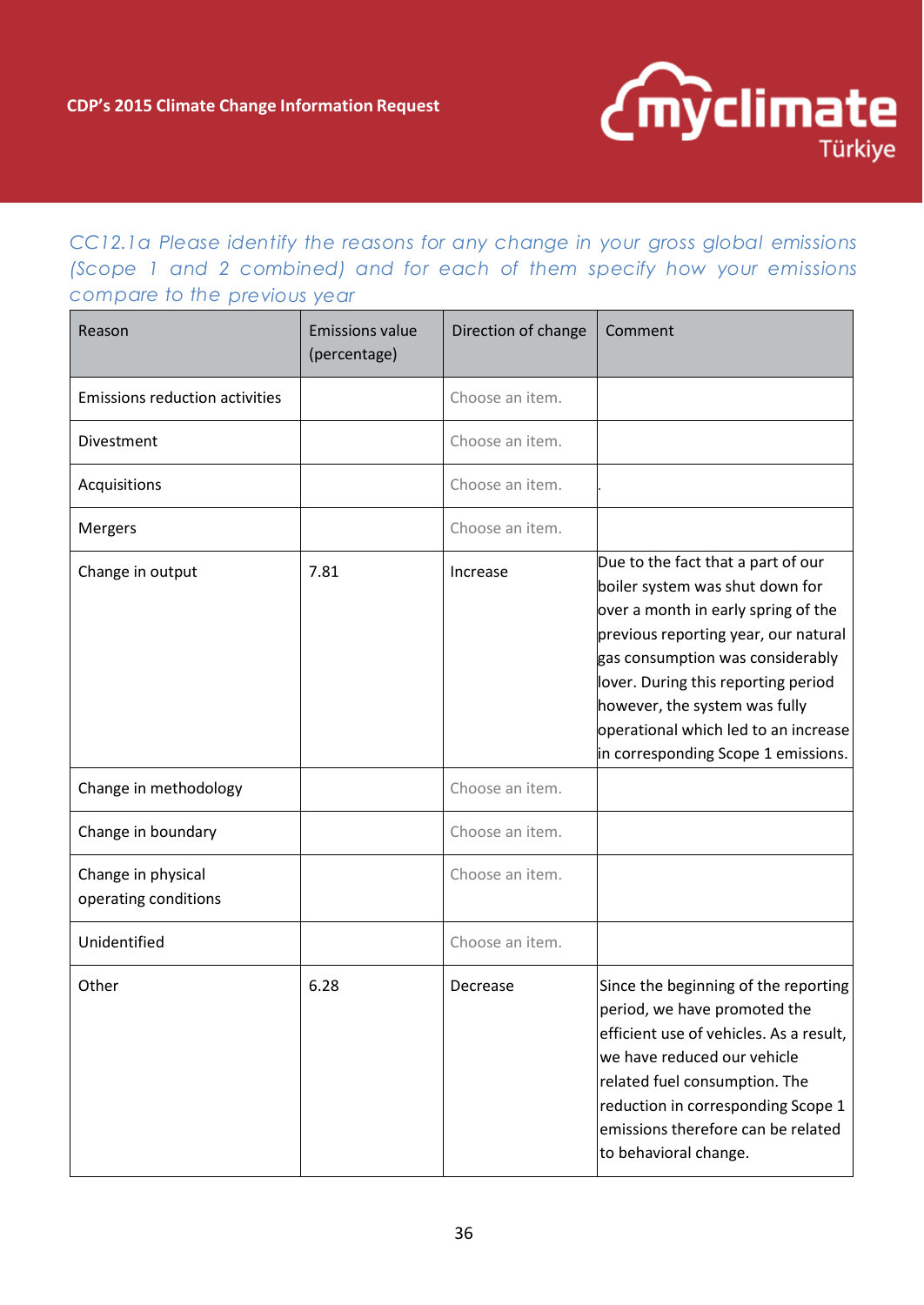

### Emissions Intensity

### *CC12.2 Please describe your gross global combined Scope 1 and 2 emissions for the reporting year in metric tonnes CO2e per unit currency total revenue*

| <b>Intensity</b> | <b>Metric</b>                      | <b>Metric</b>         | % change from | Direction of change | Reason for change                                                                                                                                                                                                                                                                                                                                                                                                    |
|------------------|------------------------------------|-----------------------|---------------|---------------------|----------------------------------------------------------------------------------------------------------------------------------------------------------------------------------------------------------------------------------------------------------------------------------------------------------------------------------------------------------------------------------------------------------------------|
| figure           | numerator                          | denominator           | previous year | from previous year  |                                                                                                                                                                                                                                                                                                                                                                                                                      |
| 0.000021         | metric tonnes<br>CO <sub>2</sub> e | unit total<br>revenue | 5.08          | Increase            | As our Scope 1 emissions,<br>particularly the part<br>related to our natural gas<br>consumption has<br>increased due to the fact<br>that in the previous year,<br>our boiler system was not<br>fully operational whereas<br>in this reporting period it<br>was fully operational.<br>In addition, our electricity<br>consumption has also<br>increased which resulted<br>in an increase of our Scope<br>2 emissions. |

#### *CC12.3 Please describe your gross global combined Scope 1 and 2 emissions for the reporting year in metric tonnes CO2e per full time equivalent (FTE) employee*

| Intensity<br>figure | <b>Metric</b><br>numerator         | <b>Metric</b><br>denominator | % change from<br>previous year | <b>Direction of</b><br>change from<br>previous year | <b>Reason for change</b>                                                                                                                                                                                 |
|---------------------|------------------------------------|------------------------------|--------------------------------|-----------------------------------------------------|----------------------------------------------------------------------------------------------------------------------------------------------------------------------------------------------------------|
| 9.30                | metric tonnes<br>CO <sub>2</sub> e | FTE employee   9.09          |                                | Increase                                            | Together with the fact that the<br>Inumber of our FTE has decreased<br>by 3.68%, and at the same time our<br>energy consumption increased,<br>resulted in an increase of per FTE<br>emissions intensity. |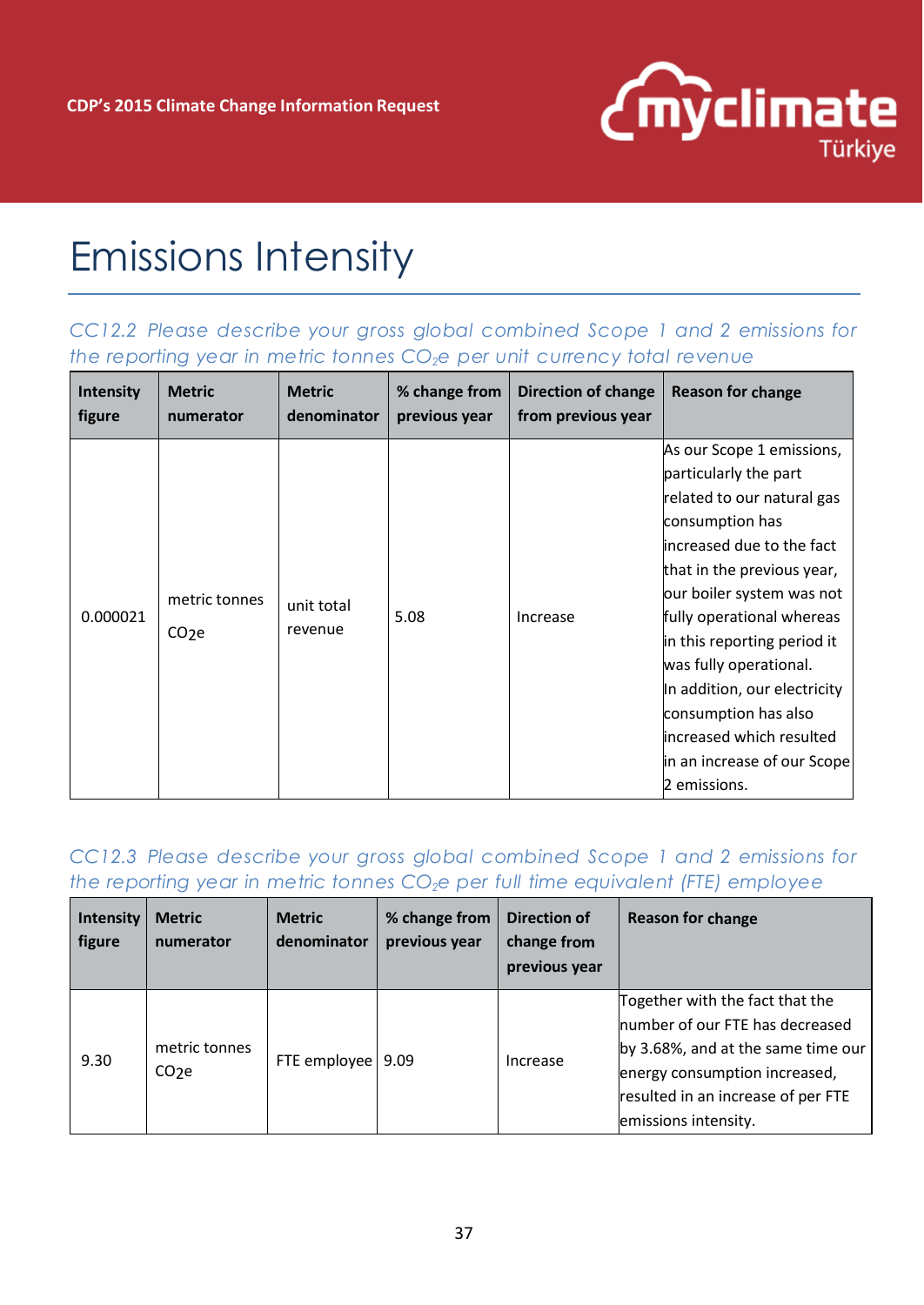

## CC13. Emissions Trading

#### *CC13.1 Do you participate in any emissions trading schemes?*

*No, and we do not currently anticipate doing so in the next 2 years*

*CC13.2 Has your organization originated any project-based carbon credits or purchased any within the reporting period?*

*No*

## CC14. Scope 3 Emissions

*CC14.1 Please account for your organization's Scope 3 emissions, disclosing and explaining any exclusions*

| Sources of<br>Scope 3<br>emissions | <b>Evaluation</b><br>status | metric<br>tonnes<br>CO <sub>2</sub> e | <b>Emissions</b><br>calculation<br>methodology                                                                        | Percentage of<br>emissions<br>calculated using<br>primary data | <b>Explanation</b>                                                                                                                                                                                                                               |
|------------------------------------|-----------------------------|---------------------------------------|-----------------------------------------------------------------------------------------------------------------------|----------------------------------------------------------------|--------------------------------------------------------------------------------------------------------------------------------------------------------------------------------------------------------------------------------------------------|
| Purchased<br>goods and<br>services | Relevant,<br>calculated     | 2721.55                               | The Greenhouse<br>Gas Protocol -<br>Corporate Value<br>Chain (Scope 3)<br>Accounting and<br><b>Reporting Standard</b> | 100                                                            | Purchased metal raw<br>materials are included in<br>lthe estimations<br>together with the<br>chosen 14 suppliers'<br>(strategic partners)<br>energy consumption<br>namely electricity,<br>natural gas and diesel<br>(generator)<br>consumptions. |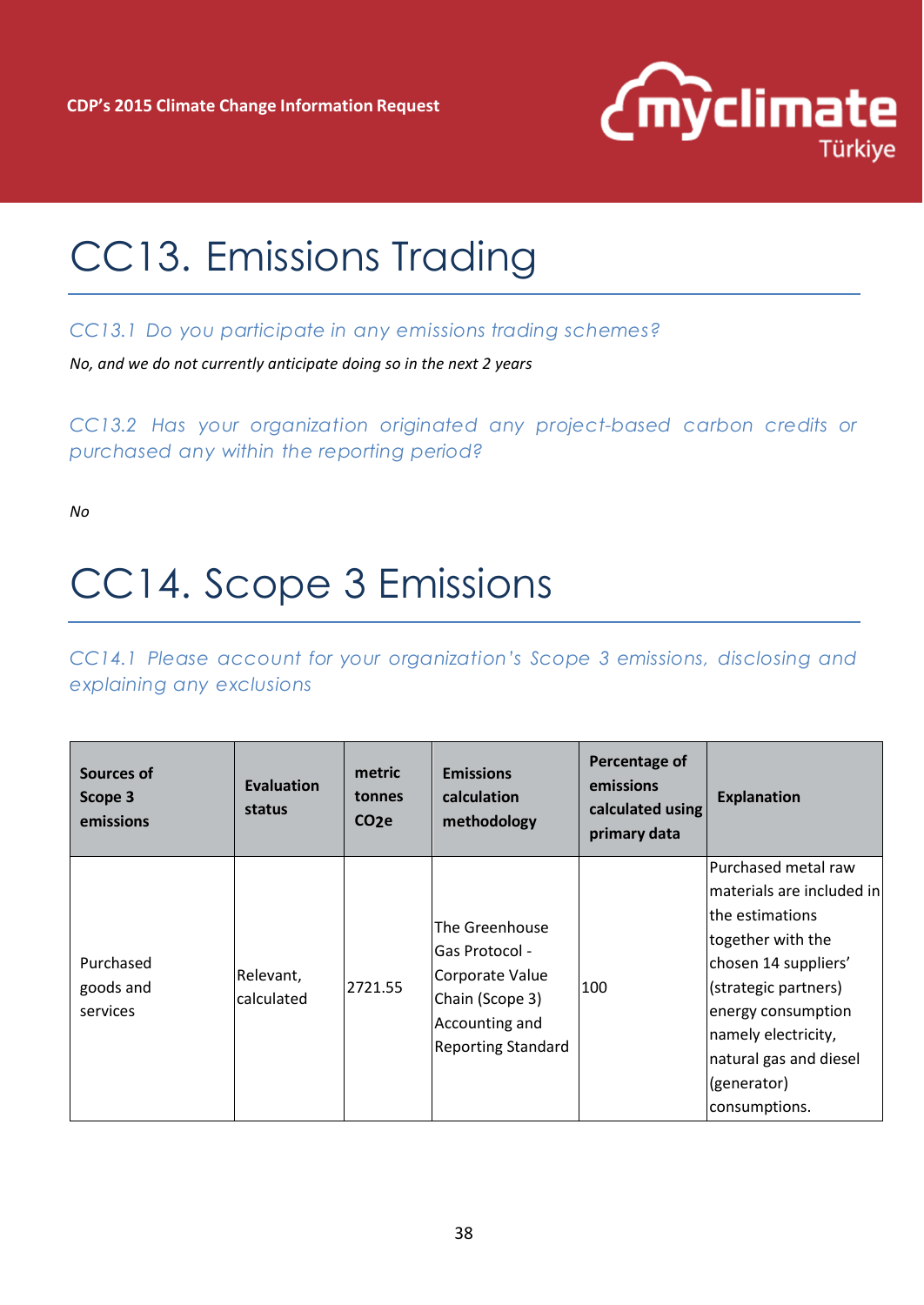

| <b>Sources of</b><br>Scope 3<br>emissions                                      | <b>Evaluation</b><br>status                        | metric<br>tonnes<br>CO <sub>2</sub> e | <b>Emissions</b><br>calculation<br>methodology                                                                        | Percentage of<br>emissions<br>calculated using<br>primary data | <b>Explanation</b>                                                                                                                                                                                      |
|--------------------------------------------------------------------------------|----------------------------------------------------|---------------------------------------|-----------------------------------------------------------------------------------------------------------------------|----------------------------------------------------------------|---------------------------------------------------------------------------------------------------------------------------------------------------------------------------------------------------------|
| Capital goods                                                                  | relevant,<br><b>Not</b><br>explanation<br>provided |                                       |                                                                                                                       |                                                                | There hasn't been a<br>major capital purchase<br>in the reporting year.<br>Therefore, this emission<br>source will be included<br>in the following year's<br>inventory if a major<br>purchasing occurs. |
| Fuel-and-energy-<br>related<br>activities (not<br>included in Scope 1 or<br>2) | Relevant,<br>calculated                            | 19101.39                              | The Greenhouse<br>Gas Protocol -<br>Corporate Value<br>Chain (Scope 3)<br>Accounting and<br><b>Reporting Standard</b> | 100                                                            | Scope 3 emissions<br>arising from fuel and<br>energy consumption are<br>included in the<br>estimations                                                                                                  |
| Upstream<br>transportation and<br>distribution                                 | Relevant,<br>not<br>yet calculated                 |                                       |                                                                                                                       |                                                                |                                                                                                                                                                                                         |
| Waste generated in<br>operations                                               | Relevant,<br>calculated                            | 451.07                                | The Greenhouse<br>Gas Protocol -<br>Corporate Value<br>Chain (Scope 3)<br>Accounting and<br><b>Reporting Standard</b> | 100                                                            | Waste generated under<br>different categories<br>such as household<br>waste, recyclable waste,<br>wastewater, electronic<br>waste and hazardous<br>waste are included in<br>the estimations             |
| <b>Business travel</b>                                                         | Relevant,<br>calculated                            | 24608.47                              | The Greenhouse<br>Gas Protocol -<br>Corporate Value<br>Chain (Scope 3)<br>Accounting and<br><b>Reporting Standard</b> | 100                                                            | Business travels by<br>vehicle, bus and plane<br>are included in the<br>estimations                                                                                                                     |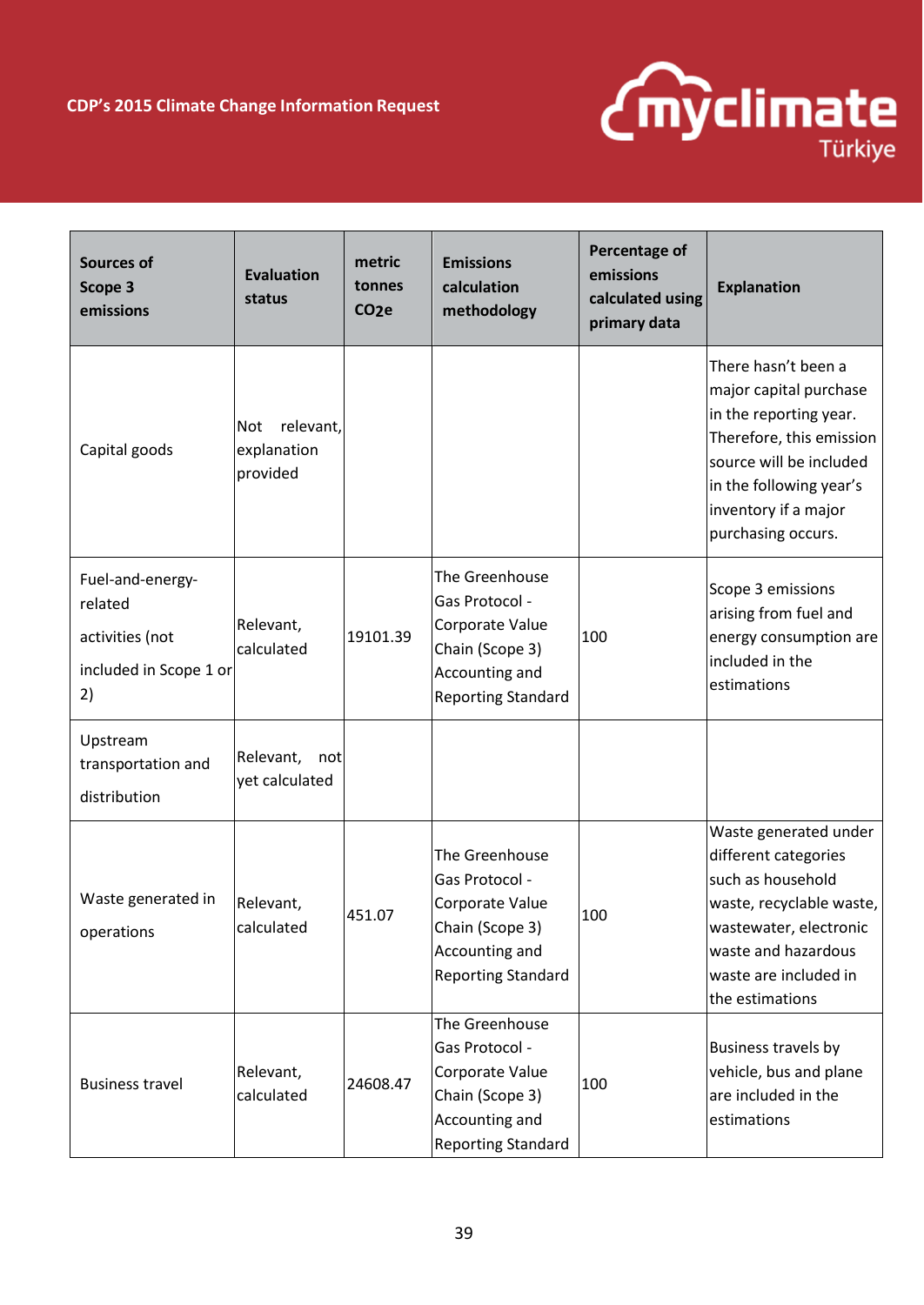

| <b>Sources of</b><br>Scope 3<br>emissions        | <b>Evaluation</b><br>status                        | metric<br>tonnes<br>CO <sub>2</sub> e | <b>Emissions</b><br>calculation<br>methodology                                                                        | Percentage of<br>emissions<br>calculated using<br>primary data | <b>Explanation</b>                                                                                                                                       |
|--------------------------------------------------|----------------------------------------------------|---------------------------------------|-----------------------------------------------------------------------------------------------------------------------|----------------------------------------------------------------|----------------------------------------------------------------------------------------------------------------------------------------------------------|
| <b>Employee commuting</b>                        | Relevant,<br>calculated                            | 1993.89                               | The Greenhouse<br>Gas Protocol -<br>Corporate Value<br>Chain (Scope 3)<br>Accounting and<br><b>Reporting Standard</b> | 100                                                            | Employee shuttles and<br>private car commuting<br>are included in this<br>category                                                                       |
| Upstream leased<br>assets                        | relevant,<br><b>Not</b><br>explanation<br>provided | 0                                     |                                                                                                                       |                                                                | Only the fuel<br>consumption related<br>emissions from the<br>leased vehicles are<br>reported under the<br>energy and fuel related<br>scope 3 emissions. |
| Investments                                      | relevant,<br><b>Not</b><br>explanation<br>provided |                                       |                                                                                                                       |                                                                | No investment related<br>emissions occurred<br>within the reporting<br>period.                                                                           |
| Downstream<br>transportation<br>and distribution | Relevant,<br>calculated                            | 4749.37                               | The Greenhouse<br>Gas Protocol -<br>Corporate Value<br>Chain (Scope 3)<br>Accounting and<br><b>Reporting Standard</b> | 100                                                            | All delivery and<br>shipment related<br>emissions are included<br>in this category                                                                       |
| Processing of sold<br>products                   | relevant,<br>Not<br>explanation<br>provided        |                                       |                                                                                                                       |                                                                | All of our sold products<br>are final products, so<br>processing of our sold<br>products are not<br>relevant.                                            |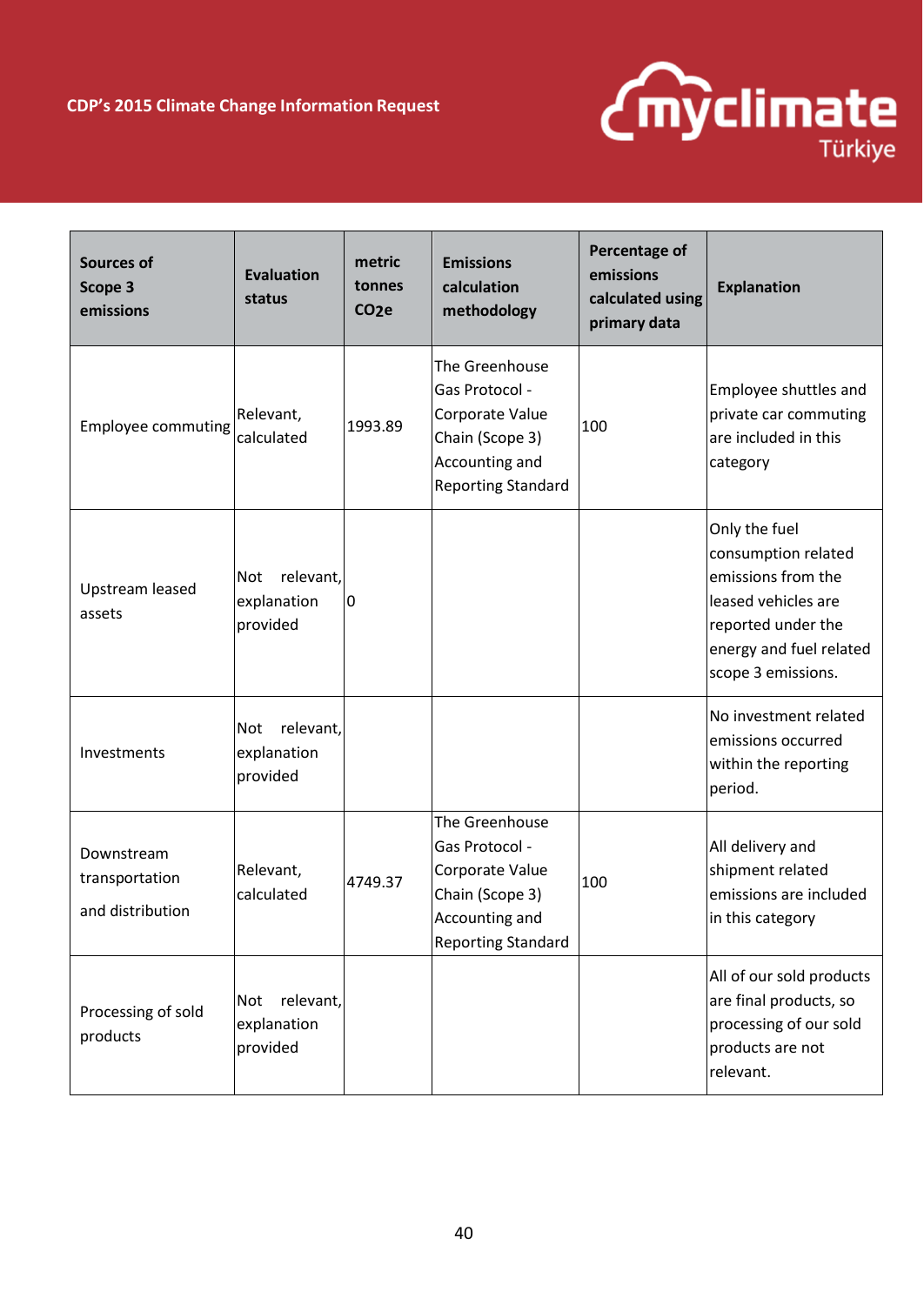

| <b>Sources of</b><br>Scope 3<br>emissions    | <b>Evaluation</b><br>status                        | metric<br>tonnes<br>CO <sub>2</sub> e | <b>Emissions</b><br>calculation<br>methodology                                                                        | Percentage of<br>emissions<br>calculated using<br>primary data | <b>Explanation</b>                                                                                                                                        |
|----------------------------------------------|----------------------------------------------------|---------------------------------------|-----------------------------------------------------------------------------------------------------------------------|----------------------------------------------------------------|-----------------------------------------------------------------------------------------------------------------------------------------------------------|
| Use of sold products                         | relevant,<br>Not<br>explanation<br>provided        |                                       |                                                                                                                       |                                                                | Due to the lack of data<br>on usage phase of sold<br>products, this emission<br>source was excluded<br>from the boundary.                                 |
| End of life treatment<br>of sold<br>products | relevant,<br><b>Not</b><br>explanation<br>provided |                                       |                                                                                                                       |                                                                | Due to the lack of data<br>on end of life treatment<br>of sold products, this<br>emission source was<br>excluded from the<br>boundary.                    |
| Downstream leased<br>assets                  | relevant,<br>Not<br>explanation<br>provided        |                                       |                                                                                                                       |                                                                | There aren't any leased<br>downstream assets in<br>ASELSAN. Therefore,<br>this emission source has<br>been excluded from the<br>boundary.                 |
| Franchises                                   | relevant,<br><b>Not</b><br>explanation<br>provided |                                       |                                                                                                                       |                                                                | <b>ASELSAN has no</b><br>franchises. Therefore,<br>this emission source is<br>not relevant.                                                               |
| Other (upstream)                             | Relevant,<br>calculated                            | 23436.41                              | The Greenhouse<br>Gas Protocol -<br>Corporate Value<br>Chain (Scope 3)<br>Accounting and<br><b>Reporting Standard</b> | 100                                                            | Includes, food and<br>beverage consumption,<br>office supplies, hotel<br>stays, refrigerant and<br>fire extinguishers use<br>related Scope 3<br>emissions |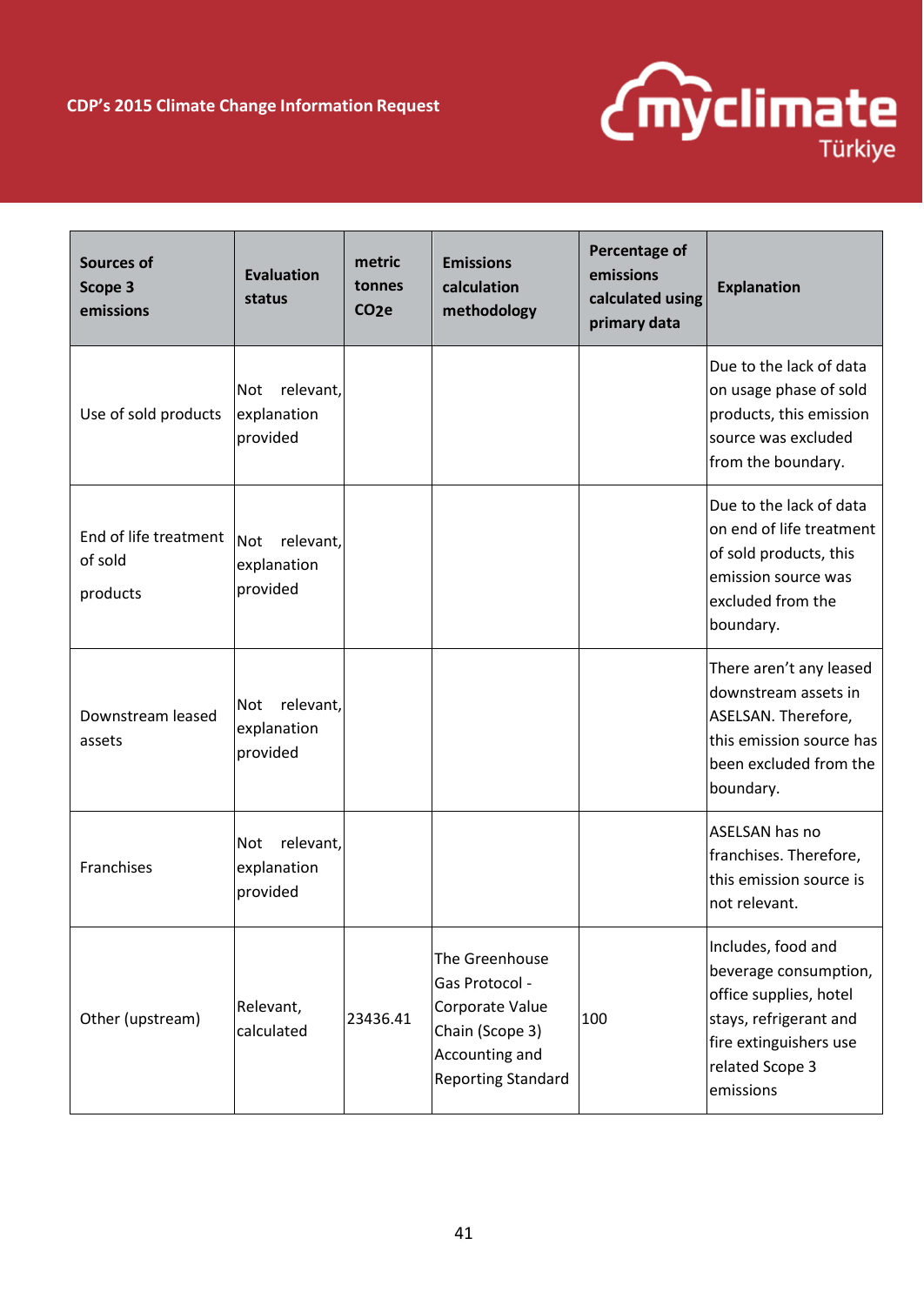

| <b>Sources of</b><br>Scope 3<br>emissions | <b>Evaluation</b><br>status    | metric<br>tonnes<br>CO <sub>2</sub> e | <b>Emissions</b><br>calculation<br>methodology                                                                               | Percentage of<br>emissions<br>calculated using<br>primary data | <b>Explanation</b>                                           |
|-------------------------------------------|--------------------------------|---------------------------------------|------------------------------------------------------------------------------------------------------------------------------|----------------------------------------------------------------|--------------------------------------------------------------|
| Other (downstream)                        | Relevant,<br><b>calculated</b> | 73.66                                 | The Greenhouse<br><b>Gas Protocol -</b><br>Corporate Value<br>Chain (Scope 3)<br>Accounting and<br><b>Reporting Standard</b> | 100                                                            | Includes all mail<br>deliveries related Scope<br>3 emissions |

*CC14.2 Please indicate the verification/assurance status that applies to your reported Scope 3 emissions*

#### No third party verification or assurance

*CC14.3 Are you able to compare your Scope 3 emissions for the reporting year with those for the previous year for any sources?*

#### *Yes*

*CC14.3a Please identify the reasons for any change in your Scope 3 emissions and for each of them specify how your emissions compare to the previous year* 

| emissions                                                        | Sources of Scope 3 Reason for change | <b>Emissions</b><br>value<br>(percentage) | <b>Direction</b><br>of change | Comment                                                                                                                                                                                                                                                                                                                     |
|------------------------------------------------------------------|--------------------------------------|-------------------------------------------|-------------------------------|-----------------------------------------------------------------------------------------------------------------------------------------------------------------------------------------------------------------------------------------------------------------------------------------------------------------------------|
| <b>Purchased goods &amp; Change in output</b><br><b>services</b> |                                      | 14.66                                     | Increase                      | This category mainly represents our suppliers'<br>energy consumption related emissions.<br>Therefore, the increase in emissions can be<br>related to both change in physical conditions<br>and change in output, output being the<br>suppliers' operational percentage representing<br>the service they provide to Aselsan. |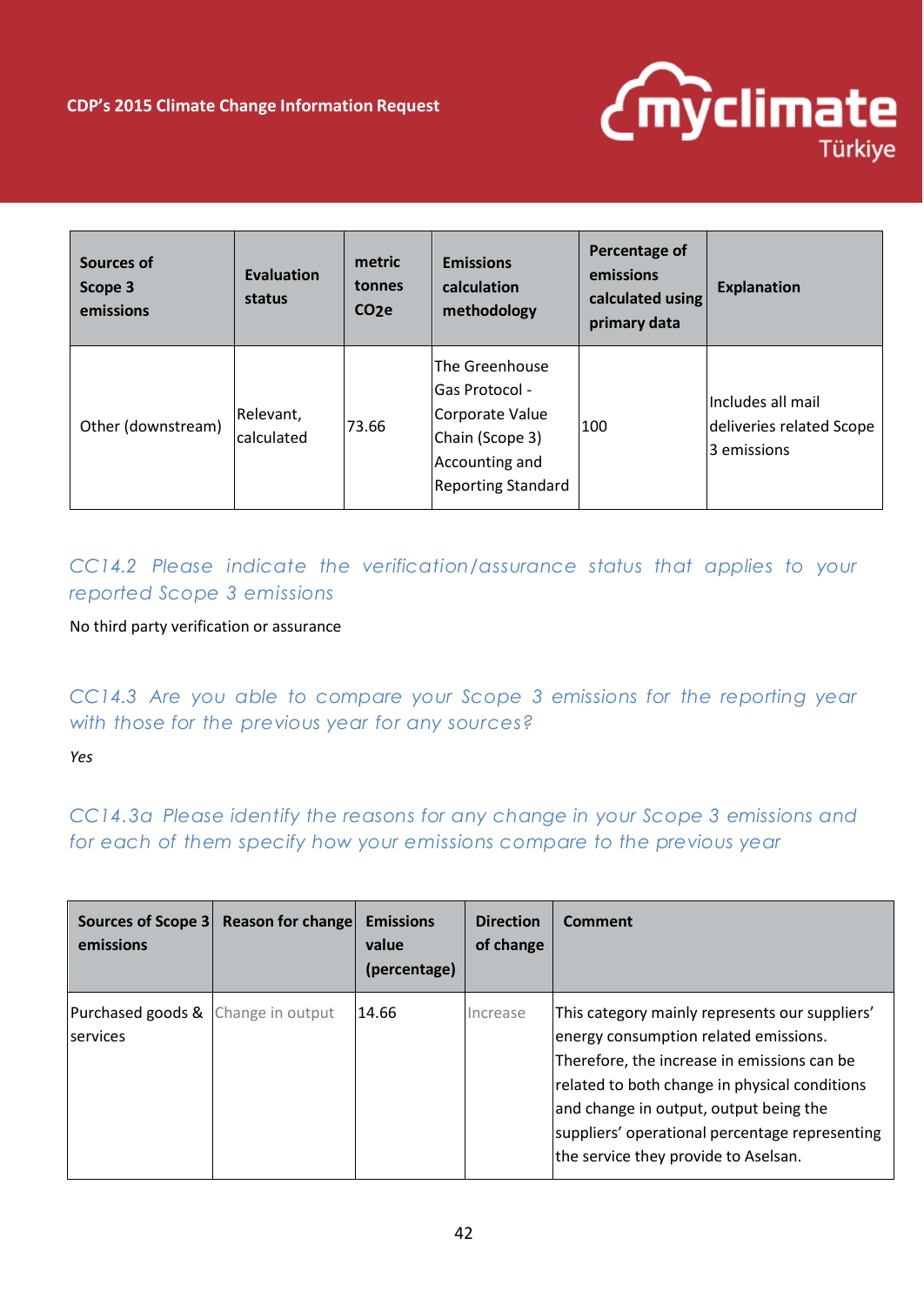

| Sources of Scope 3<br>emissions                                               | Reason for change     | <b>Emissions</b><br>value<br>(percentage) | <b>Direction</b><br>of change | <b>Comment</b>                                                                                                                                                                                                                                                                                                                                                                           |
|-------------------------------------------------------------------------------|-----------------------|-------------------------------------------|-------------------------------|------------------------------------------------------------------------------------------------------------------------------------------------------------------------------------------------------------------------------------------------------------------------------------------------------------------------------------------------------------------------------------------|
| Fuel- and energy-<br>related activities<br>(not included in<br>Scopes 1 or 2) | Change in output      | 5.41                                      | Increase                      | Due to the fact that a part of our boiler system<br>was shut down for over a month in early spring<br>of the previous reporting year, our natural gas<br>consumption was considerably lover. During this<br>reporting period however, the system was fully<br>operational which led to an increase in our<br>energy consumption and consequently in<br>energy related Scope 3 emissions. |
| Waste generated in Change in<br>operations                                    | methodology           | 16.15                                     | Increase                      | Activity data within this category for the<br>included<br>previous<br>reporting<br>year<br>some<br>estimation, whereas this reporting period it was<br>based on preliminary data. Therefore, a<br>comprehensive estimation has been made,<br>resulting in an increase of emissions.                                                                                                      |
| <b>Business travel</b>                                                        | Change in<br>boundary | 151.81                                    | Increase                      | In 2013 Inventory only the business travels,<br>namely flights, conducted by Macunkoy Facility<br>employees were included in the boundary<br>whereas in 2014 business travels conducted by<br>all Aselsan employees were taken into account<br>in the estimations. Therefore, a considerable<br>increase in emissions has occurred.                                                      |
| Employee<br>commuting                                                         | Change in<br>boundary | 26.22                                     | Increase                      | In this reporting year, daily rented vehicle usage<br>was added to the boundary. Consequently,<br>emissions under this category have accordingly<br>risen.                                                                                                                                                                                                                               |
| Downstream<br>transportation and<br>distribution                              | Change in<br>boundary | 112.17                                    | Increase                      | similar with the reasons of changes<br>As<br>mentioned above, downstream transportation<br>and distribution related emissions have also<br>increased due to the expansion of the boundary<br>from "Macunkoy Facility activities only" to "all<br>operational facilities included".                                                                                                       |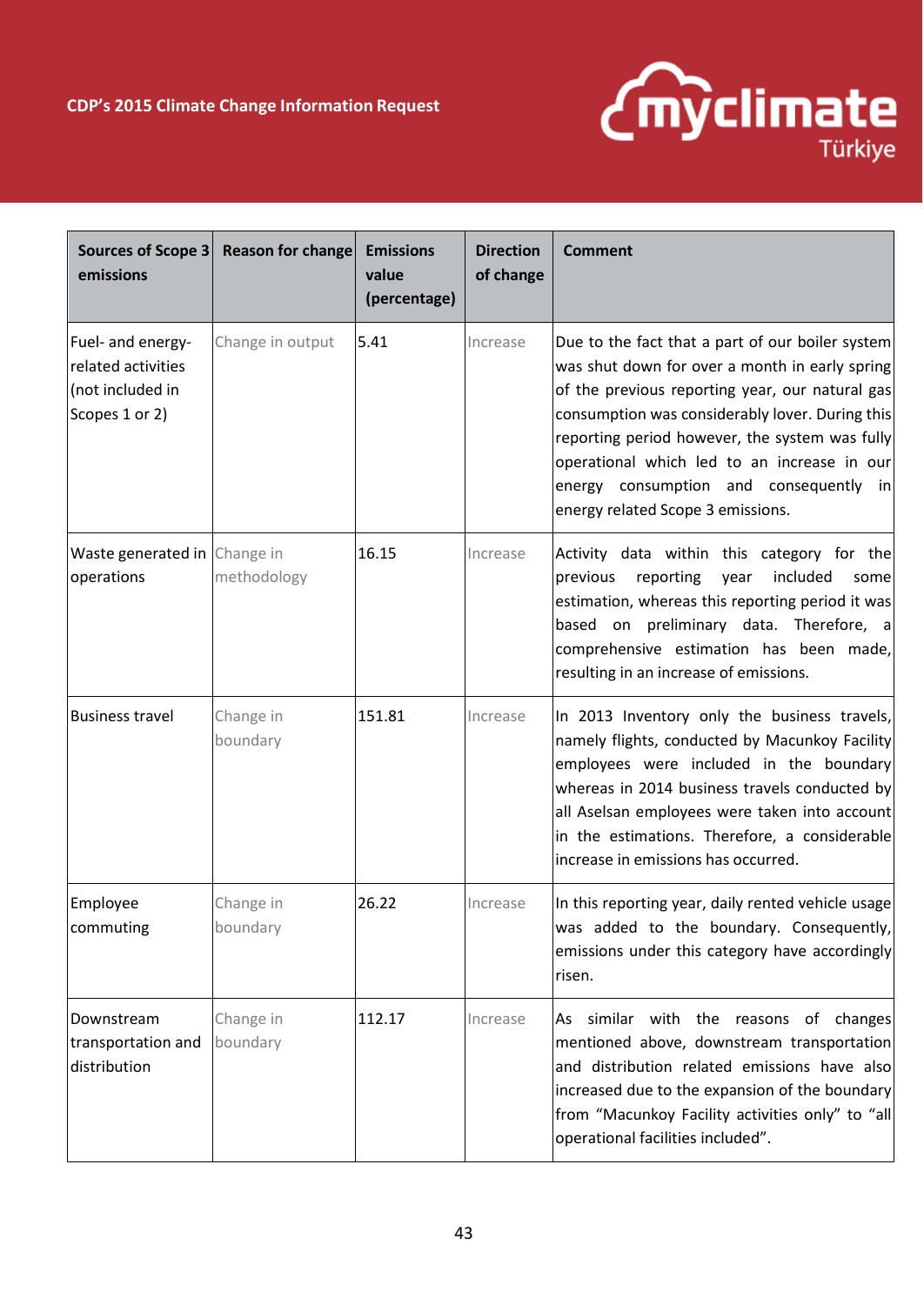

| emissions                    | Sources of Scope 3 Reason for change | <b>Emissions</b><br>value<br>(percentage) | <b>Direction</b><br>of change | Comment                                                                                                                                                                                                                                                                       |
|------------------------------|--------------------------------------|-------------------------------------------|-------------------------------|-------------------------------------------------------------------------------------------------------------------------------------------------------------------------------------------------------------------------------------------------------------------------------|
| Other (upstream)             | Change in<br>boundary                | 3.17                                      | Increase                      | The main reason for this increase is thel<br>inclusion of hotel stays conducted by all<br>facilities, whereas in the previous reporting year<br>only the hotel stays of Macunkoy employees<br>were taken into account.                                                        |
| <b>Other</b><br>(downstream) | Change in<br>boundary                | 49.27                                     | Increase                      | In comparison with the previous reporting year<br>where only outgoing mail deliveries were<br>included in the boundary. However, in this<br>reporting period all mail deliveries including the<br>ones financially controlled by Aselsan were<br>included in the estimations. |

*CC14.4 Do you engage with any of the elements of your value chain on GHG emissions and climate change strategies? (Tick all that apply)*

☒Yes, our suppliers

☐Yes, our customers

☐Yes, other partners in the value chain

☐No, we do not engage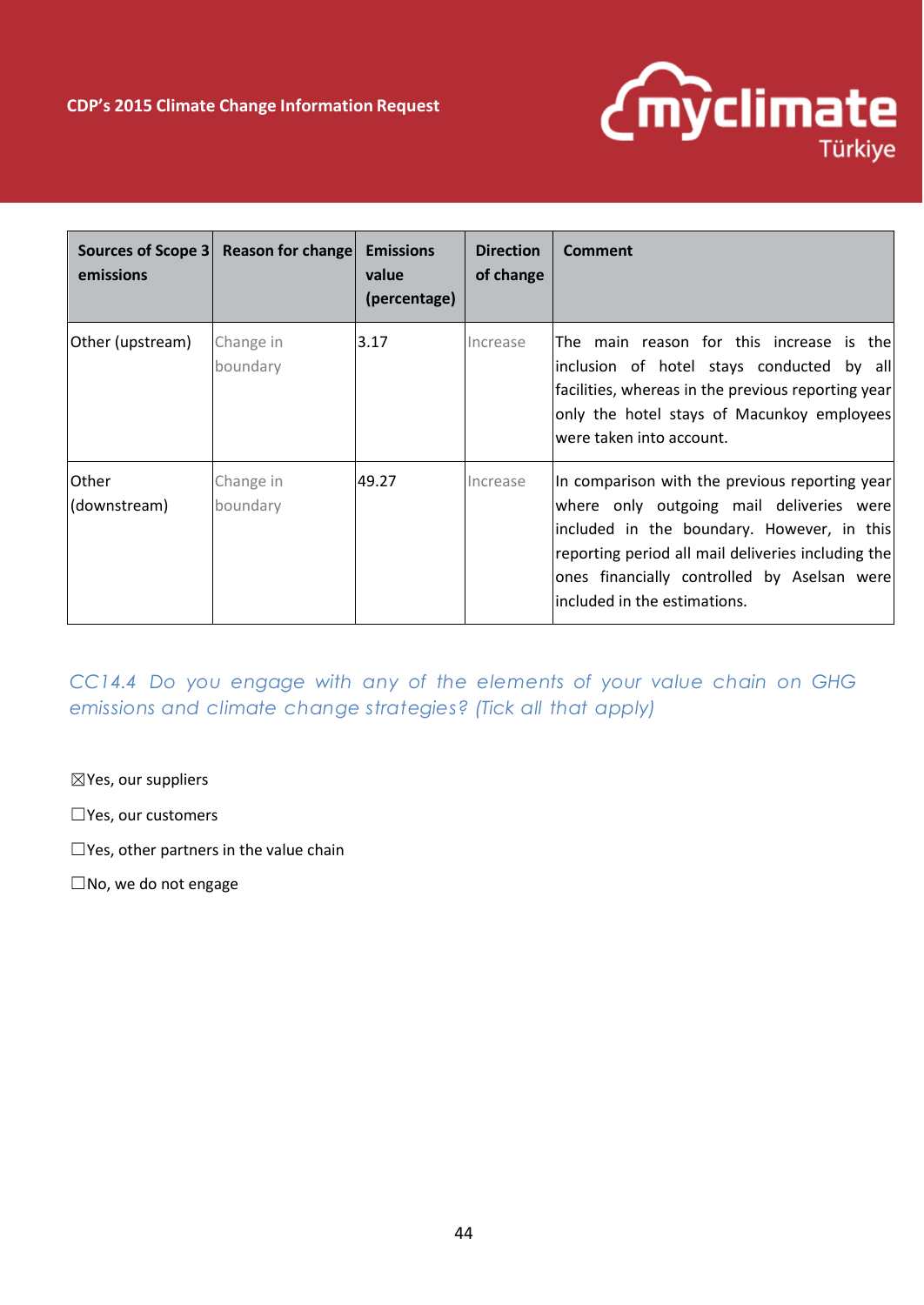

### *CC14.4a Please give details of methods of engagement, your strategy for prioritizing engagements and measures of success*

ASELSAN has a broad international and local supply network and has reached a substantial number of suppliers since her inspection in 1975. ASELSAN works with different type of suppliers such as sellers, manufacturers, subcontractors, service providers, building contractors, distributors. Subcontractors, who design and produce according to ASELSAN requirements, play a special role among our suppliers due to the fact that their performance directly affects the success of ASELSAN. Therefore, ASELSAN evaluates and selects subcontractors by well-defined auditing activities and monitors the performance of each approved subcontractor by each delivery. During the auditing process, supplier's capability of environmental management is also evaluated. By the beginning of 2015, the issues of GHG emission measurement and climate change strategies will be added into environmental management questionnaire and subcontractors will be given a score according to their replies. For our 2014 inventory we have requested data from our main subcontractors and 14 of the submitted their electricity and fossil fuel consumption figures that are relevant to their production for ASELSAN. As a result we have seen that our suppliers' energy consumption is a Scope 3 GHG emissions source that needs to be investigated further. Therefore, not only we plan to communicate with an increasing number of suppliers to collect data for the next reporting period, but also we will identify a key supplier group and provide training for them to better manage their energy performance and consequently their GHG emissions.

*CC14.4b To give a sense of scale of this engagement, please give the number of suppliers with whom you are engaging and the proportion of your total spend that they represent*

| Number of suppliers | % of total spend | <b>Comment</b>                                               |
|---------------------|------------------|--------------------------------------------------------------|
| 402                 | 32               | These data represent our approved<br>subcontractors in 2014. |